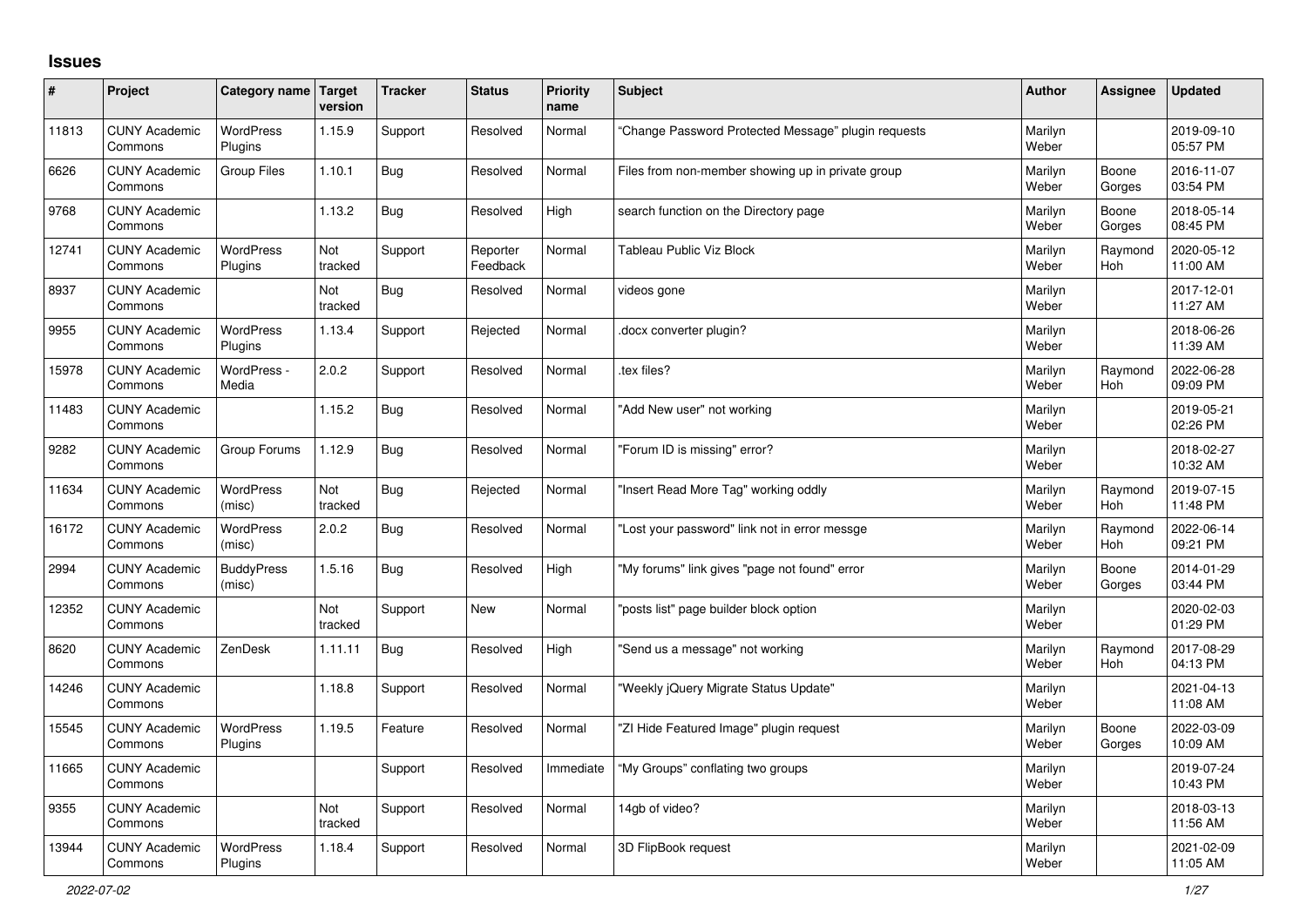| #     | Project                         | Category name   Target            | version           | <b>Tracker</b> | <b>Status</b>        | <b>Priority</b><br>name | <b>Subject</b>                                                | <b>Author</b>    | <b>Assignee</b>       | <b>Updated</b>         |
|-------|---------------------------------|-----------------------------------|-------------------|----------------|----------------------|-------------------------|---------------------------------------------------------------|------------------|-----------------------|------------------------|
| 11453 | <b>CUNY Academic</b><br>Commons | <b>WordPress</b><br>(misc)        | 1.15.2            | Bug            | Resolved             | Normal                  | 403 error on Firefox                                          | Marilyn<br>Weber | Raymond<br><b>Hoh</b> | 2019-05-28<br>11:46 AM |
| 6106  | <b>CUNY Academic</b><br>Commons | Server                            | Not<br>tracked    | Bug            | Resolved             | Normal                  | 504 error                                                     | Marilyn<br>Weber |                       | 2017-11-15<br>01:55 PM |
| 11848 | <b>CUNY Academic</b><br>Commons |                                   | Not<br>tracked    | Support        | Hold                 | Normal                  | a Dean of Faculty wants to share a large file                 | Marilyn<br>Weber |                       | 2019-09-24<br>08:44 AM |
| 13034 | <b>CUNY Academic</b><br>Commons |                                   | Not<br>tracked    | Support        | Reporter<br>Feedback | Normal                  | a site is asking people to join the Commons to get a download | Marilyn<br>Weber |                       | 2020-07-12<br>07:23 AM |
| 4997  | <b>CUNY Academic</b><br>Commons | <b>WordPress</b><br>Plugins       | 1.9.4             | Feature        | Resolved             | Normal                  | ability to embed maps from StoryMapJS?                        | Marilyn<br>Weber | Boone<br>Gorges       | 2016-01-07<br>12:34 PM |
| 6599  | <b>CUNY Academic</b><br>Commons | ZenDesk                           | 1.10              | Bug            | Duplicate            | Urgent                  | Accept Friend button not working                              | Marilyn<br>Weber | Raymond<br>Hoh        | 2016-11-04<br>06:35 PM |
| 13255 | <b>CUNY Academic</b><br>Commons |                                   | Not<br>tracked    | Support        | Reporter<br>Feedback | Normal                  | Accessibility problems                                        | Marilyn<br>Weber |                       | 2020-09-01<br>05:48 PM |
| 10440 | <b>CUNY Academic</b><br>Commons |                                   | Not<br>tracked    | Support        | Resolved             | Normal                  | Acert post problem                                            | Marilyn<br>Weber |                       | 2018-12-10<br>03:57 PM |
| 9992  | <b>CUNY Academic</b><br>Commons |                                   | 1.13.6            | <b>Bug</b>     | Resolved             | Normal                  | ACERT website down again                                      | Marilyn<br>Weber |                       | 2018-07-10<br>12:15 PM |
| 9834  | <b>CUNY Academic</b><br>Commons |                                   |                   | Support        | Duplicate            | Normal                  | add a "like" function                                         | Marilyn<br>Weber |                       | 2018-05-25<br>10:38 AM |
| 9835  | <b>CUNY Academic</b><br>Commons | Group Forums                      | Future<br>release | Bug            | Assigned             | Normal                  | add a "like" function?                                        | Marilyn<br>Weber | Erik<br>Trainer       | 2018-06-05<br>01:49 PM |
| 13541 | <b>CUNY Academic</b><br>Commons |                                   | Not<br>tracked    | Support        | Resolved             | Normal                  | add a page template to OER site.                              | Marilyn<br>Weber |                       | 2020-11-11<br>11:12 AM |
| 3121  | <b>CUNY Academic</b><br>Commons | <b>WordPress</b><br><b>Themes</b> | 1.5.21            | Bug            | Resolved             | High                    | Add Academica theme?                                          | Marilyn<br>Weber | Boone<br>Gorges       | 2014-03-24<br>11:04 AM |
| 7678  | <b>CUNY Academic</b><br>Commons | Groups (misc)                     | Not<br>tracked    | Support        | Resolved             | Normal                  | add admin to student group                                    | Marilyn<br>Weber | Boone<br>Gorges       | 2017-02-15<br>11:58 AM |
| 5396  | <b>CUNY Academic</b><br>Commons |                                   |                   | Outreach       | Resolved             | Urgent                  | Add CUNY Central to the survey choices?                       | Marilyn<br>Weber | Samantha<br>Raddatz   | 2016-03-31<br>01:38 PM |
| 6602  | <b>CUNY Academic</b><br>Commons | ZenDesk                           | 1.10              | Bug            | Resolved             | High                    | Add Friend button not working                                 | Marilyn<br>Weber | Raymond<br>Hoh        | 2016-11-04<br>12:14 PM |
| 10932 | <b>CUNY Academic</b><br>Commons |                                   |                   | Support        | Resolved             | Normal                  | add me as admin to meenaalexander.com                         | Marilyn<br>Weber | Matt Gold             | 2019-01-09<br>02:12 PM |
| 8401  | <b>CUNY Academic</b><br>Commons | Membership                        | Not<br>tracked    | Support        | Resolved             | Normal                  | add me as an admin                                            | Marilyn<br>Weber | Boone<br>Gorges       | 2017-07-11<br>11:40 AM |
| 8120  | <b>CUNY Academic</b><br>Commons | Membership                        | Not<br>tracked    | Support        | Resolved             | Normal                  | add me as an admin to https://nyslavery.commons.gc.cuny.edu   | Marilyn<br>Weber |                       | 2017-05-10<br>02:19 PM |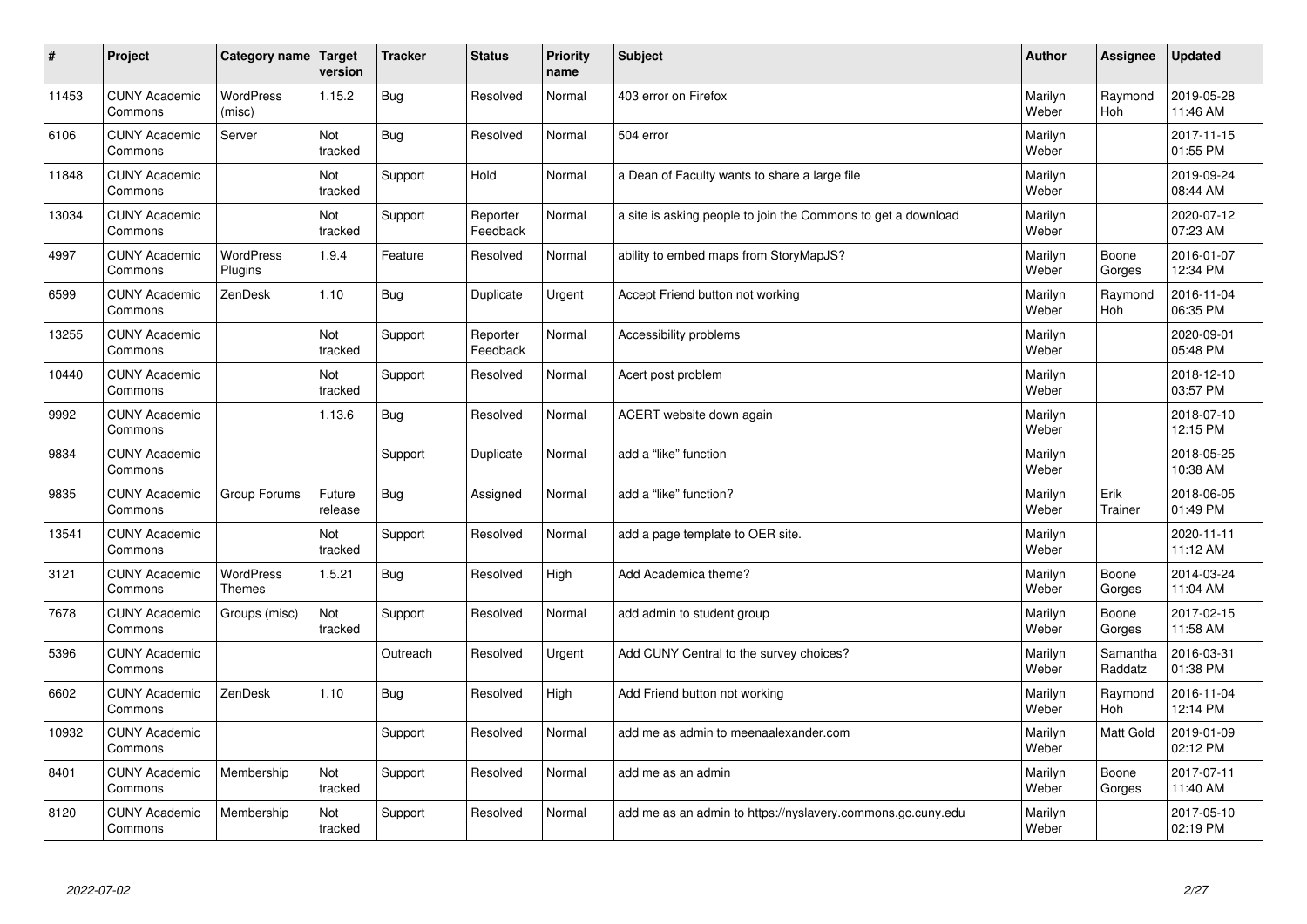| #     | Project                         | Category name   Target       | version           | <b>Tracker</b> | <b>Status</b>        | <b>Priority</b><br>name | <b>Subject</b>                                             | <b>Author</b>    | Assignee         | <b>Updated</b>         |
|-------|---------------------------------|------------------------------|-------------------|----------------|----------------------|-------------------------|------------------------------------------------------------|------------------|------------------|------------------------|
| 10066 | <b>CUNY Academic</b><br>Commons | Membership                   | Not<br>tracked    | Support        | Resolved             | Normal                  | add me as an admin to https://pkms.commons.gc.cuny.edu/    | Marilyn<br>Weber |                  | 2018-07-26<br>11:54 AM |
| 7922  | <b>CUNY Academic</b><br>Commons | Membership                   | Not<br>tracked    | Support        | Resolved             | Normal                  | add me as an admin to the MALs alumni site?                | Marilyn<br>Weber |                  | 2017-04-06<br>05:19 PM |
| 5199  | <b>CUNY Academic</b><br>Commons | Social Paper                 | Future<br>release | Feature        | <b>New</b>           | Normal                  | add tables to the SP editor                                | Marilyn<br>Weber |                  | 2016-10-24<br>11:27 AM |
| 13935 | <b>CUNY Academic</b><br>Commons | <b>WordPress</b><br>Plugins  | 1.18.4            | Support        | Resolved             | Low                     | Add Users sidebar widget not working                       | Marilyn<br>Weber |                  | 2021-02-09<br>11:05 AM |
| 8471  | <b>CUNY Academic</b><br>Commons |                              | Not<br>tracked    | Support        | Resolved             | Normal                  | admin at https://commons.gc.cuny.edu/                      | Marilyn<br>Weber |                  | 2017-09-06<br>01:50 PM |
| 9535  | <b>CUNY Academic</b><br>Commons |                              | Not<br>tracked    | Support        | Resolved             | Normal                  | admin for https://video.commons.gc.cuny.edu/?              | Marilyn<br>Weber | <b>Matt Gold</b> | 2018-04-13<br>05:06 PM |
| 8222  | <b>CUNY Academic</b><br>Commons | Membership                   | Not<br>tracked    | Support        | Resolved             | Normal                  | Admin for iletc.commons.gc.cuny.edu                        | Marilyn<br>Weber | Boone<br>Gorges  | 2017-06-08<br>10:06 AM |
| 4834  | <b>CUNY Academic</b><br>Commons | <b>Blogs</b><br>(BuddyPress) |                   | <b>Bug</b>     | Resolved             | Normal                  | Admin invite problem                                       | Marilyn<br>Weber | Boone<br>Gorges  | 2015-11-13<br>12:25 PM |
| 8481  | <b>CUNY Academic</b><br>Commons | Membership                   | Not<br>tracked    | Support        | Resolved             | Normal                  | admin of http://swipanalytic.org/organizers/               | Marilyn<br>Weber |                  | 2019-02-19<br>01:58 PM |
| 8531  | <b>CUNY Academic</b><br>Commons | Membership                   | Not<br>tracked    | Support        | Resolved             | Normal                  | admin of https://admissions.commons.gc.cuny.edu            | Marilyn<br>Weber |                  | 2017-08-15<br>04:20 PM |
| 9919  | <b>CUNY Academic</b><br>Commons |                              | Not<br>tracked    | Bug            | Resolved             | Normal                  | admin of https://sphcurriculum.commons.gc.cuny.edu         | Marilyn<br>Weber |                  | 2018-06-12<br>09:37 PM |
| 12038 | <b>CUNY Academic</b><br>Commons |                              | 1.15.13           | <b>Bug</b>     | Resolved             | Normal                  | admin visibility problem at careerplan.commons.gc.cuny.edu | Marilyn<br>Weber |                  | 2019-11-12<br>10:20 AM |
| 14594 | <b>CUNY Academic</b><br>Commons |                              | Not<br>tracked    | Support        | Resolved             | Normal                  | Administration email verification?                         | Marilyn<br>Weber |                  | 2021-07-12<br>11:40 AM |
| 3620  | <b>CUNY Academic</b><br>Commons | Groups (misc)                | Not<br>tracked    | Bug            | Resolved             | Normal                  | admins of The Group for Group Admins                       | Marilyn<br>Weber |                  | 2014-11-03<br>08:38 AM |
| 12515 | <b>CUNY Academic</b><br>Commons | cuny.is                      | 1.16.7            | Support        | Resolved             | Normal                  | AJAX actions on cuny.is admin page are failing             | Marilyn<br>Weber |                  | 2020-03-10<br>11:57 AM |
| 13173 | <b>CUNY Academic</b><br>Commons | Group Library                | 1.17.1            | Support        | Resolved             | High                    | all uploads to the library are silent                      | Marilyn<br>Weber |                  | 2020-08-10<br>04:12 PM |
| 15370 | <b>CUNY Academic</b><br>Commons |                              |                   | Support        | Reporter<br>Feedback | Normal                  | All-in-One Event Calendar?                                 | Marilyn<br>Weber |                  | 2022-02-17<br>11:03 AM |
| 13637 | <b>CUNY Academic</b><br>Commons |                              |                   | Support        | Abandoned            | Normal                  | All-in-One Migration plugin request                        | Marilyn<br>Weber |                  | 2020-12-08<br>10:46 AM |
| 13238 | <b>CUNY Academic</b><br>Commons | WordPress -<br>Media         | 1.17.3            | Support        | Resolved             | Normal                  | allow ppsx file?                                           | Marilyn<br>Weber | Raymond<br>Hoh   | 2020-09-10<br>11:46 AM |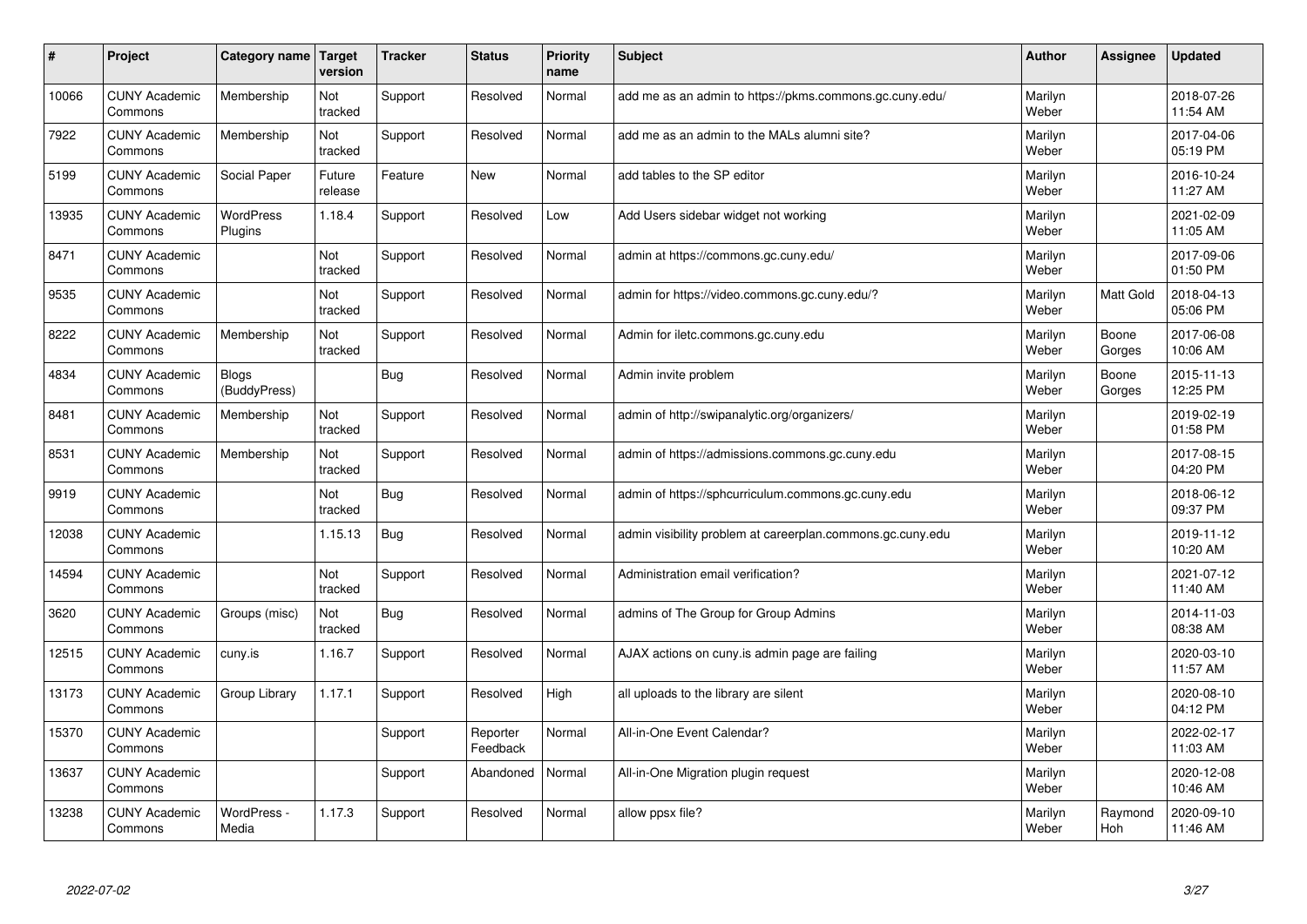| #     | Project                         | Category name   Target        | version        | <b>Tracker</b> | <b>Status</b>        | <b>Priority</b><br>name | <b>Subject</b>                                             | <b>Author</b>    | <b>Assignee</b>       | <b>Updated</b>         |
|-------|---------------------------------|-------------------------------|----------------|----------------|----------------------|-------------------------|------------------------------------------------------------|------------------|-----------------------|------------------------|
| 13013 | <b>CUNY Academic</b><br>Commons |                               | Not<br>tracked | Bug            | Resolved             | Normal                  | an invite to Group Admins from Brian Foote?!               | Marilyn<br>Weber |                       | 2020-07-07<br>02:36 PM |
| 8200  | <b>CUNY Academic</b><br>Commons | Groups (misc)                 | Not<br>tracked | Bug            | Resolved             | Normal                  | Announcements has disappeared                              | Marilyn<br>Weber | Boone<br>Gorges       | 2017-05-26<br>04:04 PM |
| 10006 | <b>CUNY Academic</b><br>Commons | Membership                    | Not<br>tracked | Support        | Resolved             | Normal                  | another email change request                               | Marilyn<br>Weber |                       | 2018-07-13<br>12:36 PM |
| 8855  | <b>CUNY Academic</b><br>Commons |                               | Not<br>tracked | Support        | Resolved             | Normal                  | another email change request                               | Marilyn<br>Weber |                       | 2017-10-25<br>10:55 AM |
| 11217 | <b>CUNY Academic</b><br>Commons | Membership                    | Not<br>tracked | Support        | Resolved             | Normal                  | Another email update                                       | Marilyn<br>Weber |                       | 2019-03-12<br>03:37 PM |
| 5037  | <b>CUNY Academic</b><br>Commons | Registration                  | Not<br>tracked | Support        | Resolved             | Normal                  | Another Forgotten password for user with new email address | Marilyn<br>Weber | Boone<br>Gorges       | 2015-12-22<br>05:24 PM |
| 12346 | <b>CUNY Academic</b><br>Commons | Redmine                       |                | Support        | Resolved             | Normal                  | another Redmine request                                    | Marilyn<br>Weber | <b>Matt Gold</b>      | 2020-01-30<br>08:20 PM |
| 8577  | <b>CUNY Academic</b><br>Commons | Membership                    | Not<br>tracked | Support        | Resolved             | Normal                  | another user email change                                  | Marilyn<br>Weber |                       | 2017-08-25<br>10:23 AM |
| 8071  | <b>CUNY Academic</b><br>Commons | WordPress<br>Plugins          | Not<br>tracked | Support        | Rejected             | Normal                  | Anthologize                                                | Marilyn<br>Weber |                       | 2017-05-10<br>10:15 AM |
| 15022 | <b>CUNY Academic</b><br>Commons |                               |                | Support        | Rejected             | High                    | ArabStages                                                 | Marilyn<br>Weber |                       | 2021-12-06<br>10:16 AM |
| 14344 | <b>CUNY Academic</b><br>Commons | Domain<br>Mapping             | Not<br>tracked | Support        | Resolved             | Normal                  | arabstages.org site down                                   | Marilyn<br>Weber | Raymond<br><b>Hoh</b> | 2021-04-19<br>01:42 PM |
| 9078  | <b>CUNY Academic</b><br>Commons | <b>WordPress</b><br>Plugins   | 1.12.7         | Support        | Resolved             | Normal                  | arcgis web maps?                                           | Marilyn<br>Weber | Raymond<br>Hoh        | 2018-01-23<br>11:11 AM |
| 9224  | <b>CUNY Academic</b><br>Commons | <b>Group Files</b>            | 1.13           | Feature        | Resolved             | Normal                  | attachments to forum posts clutter up Files area           | Marilyn<br>Weber | Boone<br>Gorges       | 2018-03-22<br>03:34 PM |
| 8924  | <b>CUNY Academic</b><br>Commons | WordPress<br>Plugins          | 1.12.4         | Bug            | Resolved             | Normal                  | auto-remove feature on http://pcp.gc.cuny.edu              | Marilyn<br>Weber | Matt Gold             | 2017-12-04<br>10:18 AM |
| 11787 | <b>CUNY Academic</b><br>Commons |                               | Not<br>tracked | Support        | Reporter<br>Feedback | Normal                  | automated comments notifications on ZenDesk                | Marilyn<br>Weber |                       | 2019-08-26<br>06:18 PM |
| 7376  | <b>CUNY Academic</b><br>Commons | Email<br><b>Notifications</b> |                | Bug            | Rejected             | Normal                  | automatic forwarding of blog posts not working             | Marilyn<br>Weber | Boone<br>Gorges       | 2017-05-01<br>10:36 PM |
| 10260 | <b>CUNY Academic</b><br>Commons |                               |                | Bug            | Rejected             | Normal                  | bad activation email                                       | Marilyn<br>Weber |                       | 2018-08-30<br>01:25 PM |
| 5630  | <b>CUNY Academic</b><br>Commons | WordPress<br><b>Themes</b>    | 1.9.17         | Feature        | Resolved             | Normal                  | Bavota magazine Pro theme                                  | Marilyn<br>Weber | Boone<br>Gorges       | 2016-06-02<br>12:09 AM |
| 15279 | <b>CUNY Academic</b><br>Commons |                               |                | Bug            | Rejected             | Normal                  | big delay - cloning the history site                       | Marilyn<br>Weber |                       | 2022-02-09<br>01:49 PM |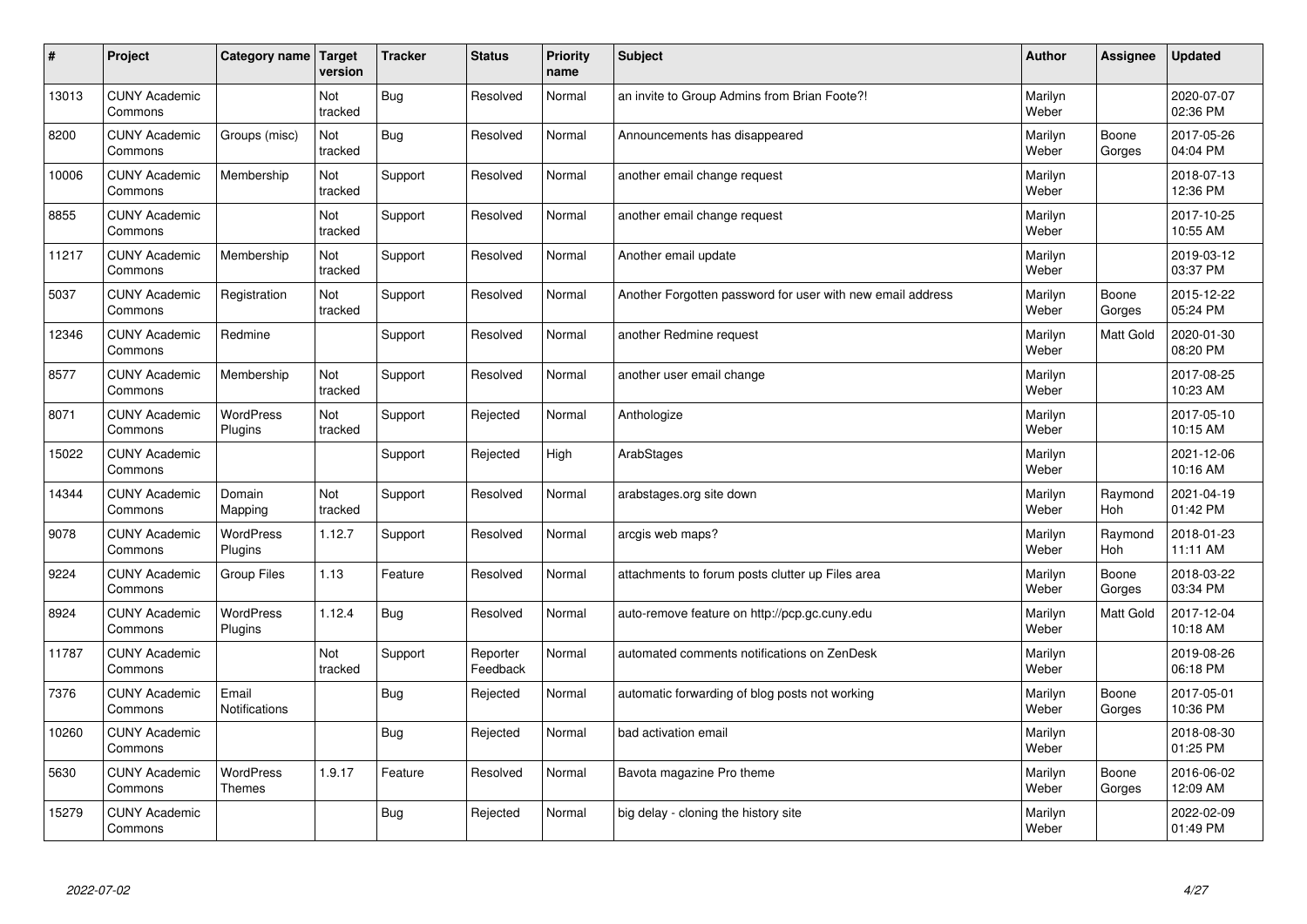| #     | Project                         | Category name   Target      | version           | <b>Tracker</b> | <b>Status</b>        | <b>Priority</b><br>name | <b>Subject</b>                                                                                                                                  | <b>Author</b>    | Assignee              | <b>Updated</b>         |
|-------|---------------------------------|-----------------------------|-------------------|----------------|----------------------|-------------------------|-------------------------------------------------------------------------------------------------------------------------------------------------|------------------|-----------------------|------------------------|
| 14404 | <b>CUNY Academic</b><br>Commons |                             | Not<br>tracked    | Support        | Resolved             | Normal                  | blocked IP of user?                                                                                                                             | Marilyn<br>Weber |                       | 2021-05-10<br>01:00 PM |
| 13675 | <b>CUNY Academic</b><br>Commons | Group Library               | 1.18.1            | Bug            | Resolved             | High                    | broken Library                                                                                                                                  | Marilyn<br>Weber |                       | 2020-12-09<br>05:02 PM |
| 5319  | <b>CUNY Academic</b><br>Commons |                             | Not<br>tracked    | Bug            | Resolved             | Normal                  | <b>Broken URL</b>                                                                                                                               | Marilyn<br>Weber | Marilyn<br>Weber      | 2017-11-15<br>05:46 PM |
| 14850 | <b>CUNY Academic</b><br>Commons |                             |                   | Support        | Abandoned            | Normal                  | brooklyn waterfront site "connection not secure"                                                                                                | Marilyn<br>Weber |                       | 2022-04-27<br>04:56 PM |
| 11225 | <b>CUNY Academic</b><br>Commons |                             | Not<br>tracked    | Support        | Resolved             | Normal                  | bulk upload?                                                                                                                                    | Marilyn<br>Weber |                       | 2019-09-18<br>10:31 AM |
| 9888  | <b>CUNY Academic</b><br>Commons | <b>WordPress</b><br>Plugins | 1.13.3            | Support        | Resolved             | Normal                  | Business directory Plug-in request                                                                                                              | Marilyn<br>Weber |                       | 2018-06-12<br>11:52 AM |
| 13958 | <b>CUNY Academic</b><br>Commons |                             | 1.18.4            | Support        | Resolved             | Normal                  | calendar widget problem                                                                                                                         | Marilyn<br>Weber |                       | 2021-02-09<br>11:05 AM |
| 14606 | <b>CUNY Academic</b><br>Commons | <b>WordPress</b><br>(misc)  | Not<br>tracked    | Support        | Rejected             | Normal                  | calendar wrong month                                                                                                                            | Marilyn<br>Weber |                       | 2021-07-23<br>12:11 PM |
| 14129 | <b>CUNY Academic</b><br>Commons | Onboarding                  | 1.18.6            | Support        | Resolved             | Normal                  | can only see some invites sent                                                                                                                  | Marilyn<br>Weber | Raymond<br><b>Hoh</b> | 2021-04-09<br>09:00 AM |
| 5058  | <b>CUNY Academic</b><br>Commons | Social Paper                | Future<br>release | Feature        | <b>New</b>           | Low                     | Can there be a clearer signal that even when comments have already<br>been made you add comments by clicking on the side? (SP suggestion<br>#5) | Marilyn<br>Weber | Samantha<br>Raddatz   | 2016-02-11<br>10:24 PM |
| 13975 | <b>CUNY Academic</b><br>Commons | Social Paper                | Not<br>tracked    | Support        | Reporter<br>Feedback | Normal                  | can't approve comments on Social Paper paper                                                                                                    | Marilyn<br>Weber |                       | 2021-02-12<br>09:33 AM |
| 10772 | <b>CUNY Academic</b><br>Commons | Groups (misc)               | 1.14.2            | Bug            | Resolved             | Normal                  | can't create groups                                                                                                                             | Marilyn<br>Weber |                       | 2018-12-04<br>10:42 AM |
| 13295 | <b>CUNY Academic</b><br>Commons |                             | Not<br>tracked    | Support        | Resolved             | Normal                  | can't find new user                                                                                                                             | Marilyn<br>Weber |                       | 2020-09-08<br>10:18 AM |
| 13065 | <b>CUNY Academic</b><br>Commons |                             | Not<br>tracked    | Support        | Resolved             | Normal                  | can't invite new user to group                                                                                                                  | Marilyn<br>Weber |                       | 2020-07-22<br>04:24 PM |
| 5435  | <b>CUNY Academic</b><br>Commons |                             | Not<br>tracked    | <b>Bug</b>     | Resolved             | Urgent                  | Can't see the dashboard                                                                                                                         | Marilyn<br>Weber |                       | 2016-04-12<br>11:33 AM |
| 6410  | <b>CUNY Academic</b><br>Commons |                             |                   | Bug            | Duplicate            | Immediate               | Cannot log in - gives privacy error                                                                                                             | Marilyn<br>Weber | Boone<br>Gorges       | 2016-10-24<br>10:01 AM |
| 8125  | <b>CUNY Academic</b><br>Commons | WordPress<br><b>Themes</b>  | 1.10.19           | Bug            | Resolved             | High                    | careerplan admin page failing to load with "currently unable to handle<br>this request"                                                         | Marilyn<br>Weber |                       | 2017-07-13<br>12:54 PM |
| 3674  | <b>CUNY Academic</b><br>Commons |                             |                   | Bug            | Rejected             | Normal                  | CBox pagination issue with the Wiki                                                                                                             | Marilyn<br>Weber |                       | 2014-11-20<br>05:03 PM |
| 3673  | <b>CUNY Academic</b><br>Commons |                             |                   | <b>Bug</b>     | Rejected             | Normal                  | CBox pagination issue with the Wiki                                                                                                             | Marilyn<br>Weber |                       | 2014-11-20<br>04:08 PM |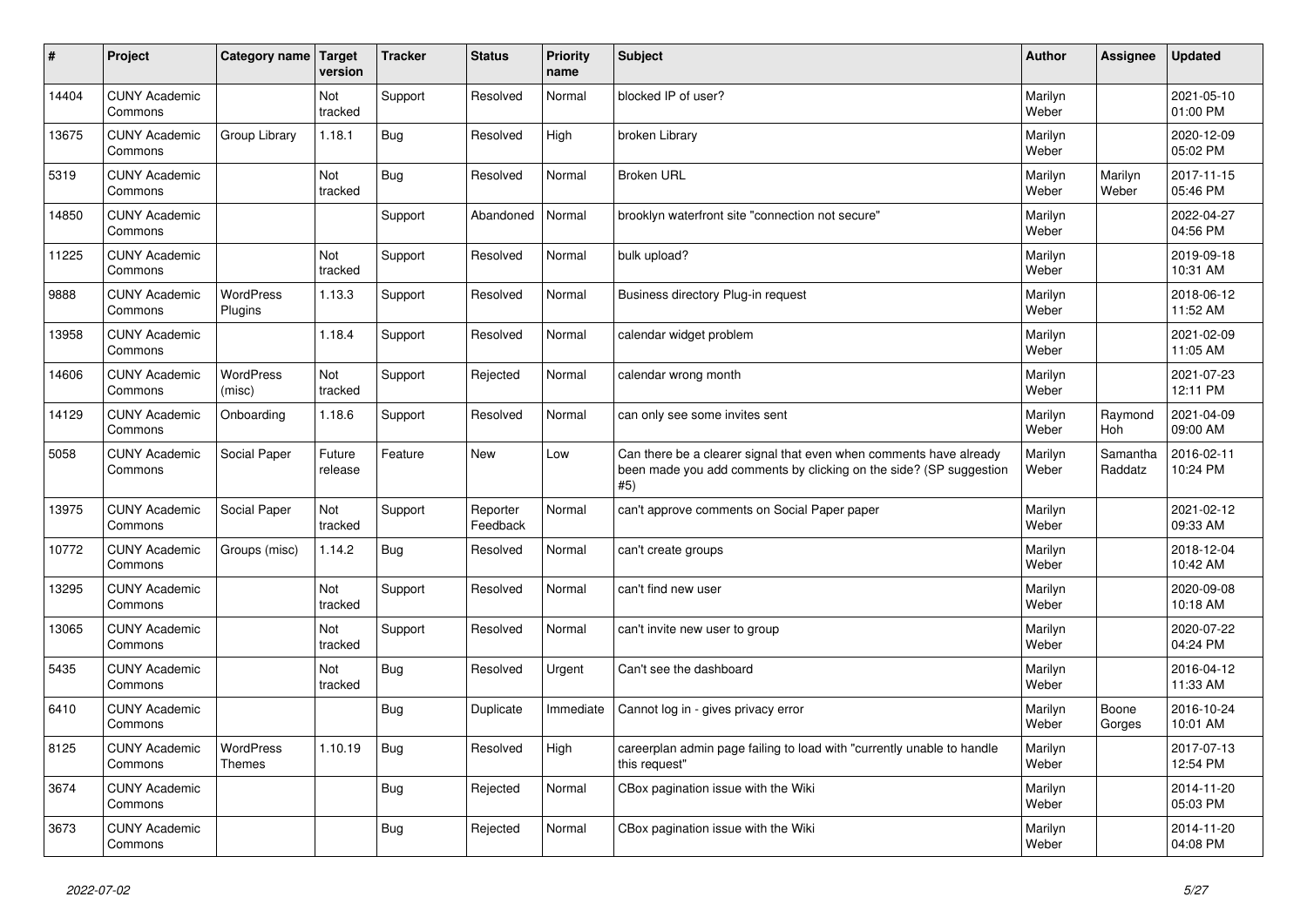| #     | Project                         | Category name   Target            | version           | <b>Tracker</b> | <b>Status</b>        | <b>Priority</b><br>name | <b>Subject</b>                                       | <b>Author</b>    | Assignee              | Updated                |
|-------|---------------------------------|-----------------------------------|-------------------|----------------|----------------------|-------------------------|------------------------------------------------------|------------------|-----------------------|------------------------|
| 5991  | <b>CUNY Academic</b><br>Commons | Email<br>Notifications            | Future<br>release | Support        | Resolved             | Normal                  | change format of autogenerated blog emails           | Marilyn<br>Weber | Paige<br>Dupont       | 2018-01-12<br>02:55 PM |
| 8630  | <b>CUNY Academic</b><br>Commons | Membership                        | Not<br>tracked    | Support        | Resolved             | Normal                  | Change in email/campus                               | Marilyn<br>Weber |                       | 2017-08-30<br>03:48 PM |
| 16198 | <b>CUNY Academic</b><br>Commons |                                   | 2.0.1             | Bug            | Resolved             | Normal                  | Change role to                                       | Marilyn<br>Weber | Boone<br>Gorges       | 2022-06-14<br>11:35 AM |
| 10257 | <b>CUNY Academic</b><br>Commons | Membership                        | Not<br>tracked    | Support        | Resolved             | Normal                  | change the email from @login.cuny.edu to campu email | Marilyn<br>Weber |                       | 2018-12-10<br>03:55 PM |
| 9340  | <b>CUNY Academic</b><br>Commons | <b>WordPress</b><br>Plugins       | 1.12.10           | Bug            | Resolved             | Normal                  | change the web preview?                              | Marilyn<br>Weber | Raymond<br>Hoh        | 2018-03-13<br>11:50 AM |
| 5985  | <b>CUNY Academic</b><br>Commons | Support                           | Not<br>tracked    | Support        | Resolved             | Normal                  | change user's email address (she cannot access old)  | Marilyn<br>Weber | Boone<br>Gorges       | 2016-09-07<br>01:43 PM |
| 7486  | <b>CUNY Academic</b><br>Commons | Membership                        | Not<br>tracked    | Support        | Resolved             | Normal                  | changed email address                                | Marilyn<br>Weber |                       | 2017-01-24<br>10:00 PM |
| 13159 | <b>CUNY Academic</b><br>Commons | Group Library                     | Not<br>tracked    | Support        | Resolved             | Normal                  | changing folder names?                               | Marilyn<br>Weber | Boone<br>Gorges       | 2020-08-27<br>08:59 AM |
| 14891 | <b>CUNY Academic</b><br>Commons |                                   | Not<br>tracked    | Support        | Resolved             | Normal                  | changing site template after creation?               | Marilyn<br>Weber |                       | 2022-04-27<br>04:58 PM |
| 5992  | <b>CUNY Academic</b><br>Commons | Email<br><b>Notifications</b>     | Future<br>release | Feature        | <b>New</b>           | Normal                  | Changing the From line of autogenerated blog emails  | Marilyn<br>Weber |                       | 2018-09-27<br>05:19 PM |
| 10657 | <b>CUNY Academic</b><br>Commons |                                   | Not<br>tracked    | Support        | Reporter<br>Feedback | Normal                  | child theme problems                                 | Marilyn<br>Weber |                       | 2018-11-08<br>01:19 PM |
| 7100  | <b>CUNY Academic</b><br>Commons | <b>WordPress</b><br>Plugins       | 1.10.5            | Bug            | Resolved             | High                    | Cincopa plugin problem                               | Marilyn<br>Weber | Boone<br>Gorges       | 2016-12-19<br>10:32 AM |
| 9335  | <b>CUNY Academic</b><br>Commons | <b>WordPress</b><br><b>Themes</b> | 1.12.10           | Bug            | Resolved             | Normal                  | clone http://digitalscholarship.ccny.cuny.edu site?  | Marilyn<br>Weber | Boone<br>Gorges       | 2018-03-14<br>12:43 PM |
| 3138  | <b>CUNY Academic</b><br>Commons | Documentation                     | Not<br>tracked    | Bug            | Resolved             | Normal                  | Codex documentation                                  | Marilyn<br>Weber | scott voth            | 2016-03-04<br>08:49 AM |
| 11976 | <b>CUNY Academic</b><br>Commons | <b>WordPress</b><br><b>Themes</b> | Not<br>tracked    | Support        | Resolved             | Normal                  | ColorMag request                                     | Marilyn<br>Weber |                       | 2021-02-01<br>10:25 AM |
| 11519 | <b>CUNY Academic</b><br>Commons |                                   | Not<br>tracked    | Support        | Assigned             | Normal                  | comment option not appearing                         | Marilyn<br>Weber |                       | 2019-09-24<br>10:28 AM |
| 12395 | <b>CUNY Academic</b><br>Commons | Spam/Spam<br>Prevention           | Not<br>tracked    | Support        | Resolved             | Normal                  | comments again being blocked                         | Marilyn<br>Weber | Raymond<br>Hoh        | 2020-03-10<br>11:13 AM |
| 11149 | <b>CUNY Academic</b><br>Commons |                                   | Not<br>tracked    | Support        | Reporter<br>Feedback | Normal                  | comments getting blocked                             | Marilyn<br>Weber | Raymond<br><b>Hoh</b> | 2019-03-26<br>11:40 AM |
| 7994  | <b>CUNY Academic</b><br>Commons | <b>WordPress</b><br>(misc)        | 1.10.17           | Bug            | Resolved             | Urgent                  | Comments not appearing                               | Marilyn<br>Weber |                       | 2017-04-20<br>11:16 AM |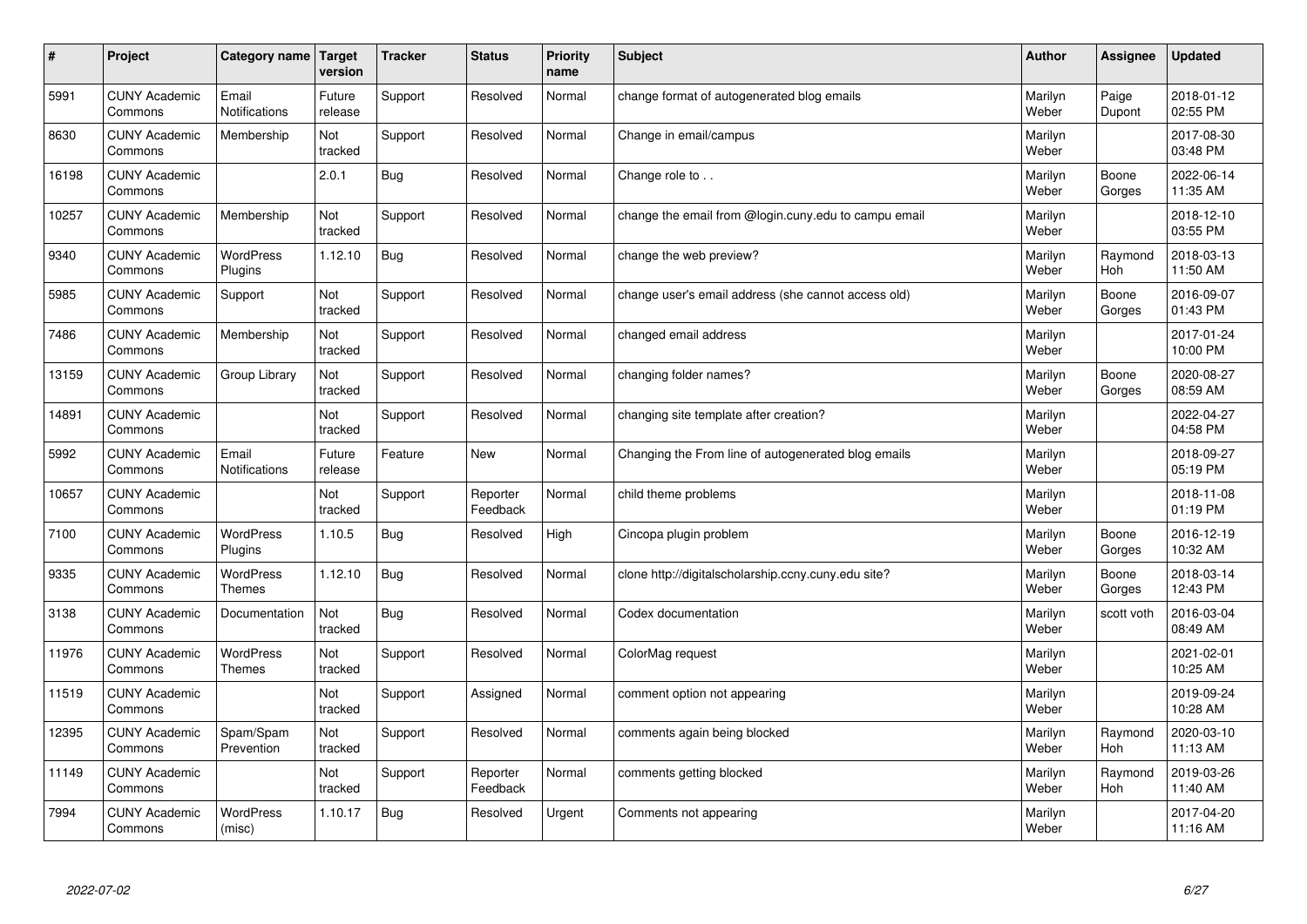| #     | Project                         | Category name                | Target<br>version | <b>Tracker</b>     | <b>Status</b>        | <b>Priority</b><br>name | <b>Subject</b>                                                      | <b>Author</b>    | Assignee         | Updated                |
|-------|---------------------------------|------------------------------|-------------------|--------------------|----------------------|-------------------------|---------------------------------------------------------------------|------------------|------------------|------------------------|
| 6857  | <b>CUNY Academic</b><br>Commons | <b>Blogs</b><br>(BuddyPress) | Not<br>tracked    | Support            | Resolved             | Normal                  | Committee on Religion website                                       | Marilyn<br>Weber | Boone<br>Gorges  | 2017-08-17<br>10:24 AM |
| 10562 | <b>CUNY Academic</b><br>Commons |                              |                   | Bug                | Rejected             | Normal                  | Commons is down                                                     | Marilyn<br>Weber |                  | 2018-10-23<br>10:49 AM |
| 3530  | <b>CUNY Academic</b><br>Commons | Server                       | Not<br>tracked    | Bug                | Resolved             | High                    | Commons running very slowly/ "connection lost"                      | Marilyn<br>Weber | <b>Matt Gold</b> | 2014-10-08<br>09:34 AM |
| 7226  | <b>CUNY Academic</b><br>Commons | Registration                 | Not<br>tracked    | Bug                | Abandoned            | Normal                  | Community college student cannot register?                          | Marilyn<br>Weber |                  | 2017-11-15<br>01:55 PM |
| 8459  | <b>CUNY Academic</b><br>Commons |                              | Not<br>tracked    | Documentatio<br>n. | Resolved             | Normal                  | comprehensive list of plugins?                                      | Marilyn<br>Weber |                  | 2017-10-11<br>11:24 AM |
| 11811 | <b>CUNY Academic</b><br>Commons |                              | Not<br>tracked    | Support            | Duplicate            | Normal                  | Content of Publications widget on profile page being erased on save | Marilyn<br>Weber |                  | 2019-10-08<br>11:16 AM |
| 3417  | <b>CUNY Academic</b><br>Commons | <b>BuddyPress</b><br>(misc)  | Not<br>tracked    | Bug                | Rejected             | High                    | copying two commons groups                                          | Marilyn<br>Weber | Marilyn<br>Weber | 2014-11-05<br>09:56 AM |
| 7608  | <b>CUNY Academic</b><br>Commons | Registration                 | Not<br>tracked    | Feature            | Resolved             | Normal                  | create an account                                                   | Marilyn<br>Weber |                  | 2017-02-15<br>10:45 PM |
| 5083  | <b>CUNY Academic</b><br>Commons | <b>WordPress</b><br>Plugins  | 1.9.5             | Support            | Rejected             | Normal                  | creating a shortcode for the iframe code of the google form         | Marilyn<br>Weber | Marilyn<br>Weber | 2016-01-12<br>04:25 PM |
| 13328 | <b>CUNY Academic</b><br>Commons | Group Forums                 | Not<br>tracked    | Bug                | Reporter<br>Feedback | Normal                  | cross-posting in two related groups                                 | Marilyn<br>Weber | Raymond<br>Hoh   | 2020-09-15<br>10:39 PM |
| 4880  | <b>CUNY Academic</b><br>Commons | Password<br>Reset            | Not<br>tracked    | Support            | Resolved             | High                    | CUNY Central person having password trouble                         | Marilyn<br>Weber |                  | 2015-11-10<br>12:40 PM |
| 6118  | <b>CUNY Academic</b><br>Commons | cuny.is                      |                   | Feature            | Resolved             | Normal                  | Cuny. Is request from Javier Otero Peña                             | Marilyn<br>Weber | Sarah<br>Morgano | 2016-10-04<br>07:02 PM |
| 8878  | <b>CUNY Academic</b><br>Commons | cuny.is                      | Not<br>tracked    | Bug                | Resolved             | Urgent                  | cuny is site link won't work                                        | Marilyn<br>Weber | Boone<br>Gorges  | 2017-11-01<br>03:06 PM |
| 9886  | <b>CUNY Academic</b><br>Commons | cuny.is                      | Not<br>tracked    | Support            | Resolved             | Normal                  | cuny.is SSL                                                         | Marilyn<br>Weber |                  | 2018-10-26<br>02:07 PM |
| 14711 | <b>CUNY Academic</b><br>Commons |                              |                   | Support            | Rejected             | Normal                  | Custom Facebook Feed plugin problem                                 | Marilyn<br>Weber |                  | 2022-04-27<br>04:29 PM |
| 3093  | <b>CUNY Academic</b><br>Commons | <b>WordPress</b><br>Plugins  |                   | Bug                | Rejected             | Normal                  | <b>Custom Google Maps</b>                                           | Marilyn<br>Weber | Boone<br>Gorges  | 2014-05-02<br>10:52 AM |
| 13916 | <b>CUNY Academic</b><br>Commons |                              |                   | Support            | Rejected             | Normal                  | <b>Custom Sidebars</b>                                              | Marilyn<br>Weber |                  | 2021-02-23<br>10:45 AM |
| 14812 | <b>CUNY Academic</b><br>Commons |                              | Not<br>tracked    | Support            | Resolved             | Normal                  | Custom Sidebars and Wordpress 5.6                                   | Marilyn<br>Weber |                  | 2021-09-30<br>10:43 AM |
| 14360 | <b>CUNY Academic</b><br>Commons |                              |                   | Support            | Rejected             | Normal                  | danielgerouldarchives.org?                                          | Marilyn<br>Weber |                  | 2021-04-27<br>10:42 AM |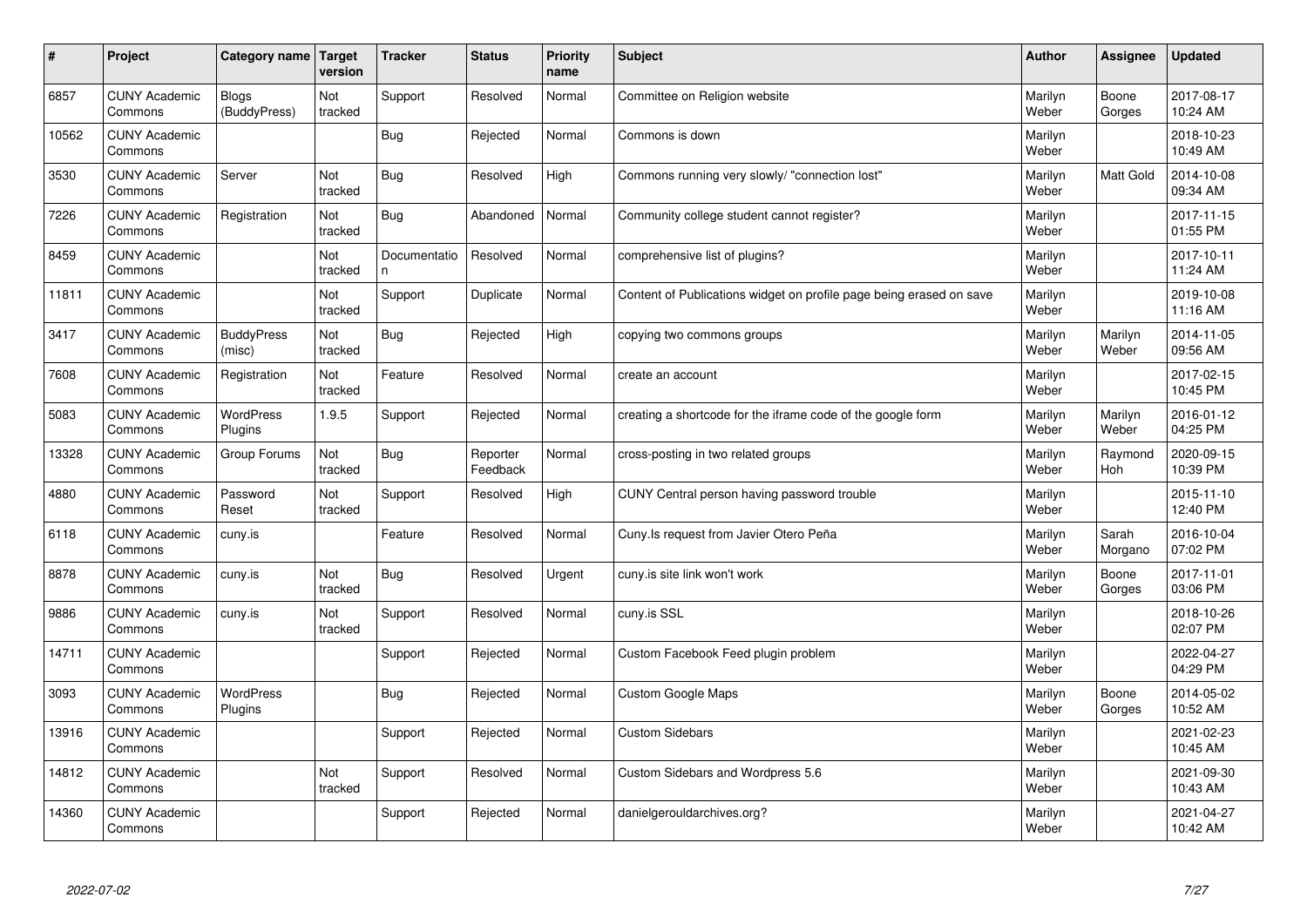| $\sharp$ | Project                         | Category name               | Target<br>version | <b>Tracker</b> | <b>Status</b>        | <b>Priority</b><br>name | <b>Subject</b>                            | <b>Author</b>    | Assignee         | <b>Updated</b>         |
|----------|---------------------------------|-----------------------------|-------------------|----------------|----------------------|-------------------------|-------------------------------------------|------------------|------------------|------------------------|
| 11509    | <b>CUNY Academic</b><br>Commons |                             | Not<br>tracked    | Support        | Reporter<br>Feedback | Normal                  | deleted Page causing a Menu problem?      | Marilyn<br>Weber |                  | 2019-06-04<br>09:54 AM |
| 5968     | <b>CUNY Academic</b><br>Commons | Membership                  | Not<br>tracked    | Bug            | Resolved             | Normal                  | Deleting account without knowing password | Marilyn<br>Weber | <b>Matt Gold</b> | 2017-11-15<br>06:19 PM |
| 15260    | <b>CUNY Academic</b><br>Commons |                             |                   | Support        | Reporter<br>Feedback | Normal                  | Diacritical markings   European Stages    | Marilyn<br>Weber |                  | 2022-02-04<br>08:16 AM |
| 8576     | <b>CUNY Academic</b><br>Commons | <b>WordPress</b><br>Plugins | 1.11.11           | Support        | Resolved             | Normal                  | Digital Measures plugin request           | Marilyn<br>Weber |                  | 2017-09-01<br>03:44 PM |
| 9207     | <b>CUNY Academic</b><br>Commons |                             | Future<br>release | Support        | Reporter<br>Feedback | Normal                  | display dashboards made in Tableau?       | Marilyn<br>Weber | Boone<br>Gorges  | 2018-04-10<br>10:42 AM |
| 13085    | <b>CUNY Academic</b><br>Commons | Domain<br>Mapping           | Not<br>tracked    | Support        | Resolved             | Normal                  | domain mapping request                    | Marilyn<br>Weber | <b>Matt Gold</b> | 2020-07-28<br>03:33 PM |
| 10176    | <b>CUNY Academic</b><br>Commons | Documentation               | Not<br>tracked    | Bug            | Resolved             | Normal                  | domain mapping requests                   | Marilyn<br>Weber | scott voth       | 2018-08-29<br>05:30 PM |
| 5844     | <b>CUNY Academic</b><br>Commons |                             | Not<br>tracked    | Support        | Resolved             | Normal                  | edit Host Files on Windows 10 problems    | Marilyn<br>Weber |                  | 2016-07-27<br>09:08 AM |
| 14509    | <b>CUNY Academic</b><br>Commons | WordPress<br>Plugins        | 1.18.12           | Bug            | Resolved             | Normal                  | Elementor Editor problem                  | Marilyn<br>Weber |                  | 2021-06-08<br>09:55 AM |
| 13947    | <b>CUNY Academic</b><br>Commons | WordPress<br>Plugins        | 1.18.4            | Bug            | Resolved             | Normal                  | Elementor plugin problem                  | Marilyn<br>Weber | Raymond<br>Hoh   | 2021-02-08<br>09:34 PM |
| 14077    | <b>CUNY Academic</b><br>Commons | <b>WordPress</b><br>Plugins | 1.18.7            | Support        | Resolved             | Normal                  | Elementor Pro plugin for the slider       | Marilyn<br>Weber | Raymond<br>Hoh   | 2021-03-23<br>11:43 AM |
| 6175     | <b>CUNY Academic</b><br>Commons | Account<br>settings         |                   | Support        | Resolved             | Normal                  | Email address (user cannot access old)    | Marilyn<br>Weber | <b>Matt Gold</b> | 2016-11-29<br>06:31 PM |
| 9823     | <b>CUNY Academic</b><br>Commons | Account<br>settings         | Not<br>tracked    | Support        | Resolved             | Normal                  | email change                              | Marilyn<br>Weber | Matt Gold        | 2018-05-23<br>01:58 PM |
| 8729     | <b>CUNY Academic</b><br>Commons |                             | Not<br>tracked    | Support        | Resolved             | Normal                  | email change                              | Marilyn<br>Weber |                  | 2017-09-25<br>02:14 PM |
| 7775     | <b>CUNY Academic</b><br>Commons | Membership                  | Not<br>tracked    | Support        | Resolved             | Normal                  | Email change                              | Marilyn<br>Weber |                  | 2017-03-08<br>10:09 PM |
| 9162     | <b>CUNY Academic</b><br>Commons | Registration                | Not<br>tracked    | Support        | Resolved             | Normal                  | email change due to user error            | Marilyn<br>Weber | <b>Matt Gold</b> | 2018-02-13<br>11:11 AM |
| 9787     | <b>CUNY Academic</b><br>Commons | Registration                |                   | Support        | Resolved             | Normal                  | email change request                      | Marilyn<br>Weber | <b>Matt Gold</b> | 2018-05-16<br>09:55 PM |
| 9477     | <b>CUNY Academic</b><br>Commons | Account<br>settings         |                   | Support        | Resolved             | Normal                  | email change request                      | Marilyn<br>Weber | <b>Matt Gold</b> | 2018-03-24<br>08:53 AM |
| 9004     | <b>CUNY Academic</b><br>Commons | Membership                  | Not<br>tracked    | Support        | Resolved             | Normal                  | email change request                      | Marilyn<br>Weber |                  | 2017-12-14<br>12:27 PM |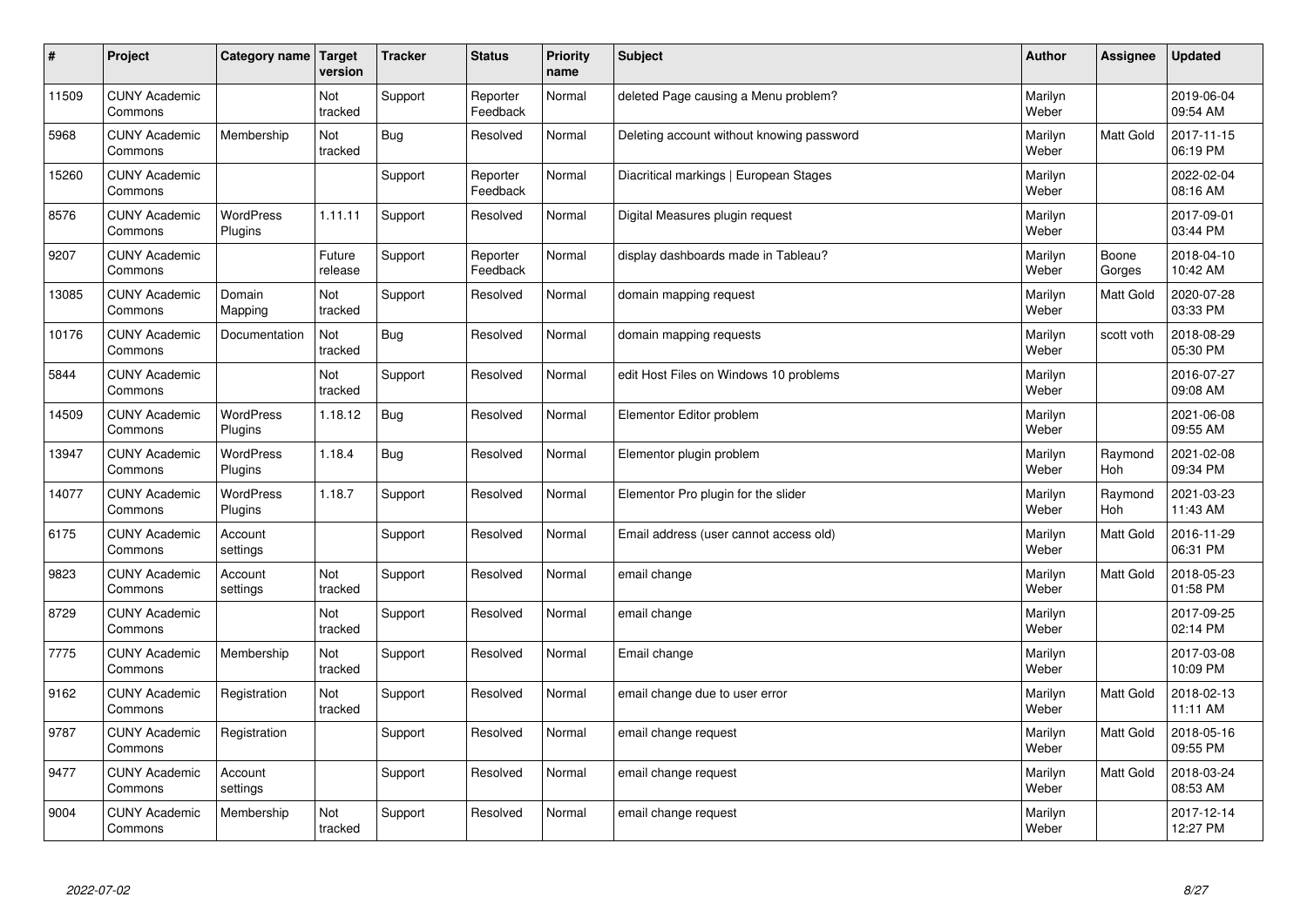| #     | Project                         | Category name   Target | version        | <b>Tracker</b> | <b>Status</b>        | <b>Priority</b><br>name | <b>Subject</b>                                                  | <b>Author</b>    | Assignee         | <b>Updated</b>         |
|-------|---------------------------------|------------------------|----------------|----------------|----------------------|-------------------------|-----------------------------------------------------------------|------------------|------------------|------------------------|
| 8848  | <b>CUNY Academic</b><br>Commons |                        | Not<br>tracked | Support        | Resolved             | Normal                  | email change request                                            | Marilyn<br>Weber |                  | 2017-10-24<br>11:19 AM |
| 9928  | <b>CUNY Academic</b><br>Commons | Account<br>settings    |                | Support        | Resolved             | Normal                  | email change request from former student                        | Marilyn<br>Weber | <b>Matt Gold</b> | 2018-06-14<br>10:20 AM |
| 10256 | <b>CUNY Academic</b><br>Commons |                        |                | Support        | Resolved             | Normal                  | email change requested                                          | Marilyn<br>Weber | Matt Gold        | 2018-08-29<br>02:52 PM |
| 12382 | <b>CUNY Academic</b><br>Commons | Membership             | Not<br>tracked | Support        | <b>New</b>           | Normal                  | Email request change                                            | Marilyn<br>Weber | Marilyn<br>Weber | 2020-02-06<br>12:56 PM |
| 4542  | <b>CUNY Academic</b><br>Commons | WordPress<br>Plugins   | 1.8.10         | Bug            | Resolved             | Normal                  | Emailing group users problem                                    | Marilyn<br>Weber | Boone<br>Gorges  | 2015-09-11<br>11:16 AM |
| 15025 | <b>CUNY Academic</b><br>Commons |                        |                | Support        | Duplicate            | Normal                  | emails for all the papers on the commons that have been changed | Marilyn<br>Weber |                  | 2021-12-02<br>11:57 AM |
| 13121 | <b>CUNY Academic</b><br>Commons |                        |                | Support        | Rejected             | Normal                  | embed a DropBox Paper file                                      | Marilyn<br>Weber |                  | 2020-08-25<br>10:56 AM |
| 15120 | <b>CUNY Academic</b><br>Commons |                        |                | Support        | Resolved             | Normal                  | embed Zoom recordings in a post?                                | Marilyn<br>Weber |                  | 2021-12-29<br>08:15 AM |
| 4340  | <b>CUNY Academic</b><br>Commons | WordPress -<br>Media   | 1.8.14         | Feature        | Resolved             | Normal                  | embedding a video                                               | Marilyn<br>Weber | Daniel<br>Jones  | 2015-10-20<br>12:01 AM |
| 5036  | <b>CUNY Academic</b><br>Commons | WordPress<br>Plugins   | 1.9.1.1        | Feature        | Resolved             | Normal                  | <b>Embeds request</b>                                           | Marilyn<br>Weber | Boone<br>Gorges  | 2015-12-18<br>10:12 PM |
| 11147 | <b>CUNY Academic</b><br>Commons | Membership             | Not<br>tracked | Support        | Resolved             | Normal                  | employee email change                                           | Marilyn<br>Weber |                  | 2019-03-12<br>03:58 PM |
| 13741 | <b>CUNY Academic</b><br>Commons | WordPress<br>Plugins   | 1.18.3         | Support        | Resolved             | Normal                  | Ensemble Video Plugin                                           | Marilyn<br>Weber |                  | 2021-01-26<br>04:43 PM |
| 15655 | <b>CUNY Academic</b><br>Commons |                        | 2.0.3          | Support        | Reporter<br>Feedback | Normal                  | Event Aggregator plugin?                                        | Marilyn<br>Weber |                  | 2022-06-29<br>11:32 AM |
| 15565 | <b>CUNY Academic</b><br>Commons |                        |                | Support        | <b>New</b>           | Normal                  | Events - send updates to an email listserv                      | Marilyn<br>Weber |                  | 2022-03-10<br>01:06 PM |
| 5875  | <b>CUNY Academic</b><br>Commons | WordPress<br>Plugins   | Not<br>tracked | <b>Bug</b>     | Resolved             | Normal                  | Events Calendar garbled in IE                                   | Marilyn<br>Weber | Marilyn<br>Weber | 2017-11-15<br>05:45 PM |
| 8552  | <b>CUNY Academic</b><br>Commons | WordPress<br>Plugins   | 1.11.10        | Bug            | Resolved             | Normal                  | Events Calendar problem                                         | Marilyn<br>Weber |                  | 2017-08-18<br>04:36 PM |
| 14410 | <b>CUNY Academic</b><br>Commons |                        | 1.18.10        | <b>Bug</b>     | Resolved             | Normal                  | events calendar problem?                                        | Marilyn<br>Weber |                  | 2021-05-10<br>04:45 PM |
| 14889 | <b>CUNY Academic</b><br>Commons | Events                 | 1.19.0         | Support        | Resolved             | Normal                  | events in group - can they be edited by all admins?             | Marilyn<br>Weber | Raymond<br>Hoh   | 2021-12-13<br>03:31 PM |
| 14398 | <b>CUNY Academic</b><br>Commons |                        | Not<br>tracked | Support        | Reporter<br>Feedback | Normal                  | Events plug-in notification problem                             | Marilyn<br>Weber |                  | 2021-05-11<br>11:21 AM |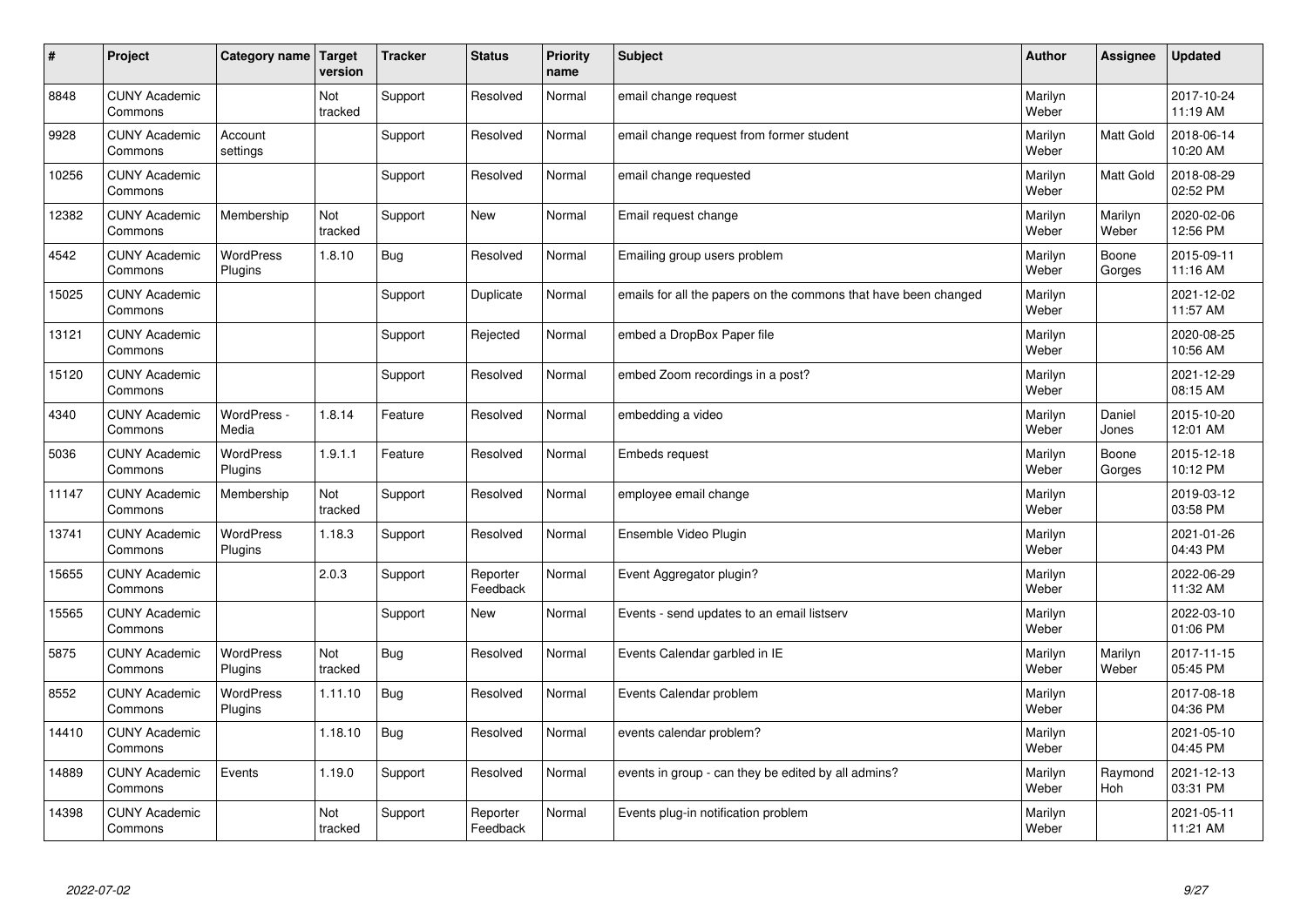| $\sharp$ | Project                         | Category name   Target        | version           | <b>Tracker</b> | <b>Status</b> | <b>Priority</b><br>name | <b>Subject</b>                                           | <b>Author</b>    | Assignee              | <b>Updated</b>         |
|----------|---------------------------------|-------------------------------|-------------------|----------------|---------------|-------------------------|----------------------------------------------------------|------------------|-----------------------|------------------------|
| 8693     | <b>CUNY Academic</b><br>Commons | <b>WordPress</b><br>Plugins   |                   | Support        | Resolved      | Normal                  | Existing blog wants to replace Mailpoet with Newsletters | Marilyn<br>Weber |                       | 2017-09-12<br>02:24 PM |
| 7972     | <b>CUNY Academic</b><br>Commons |                               | Not<br>tracked    | Support        | Resolved      | Normal                  | expand the memory limit for videos?                      | Marilyn<br>Weber |                       | 2017-04-20<br>10:07 AM |
| 7745     | <b>CUNY Academic</b><br>Commons | <b>WordPress</b><br>Plugins   | 1.10.13           | Support        | Resolved      | Normal                  | Featured Video Plus plugin requested                     | Marilyn<br>Weber |                       | 2017-03-03<br>01:51 PM |
| 8917     | <b>CUNY Academic</b><br>Commons | <b>Group Files</b>            | 1.12.3            | <b>Bug</b>     | Resolved      | High                    | Files not downloading from Groups properly               | Marilyn<br>Weber | Boone<br>Gorges       | 2017-11-29<br>10:04 PM |
| 13227    | <b>CUNY Academic</b><br>Commons | Group Library                 | 1.17.2            | Bug            | Resolved      | High                    | folder not appearing in library                          | Marilyn<br>Weber |                       | 2020-08-21<br>04:22 PM |
| 13841    | <b>CUNY Academic</b><br>Commons | <b>WordPress</b><br>Plugins   | 1.18.3            | Support        | Resolved      | Normal                  | Folders plugin request                                   | Marilyn<br>Weber | Boone<br>Gorges       | 2021-01-26<br>04:43 PM |
| 13641    | <b>CUNY Academic</b><br>Commons |                               | 1.18.2            | Support        | Resolved      | Normal                  | follow up to migration request                           | Marilyn<br>Weber | Boone<br>Gorges       | 2021-01-12<br>10:59 AM |
| 13169    | <b>CUNY Academic</b><br>Commons |                               | 1.17.4            | Support        | Rejected      | Normal                  | footer logo image has no alt-text                        | Marilyn<br>Weber |                       | 2020-09-22<br>10:18 AM |
| 5988     | <b>CUNY Academic</b><br>Commons | Support                       |                   | Support        | Rejected      | Normal                  | Forbidden error when trying to join                      | Marilyn<br>Weber | Boone<br>Gorges       | 2016-09-08<br>01:42 PM |
| 5019     | <b>CUNY Academic</b><br>Commons | Registration                  | Not<br>tracked    | Support        | Resolved      | Normal                  | Forgotten password for user with new email address       | Marilyn<br>Weber | Marilyn<br>Weber      | 2015-12-11<br>04:18 PM |
| 11198    | <b>CUNY Academic</b><br>Commons |                               | Not<br>tracked    | Support        | Resolved      | Normal                  | former CUNY employee                                     | Marilyn<br>Weber |                       | 2019-03-07<br>02:21 PM |
| 9134     | <b>CUNY Academic</b><br>Commons | Membership                    | Not<br>tracked    | Support        | Abandoned     | Normal                  | former user                                              | Marilyn<br>Weber | Matt Gold             | 2019-09-18<br>10:26 AM |
| 6893     | <b>CUNY Academic</b><br>Commons | Group Forums                  |                   | Bug            | Resolved      | Normal                  | Forum for CUNY Academic Commons Team is gone             | Marilyn<br>Weber | Boone<br>Gorges       | 2016-12-01<br>08:08 AM |
| 10361    | <b>CUNY Academic</b><br>Commons | Group Forums                  | 1.13.10           | Bug            | Resolved      | Normal                  | forum post pending oddity                                | Marilyn<br>Weber |                       | 2018-09-25<br>10:45 AM |
| 13341    | <b>CUNY Academic</b><br>Commons | Group Forums                  | 1.17.4            | Bug            | Resolved      | Normal                  | Forum reply problems                                     | Marilyn<br>Weber | Raymond<br><b>Hoh</b> | 2020-09-22<br>12:08 PM |
| 7310     | <b>CUNY Academic</b><br>Commons |                               | 1.10.7            | Bug            | Resolved      | Normal                  | Friendship request mystery.                              | Marilyn<br>Weber | Boone<br>Gorges       | 2017-01-05<br>03:12 PM |
| 5397     | <b>CUNY Academic</b><br>Commons | Social Paper                  | Future<br>release | Feature        | <b>New</b>    | Normal                  | frustrating to have to enable/disable in SP              | Marilyn<br>Weber | Samantha<br>Raddatz   | 2016-04-20<br>03:39 PM |
| 7785     | <b>CUNY Academic</b><br>Commons |                               | Not<br>tracked    | Support        | Resolved      | Normal                  | ftp access or files?                                     | Marilyn<br>Weber | Boone<br>Gorges       | 2017-03-13<br>02:34 PM |
| 5448     | <b>CUNY Academic</b><br>Commons | Email<br><b>Notifications</b> | 1.10.2            | Bug            | Rejected      | Normal                  | garbled CAC activity digests                             | Marilyn<br>Weber | Raymond<br>Hoh        | 2016-11-20<br>02:38 AM |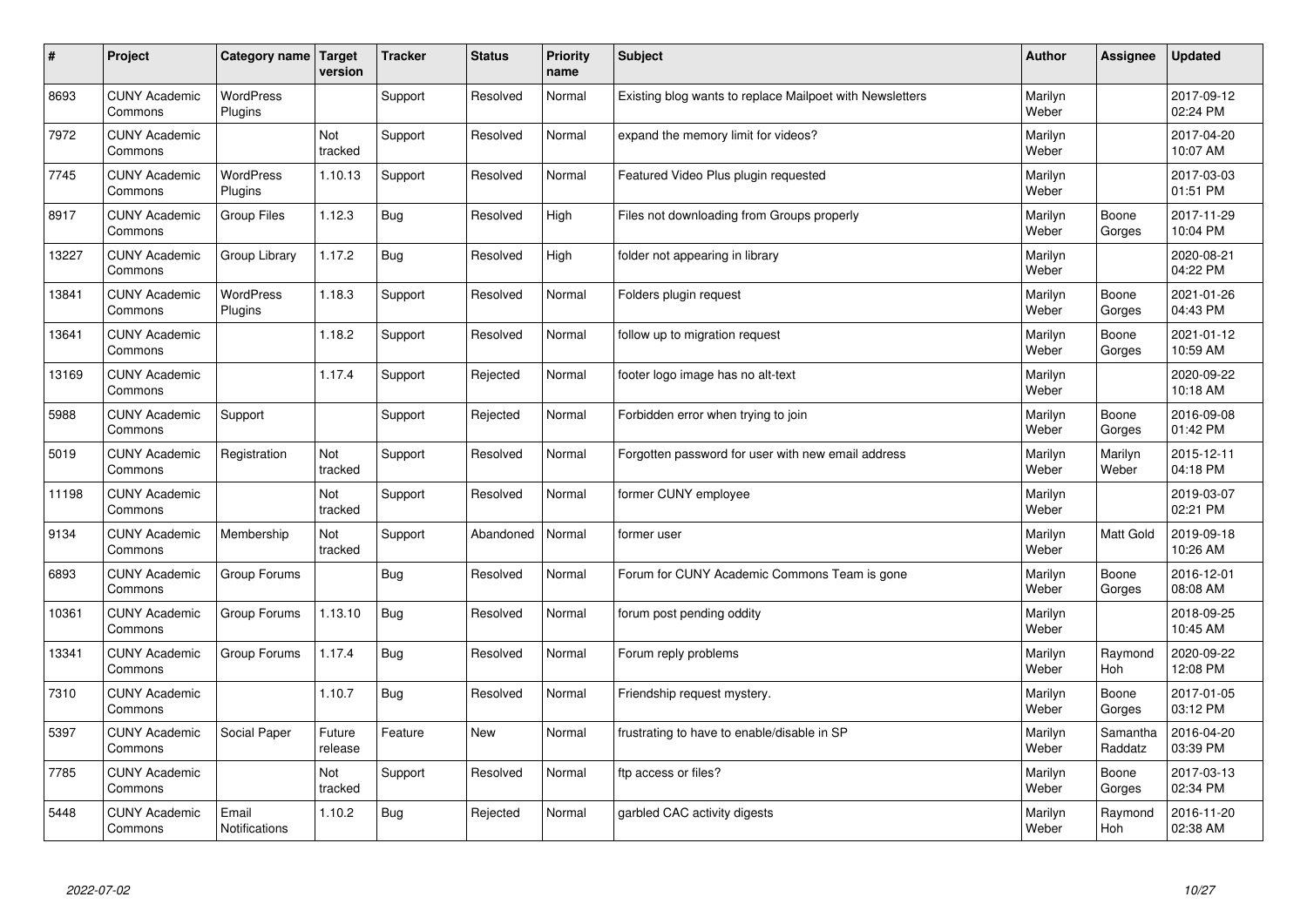| #     | Project                         | Category name   Target            | version        | <b>Tracker</b> | <b>Status</b> | <b>Priority</b><br>name | <b>Subject</b>                                          | <b>Author</b>    | Assignee              | <b>Updated</b>         |
|-------|---------------------------------|-----------------------------------|----------------|----------------|---------------|-------------------------|---------------------------------------------------------|------------------|-----------------------|------------------------|
| 10266 | <b>CUNY Academic</b><br>Commons |                                   |                | Support        | Resolved      | Normal                  | GC email change requested                               | Marilyn<br>Weber | Matt Gold             | 2018-08-30<br>03:07 PM |
| 13184 | <b>CUNY Academic</b><br>Commons | <b>WordPress</b><br>Plugins       | 1.17.2         | Support        | Resolved      | Normal                  | google translate plugin                                 | Marilyn<br>Weber |                       | 2020-08-25<br>11:36 AM |
| 13584 | <b>CUNY Academic</b><br>Commons |                                   |                | Support        | Abandoned     | Normal                  | Graphy theme question                                   | Marilyn<br>Weber |                       | 2021-09-14<br>10:41 AM |
| 10850 | <b>CUNY Academic</b><br>Commons |                                   |                | Support        | Rejected      | Normal                  | Gravity form being resent                               | Marilyn<br>Weber |                       | 2018-12-20<br>10:18 PM |
| 14270 | <b>CUNY Academic</b><br>Commons | <b>WordPress</b><br><b>Themes</b> | 1.18.8         | Support        | Resolved      | Normal                  | grid theme?                                             | Marilyn<br>Weber |                       | 2021-04-13<br>11:20 AM |
| 3041  | <b>CUNY Academic</b><br>Commons | <b>Ground Control</b>             | Not<br>tracked | Publicity      | Resolved      | Normal                  | <b>Ground Control</b>                                   | Marilyn<br>Weber | Chris Stein           | 2016-01-26<br>04:52 PM |
| 3040  | <b>CUNY Academic</b><br>Commons | <b>Ground Control</b>             | Not<br>tracked | Publicity      | Resolved      | Normal                  | Ground Control                                          | Marilyn<br>Weber | Micki<br>Kaufman      | 2016-01-26<br>05:16 PM |
| 3039  | <b>CUNY Academic</b><br>Commons | <b>Ground Control</b>             | Not<br>tracked | Publicity      | Resolved      | Normal                  | Ground Control                                          | Marilyn<br>Weber | Sarah<br>Morgano      | 2016-01-26<br>05:19 PM |
| 3038  | <b>CUNY Academic</b><br>Commons | <b>Ground Control</b>             | Not<br>tracked | Publicity      | Resolved      | Normal                  | <b>Ground Control</b>                                   | Marilyn<br>Weber | <b>Matt Gold</b>      | 2016-01-26<br>05:10 PM |
| 3037  | <b>CUNY Academic</b><br>Commons | <b>Ground Control</b>             | Not<br>tracked | Publicity      | Resolved      | Normal                  | Ground Control                                          | Marilyn<br>Weber | scott voth            | 2016-01-26<br>05:23 PM |
| 3036  | <b>CUNY Academic</b><br>Commons | <b>Ground Control</b>             | Not<br>tracked | Publicity      | Deferred      | Normal                  | Ground Control                                          | Marilyn<br>Weber | Dominic<br>Giglio     | 2015-03-21<br>09:10 PM |
| 3035  | <b>CUNY Academic</b><br>Commons | <b>Ground Control</b>             | Not<br>tracked | Publicity      | Deferred      | Normal                  | Ground Control article                                  | Marilyn<br>Weber | Marilyn<br>Weber      | 2015-03-21<br>08:54 PM |
| 11567 | <b>CUNY Academic</b><br>Commons | <b>Group Files</b>                | 1.15.4         | Bug            | Resolved      | Normal                  | Group files pagination doesn't work properly in folders | Marilyn<br>Weber | Boone<br>Gorges       | 2019-06-25<br>04:22 PM |
| 6313  | <b>CUNY Academic</b><br>Commons | Groups (misc)                     |                | Bug            | Duplicate     | Normal                  | group member no longer in group, can't rejoin.          | Marilyn<br>Weber |                       | 2016-10-14<br>09:27 PM |
| 12487 | <b>CUNY Academic</b><br>Commons | Group Forums                      | 1.16.7         | Bug            | Resolved      | Normal                  | group posting problems?                                 | Marilyn<br>Weber | Raymond<br><b>Hoh</b> | 2020-03-10<br>11:40 AM |
| 6286  | <b>CUNY Academic</b><br>Commons | Groups (misc)                     | Not<br>tracked | Bug            | Resolved      | Immediate               | Groups pages not displaying at all!                     | Marilyn<br>Weber | Boone<br>Gorges       | 2017-11-15<br>10:57 AM |
| 2777  | <b>CUNY Academic</b><br>Commons | WordPress<br>(misc)               | Not<br>tracked | Bug            | Resolved      | Normal                  | Hero slide access                                       | Marilyn<br>Weber | Boone<br>Gorges       | 2013-09-07<br>12:26 PM |
| 11233 | <b>CUNY Academic</b><br>Commons |                                   | 1.14.9         | Support        | Resolved      | Normal                  | Hotjar ?                                                | Marilyn<br>Weber |                       | 2019-03-26<br>12:10 PM |
| 6851  | <b>CUNY Academic</b><br>Commons | Redmine                           | Not<br>tracked | Support        | Resolved      | Normal                  | How do I help users join Redmine?                       | Marilyn<br>Weber | <b>Matt Gold</b>      | 2016-11-28<br>10:16 AM |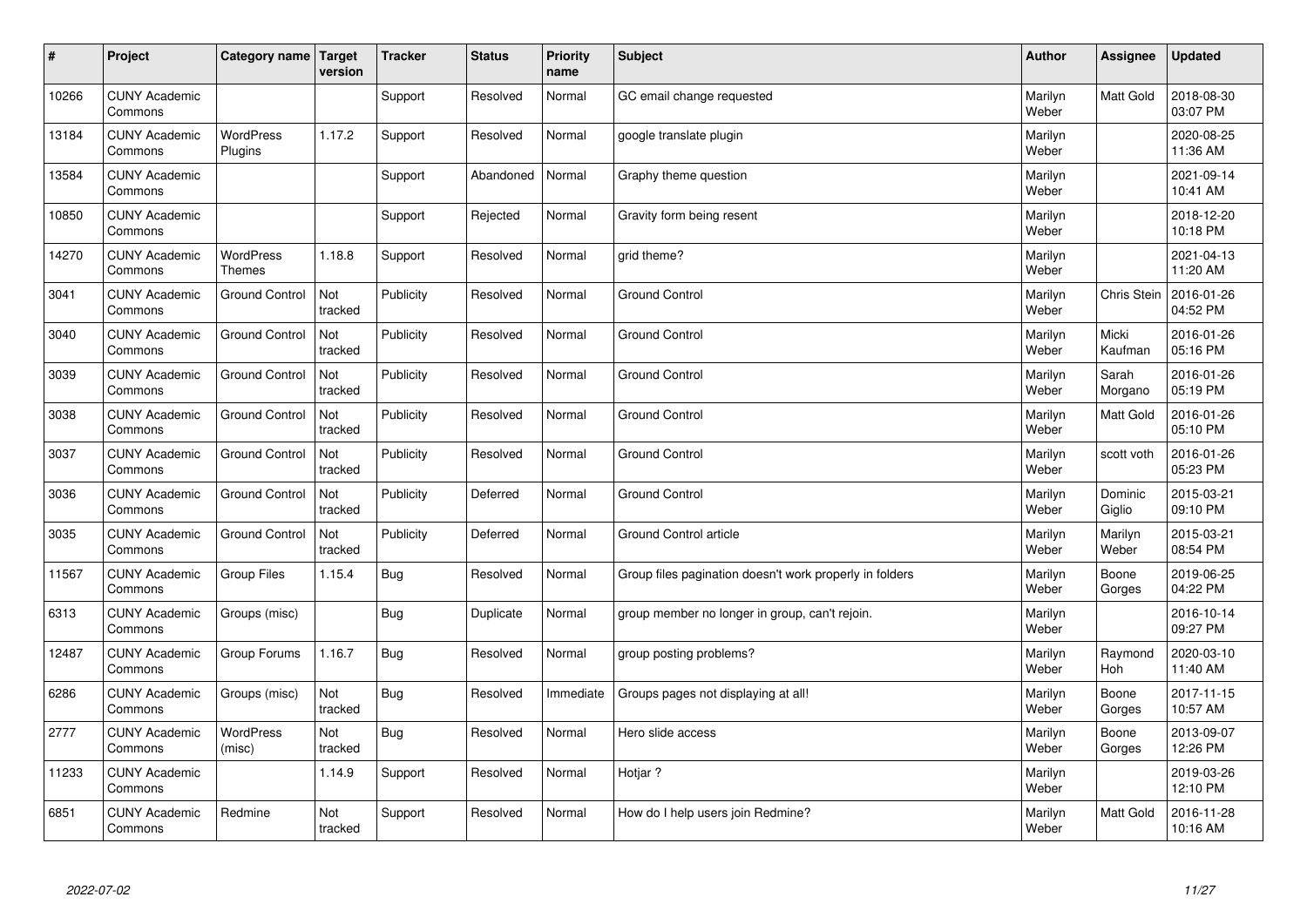| #     | Project                         | Category name   Target            | version        | <b>Tracker</b> | <b>Status</b> | <b>Priority</b><br>name | <b>Subject</b>                                                                                        | <b>Author</b>    | <b>Assignee</b>       | <b>Updated</b>         |
|-------|---------------------------------|-----------------------------------|----------------|----------------|---------------|-------------------------|-------------------------------------------------------------------------------------------------------|------------------|-----------------------|------------------------|
| 7995  | <b>CUNY Academic</b><br>Commons | Domain<br>Mapping                 | Not<br>tracked | Bug            | Resolved      | Urgent                  | http://on.socialpaper.gc.cuny.edu down?                                                               | Marilyn<br>Weber |                       | 2017-04-21<br>11:07 AM |
| 11964 | <b>CUNY Academic</b><br>Commons | Layout                            | 1.15.12        | Bug            | Resolved      | Normal                  | https://commons.gc.cuny.edu/create/ not displaying correctly in Edge                                  | Marilyn<br>Weber | Raymond<br>Hoh        | 2019-10-22<br>11:54 AM |
| 11650 | <b>CUNY Academic</b><br>Commons |                                   | Not<br>tracked | Support        | Resolved      | Normal                  | https://commons.gc.cuny.edu/groups/introduction-to-literary-studies-eng<br>ish-252-at-hunter-college/ | Marilyn<br>Weber |                       | 2019-07-18<br>02:28 PM |
| 11922 | <b>CUNY Academic</b><br>Commons | Membership                        | Not<br>tracked | Support        | Resolved      | Normal                  | https://commons.gc.cuny.edu/members/cunyhealthequity/                                                 | Marilyn<br>Weber |                       | 2019-10-02<br>04:05 PM |
| 11896 | <b>CUNY Academic</b><br>Commons |                                   | Not<br>tracked | Support        | Resolved      | Normal                  | https://thenurseswritingproject.commons.gc.cuny.edu                                                   | Marilyn<br>Weber |                       | 2019-09-24<br>08:09 AM |
| 13715 | <b>CUNY Academic</b><br>Commons |                                   | Not<br>tracked | Bug            | Resolved      | High                    | https://ulysses.commons.gc.cuny.edu down                                                              | Marilyn<br>Weber |                       | 2020-12-22<br>03:02 PM |
| 9604  | <b>CUNY Academic</b><br>Commons |                                   | Not<br>tracked | Support        | Resolved      | Normal                  | I (Marilyn) can only log into cdev as teststudent                                                     | Marilyn<br>Weber |                       | 2018-04-21<br>10:20 AM |
| 13012 | <b>CUNY Academic</b><br>Commons | WordPress<br>(misc)               |                | Support        | Rejected      | Normal                  | icon image associated with the teaching template's Creative Commons<br>License                        | Marilyn<br>Weber | Raymond<br><b>Hoh</b> | 2020-08-25<br>10:56 AM |
| 8529  | <b>CUNY Academic</b><br>Commons |                                   | Not<br>tracked | Support        | Resolved      | Normal                  | Iframe regiest?                                                                                       | Marilyn<br>Weber |                       | 2017-08-16<br>04:40 PM |
| 7668  | <b>CUNY Academic</b><br>Commons | <b>WordPress</b><br>Plugins       |                | Support        | Rejected      | Normal                  | Iframes question                                                                                      | Marilyn<br>Weber |                       | 2017-04-11<br>09:29 PM |
| 14625 | <b>CUNY Academic</b><br>Commons |                                   | Not<br>tracked | Support        | Rejected      | Normal                  | image won't appear in slideshow.                                                                      | Marilyn<br>Weber |                       | 2021-07-27<br>10:33 AM |
| 16291 | <b>CUNY Academic</b><br>Commons | Site cloning                      | 2.0.2          | Support        | Resolved      | Normal                  | Images coming up blank in Media Library                                                               | Marilyn<br>Weber | Raymond<br><b>Hoh</b> | 2022-06-29<br>11:31 AM |
| 11912 | <b>CUNY Academic</b><br>Commons |                                   |                | Support        | Resolved      | Normal                  | influence search results?                                                                             | Marilyn<br>Weber |                       | 2020-02-11<br>10:51 AM |
| 5059  | <b>CUNY Academic</b><br>Commons |                                   | Not<br>tracked | Bug            | Resolved      | Normal                  | Instagram embed?                                                                                      | Marilyn<br>Weber |                       | 2016-01-26<br>12:05 AM |
| 7460  | <b>CUNY Academic</b><br>Commons | <b>WordPress</b><br><b>Themes</b> | 1.10.8         | Support        | Resolved      | Normal                  | install Independent Publisher theme?                                                                  | Marilyn<br>Weber | Boone<br>Gorges       | 2017-01-21<br>09:34 PM |
| 14799 | <b>CUNY Academic</b><br>Commons |                                   | 1.18.19        | Support        | Resolved      | High                    | install the official Classic Widgets?                                                                 | Marilyn<br>Weber |                       | 2021-09-22<br>02:17 PM |
| 14008 | <b>CUNY Academic</b><br>Commons |                                   |                | Bug            | Resolved      | High                    | invisible user                                                                                        | Marilyn<br>Weber |                       | 2021-02-18<br>05:53 PM |
| 6860  | <b>CUNY Academic</b><br>Commons | User<br>Onboarding                | 1.12           | Bug            | Resolved      | Normal                  | Invitation to join a group is appearing as an invitiation to join the site!                           | Marilyn<br>Weber | Boone<br>Gorges       | 2017-10-30<br>10:03 AM |
| 12006 | <b>CUNY Academic</b><br>Commons | Group<br>Invitations              | 1.15.13        | Bug            | Resolved      | Immediate               | Invite system is broken.                                                                              | Marilyn<br>Weber | Boone<br>Gorges       | 2019-10-23<br>10:16 AM |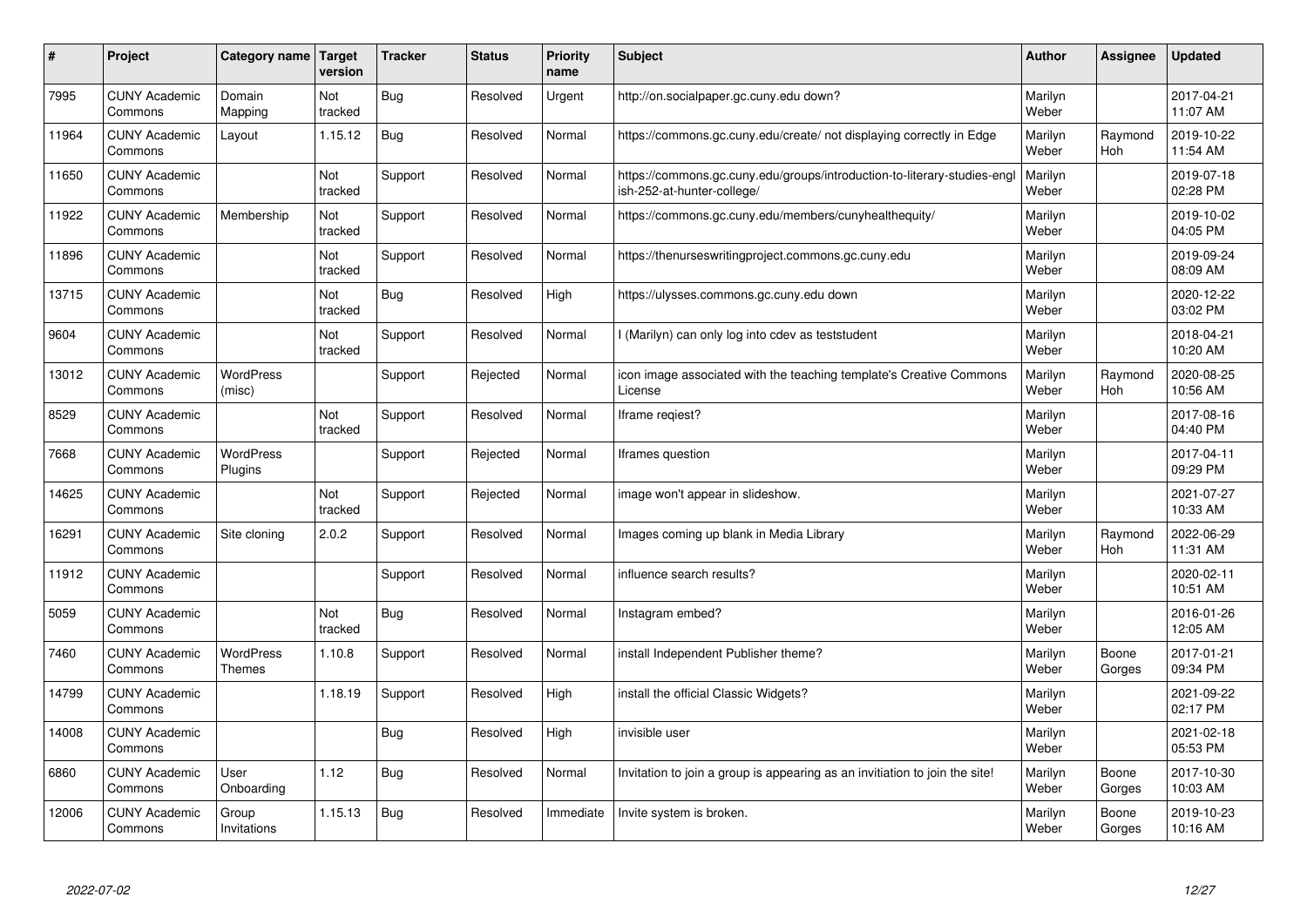| $\sharp$ | Project                         | Category name   Target            | version           | <b>Tracker</b> | <b>Status</b> | <b>Priority</b><br>name | <b>Subject</b>                                                              | <b>Author</b>    | Assignee              | <b>Updated</b>         |
|----------|---------------------------------|-----------------------------------|-------------------|----------------|---------------|-------------------------|-----------------------------------------------------------------------------|------------------|-----------------------|------------------------|
| 13596    | <b>CUNY Academic</b><br>Commons |                                   |                   | Support        | Abandoned     | Normal                  | invited as Author but show as Contributor                                   | Marilyn<br>Weber |                       | 2021-09-14<br>10:41 AM |
| 6800     | <b>CUNY Academic</b><br>Commons |                                   |                   | Bug            | Rejected      | Immediate               | Is something going on?                                                      | Marilyn<br>Weber |                       | 2016-11-18<br>04:40 PM |
| 13826    | <b>CUNY Academic</b><br>Commons |                                   |                   | Support        | Resolved      | Normal                  | January 14th                                                                | Marilyn<br>Weber |                       | 2021-01-26<br>04:26 PM |
| 10537    | <b>CUNY Academic</b><br>Commons |                                   | Not<br>tracked    | <b>Bug</b>     | Resolved      | Normal                  | jpegs not showing                                                           | Marilyn<br>Weber |                       | 2018-10-23<br>10:51 AM |
| 15266    | <b>CUNY Academic</b><br>Commons |                                   |                   | Support        | Resolved      | Normal                  | Just an appreciation                                                        | Marilyn<br>Weber |                       | 2022-02-07<br>10:42 AM |
| 7349     | <b>CUNY Academic</b><br>Commons | Membership                        | Not<br>tracked    | Bug            | Resolved      | Normal                  | <b>LACUNY Institute website</b>                                             | Marilyn<br>Weber | Boone<br>Gorges       | 2017-01-11<br>04:26 PM |
| 14242    | <b>CUNY Academic</b><br>Commons |                                   |                   | Support        | Resolved      | Normal                  | LAILAC site missing content                                                 | Marilyn<br>Weber |                       | 2021-03-27<br>08:40 AM |
| 13185    | <b>CUNY Academic</b><br>Commons | WordPress<br><b>Themes</b>        | 1.17.2            | Support        | Resolved      | Normal                  | Less theme?                                                                 | Marilyn<br>Weber |                       | 2020-08-25<br>11:26 AM |
| 14304    | <b>CUNY Academic</b><br>Commons | Group Library                     | 1.18.8            | Bug            | Resolved      | Normal                  | Library items change folders when adding subsequent items in new<br>folders | Marilyn<br>Weber | Boone<br>Gorges       | 2021-04-13<br>11:21 AM |
| 13288    | <b>CUNY Academic</b><br>Commons |                                   |                   | Support        | Abandoned     | Normal                  | log in problems on iPhone 6                                                 | Marilyn<br>Weber |                       | 2020-10-27<br>10:26 AM |
| 14411    | <b>CUNY Academic</b><br>Commons | <b>WordPress</b><br><b>Themes</b> | 1.18.10           | Bug            | Resolved      | Normal                  | logo problems                                                               | Marilyn<br>Weber |                       | 2021-05-03<br>04:37 PM |
| 14885    | <b>CUNY Academic</b><br>Commons | <b>WordPress</b><br>Plugins       | 1.18.22           | <b>Bug</b>     | Resolved      | Normal                  | Long Loading Times -- Wordpress Admin Site                                  | Marilyn<br>Weber | Raymond<br><b>Hoh</b> | 2021-10-26<br>12:28 PM |
| 15610    | <b>CUNY Academic</b><br>Commons | <b>WordPress</b><br>Plugins       | Not<br>tracked    | Support        | Rejected      | Normal                  | Loops & Logic plugin                                                        | Marilyn<br>Weber | Raymond<br>Hoh        | 2022-03-19<br>11:16 AM |
| 10059    | <b>CUNY Academic</b><br>Commons | <b>WordPress</b><br><b>Themes</b> | Not<br>tracked    | Support        | Resolved      | Normal                  | Magazine Premium theme for new site                                         | Marilyn<br>Weber |                       | 2020-02-17<br>03:39 PM |
| 14973    | <b>CUNY Academic</b><br>Commons |                                   |                   | Support        | Resolved      | Normal                  | <b>Mail Poet</b>                                                            | Marilyn<br>Weber |                       | 2021-12-06<br>10:20 AM |
| 14972    | <b>CUNY Academic</b><br>Commons |                                   |                   | Support        | Rejected      | Normal                  | Mailchimp plugin                                                            | Marilyn<br>Weber |                       | 2021-11-17<br>02:13 PM |
| 13918    | <b>CUNY Academic</b><br>Commons |                                   | Not<br>tracked    | Support        | Rejected      | Normal                  | MailPoet Newsletters Premium plugin                                         | Marilyn<br>Weber |                       | 2021-02-09<br>11:01 AM |
| 5050     | <b>CUNY Academic</b><br>Commons | Social Paper                      | Future<br>release | Feature        | New           | Low                     | Making comments visible in SP editing mode (SP suggestion #1)               | Marilyn<br>Weber | Samantha<br>Raddatz   | 2019-09-17<br>11:10 PM |
| 5684     | <b>CUNY Academic</b><br>Commons | <b>Group Files</b>                | Not<br>tracked    | Bug            | Resolved      | Normal                  | Making Group files appear as Blog entries                                   | Marilyn<br>Weber | Boone<br>Gorges       | 2017-11-20<br>03:28 PM |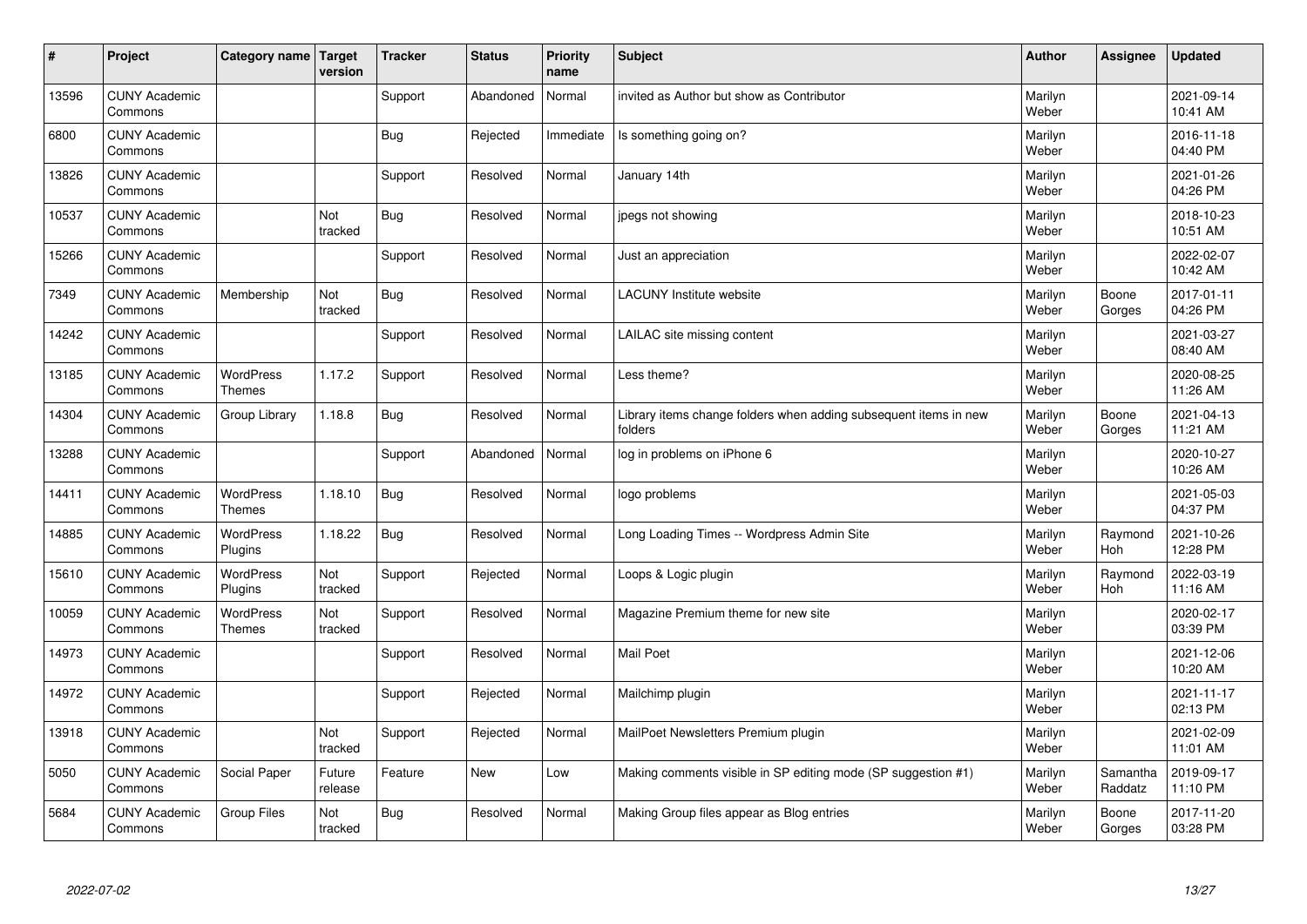| $\vert$ # | Project                         | Category name   Target     | version        | <b>Tracker</b> | <b>Status</b> | <b>Priority</b><br>name | <b>Subject</b>                                                                          | <b>Author</b>    | Assignee              | <b>Updated</b>         |
|-----------|---------------------------------|----------------------------|----------------|----------------|---------------|-------------------------|-----------------------------------------------------------------------------------------|------------------|-----------------------|------------------------|
| 13699     | <b>CUNY Academic</b><br>Commons |                            | Not<br>tracked | Support        | Resolved      | Normal                  | Martin Segal Center site down                                                           | Marilyn<br>Weber | Raymond<br><b>Hoh</b> | 2020-12-22<br>03:03 PM |
| 4013      | <b>CUNY Academic</b><br>Commons |                            |                | <b>Bug</b>     | Duplicate     | Normal                  | Math question?                                                                          | Marilyn<br>Weber |                       | 2015-04-22<br>04:05 PM |
| 8873      | <b>CUNY Academic</b><br>Commons |                            | Not<br>tracked | Support        | Resolved      | Normal                  | maximum file upload size?                                                               | Marilyn<br>Weber |                       | 2017-10-30<br>11:23 AM |
| 12137     | <b>CUNY Academic</b><br>Commons | <b>WordPress</b><br>Themes | Not<br>tracked | Support        | Resolved      | Normal                  | media player problem                                                                    | Marilyn<br>Weber |                       | 2019-12-12<br>08:52 PM |
| 8638      | <b>CUNY Academic</b><br>Commons | Group Blogs                | 1.11.11        | <b>Bug</b>     | Resolved      | Normal                  | members not syncing from group to site                                                  | Marilyn<br>Weber |                       | 2017-09-01<br>03:50 PM |
| 5753      | <b>CUNY Academic</b><br>Commons | <b>WordPress</b><br>(misc) | Not<br>tracked | Support        | Resolved      | Normal                  | merging blogs and groups                                                                | Marilyn<br>Weber | Boone<br>Gorges       | 2016-08-29<br>03:09 PM |
| 8259      | <b>CUNY Academic</b><br>Commons |                            | Not<br>tracked | <b>Bug</b>     | Resolved      | Normal                  | missing dashboard                                                                       | Marilyn<br>Weber |                       | 2017-11-15<br>01:28 PM |
| 14734     | <b>CUNY Academic</b><br>Commons | WordPress<br><b>Themes</b> | 1.18.18        | Support        | Resolved      | Normal                  | missing section of Sujatha Fernandes' site                                              | Marilyn<br>Weber | Raymond<br>Hoh        | 2021-09-06<br>04:15 PM |
| 7836      | <b>CUNY Academic</b><br>Commons | Social Paper               | Not<br>tracked | Support        | Resolved      | Normal                  | missing Social Paper                                                                    | Marilyn<br>Weber |                       | 2017-11-15<br>01:31 PM |
| 11609     | <b>CUNY Academic</b><br>Commons |                            | 1.15.5         | Support        | Resolved      | Normal                  | Mixed Content flag                                                                      | Marilyn<br>Weber |                       | 2019-06-27<br>06:54 PM |
| 9163      | <b>CUNY Academic</b><br>Commons | Layout                     | 1.12.8         | Support        | Resolved      | Normal                  | Mobile responsiveness issues                                                            | Marilyn<br>Weber | Raymond<br><b>Hoh</b> | 2018-02-13<br>10:49 AM |
| 12363     | <b>CUNY Academic</b><br>Commons | WordPress<br>Plugins       | 1.16.5         | Bug            | Resolved      | Urgent                  | more bbPress problems - now students unable to post either a new<br>thread or a comment | Marilyn<br>Weber | Raymond<br>Hoh        | 2020-03-17<br>03:07 PM |
| 13827     | <b>CUNY Academic</b><br>Commons | Group Forums               | 1.18.3         | Bug            | Resolved      | Normal                  | more forum post problems                                                                | Marilyn<br>Weber | Raymond<br>Hoh        | 2021-01-22<br>08:19 PM |
| 8721      | <b>CUNY Academic</b><br>Commons | WordPress<br>Plugins       | 1.11.13        | <b>Bug</b>     | Resolved      | Normal                  | more problems with Events calendar                                                      | Marilyn<br>Weber |                       | 2017-09-21<br>10:35 AM |
| 11907     | <b>CUNY Academic</b><br>Commons | Public Portfolio           | 1.15.13        | Support        | Resolved      | Normal                  | more publications problems (in profile)                                                 | Marilyn<br>Weber |                       | 2019-11-04<br>11:16 AM |
| 13138     | <b>CUNY Academic</b><br>Commons | Group Library              | Not<br>tracked | Support        | Resolved      | Normal                  | moving Library contents for Steve Brier                                                 | Marilyn<br>Weber |                       | 2020-08-03<br>04:00 PM |
| 9223      | <b>CUNY Academic</b><br>Commons |                            | Not<br>tracked | Support        | Resolved      | Normal                  | moving wordpress sites                                                                  | Marilyn<br>Weber |                       | 2018-02-18<br>08:44 PM |
| 7607      | <b>CUNY Academic</b><br>Commons | <b>WordPress</b><br>(misc) | Not<br>tracked | Feature        | Resolved      | Normal                  | mp4 files                                                                               | Marilyn<br>Weber |                       | 2017-02-15<br>07:37 PM |
| 12176     | <b>CUNY Academic</b><br>Commons |                            | Not<br>tracked | Support        | Resolved      | Normal                  | Mp4s?                                                                                   | Marilyn<br>Weber |                       | 2019-12-05<br>11:04 AM |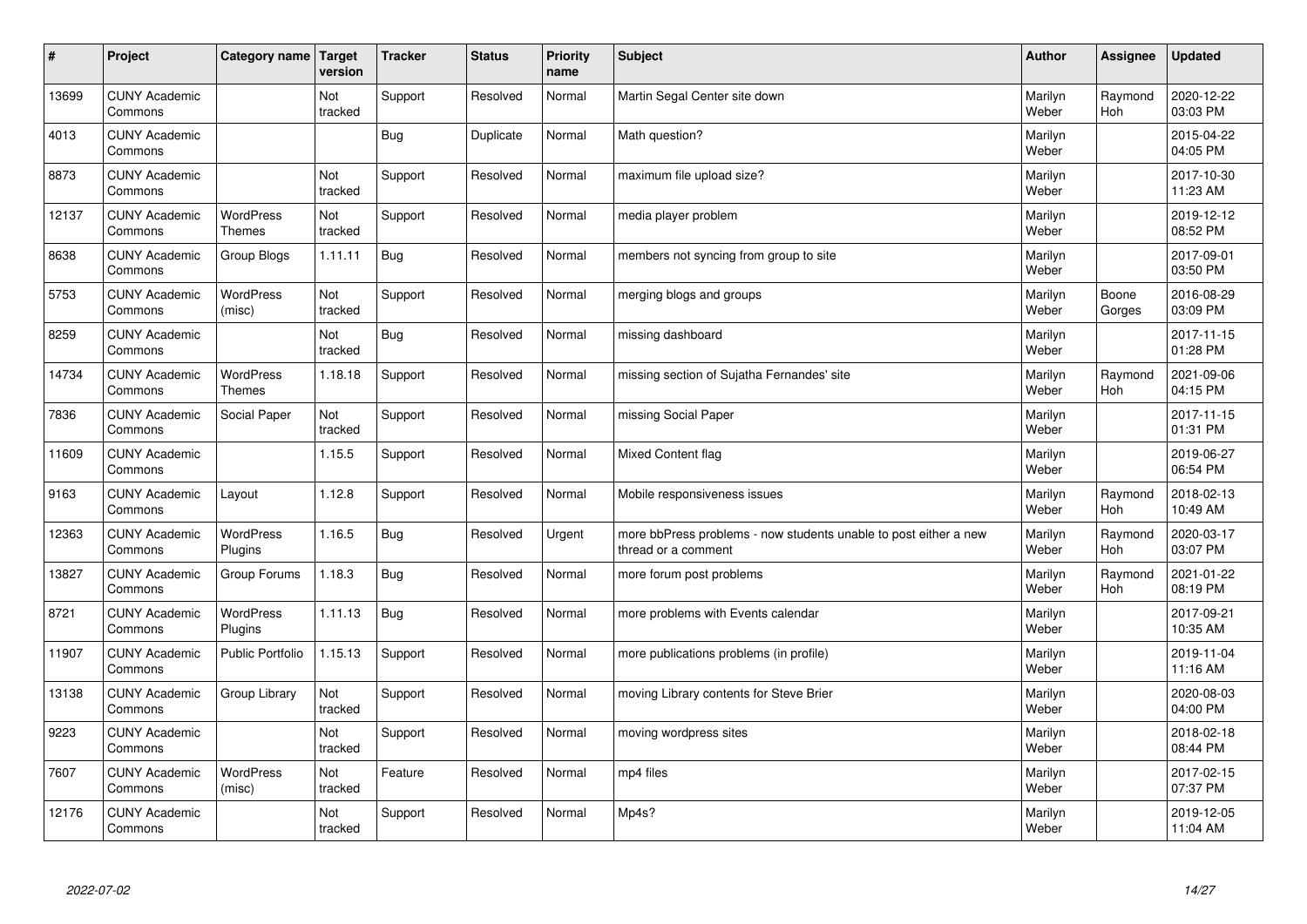| #     | Project                         | Category name   Target        | version        | <b>Tracker</b> | <b>Status</b>        | <b>Priority</b><br>name | <b>Subject</b>                                                                          | <b>Author</b>    | Assignee              | <b>Updated</b>         |
|-------|---------------------------------|-------------------------------|----------------|----------------|----------------------|-------------------------|-----------------------------------------------------------------------------------------|------------------|-----------------------|------------------------|
| 6338  | <b>CUNY Academic</b><br>Commons |                               |                | Bug            | Rejected             | Normal                  | Multiple email notifications for each blog post                                         | Marilyn<br>Weber | Boone<br>Gorges       | 2016-10-18<br>08:45 PM |
| 10239 | <b>CUNY Academic</b><br>Commons |                               | Not<br>tracked | Support        | Resolved             | Normal                  | musicroombooking.commons.gc.cuny.edu                                                    | Marilyn<br>Weber |                       | 2018-08-29<br>03:06 PM |
| 12960 | <b>CUNY Academic</b><br>Commons |                               | 1.16.14        | Support        | Resolved             | Normal                  | mutiple plugin in requests                                                              | Marilyn<br>Weber | Boone<br>Gorges       | 2020-06-23<br>10:53 AM |
| 5834  | <b>CUNY Academic</b><br>Commons |                               |                | Bug            | Resolved             | Normal                  | My access to cdev                                                                       | Marilyn<br>Weber | Boone<br>Gorges       | 2016-07-25<br>03:12 PM |
| 12156 | <b>CUNY Academic</b><br>Commons | <b>Blogs</b><br>(BuddyPress)  | Not<br>tracked | Support        | Resolved             | Normal                  | My Sites list (Commons Profile or Sites directory) doesn't match toolbar<br>dropdown    | Marilyn<br>Weber |                       | 2019-12-11<br>10:20 AM |
| 13783 | <b>CUNY Academic</b><br>Commons |                               | 1.18.2         | Support        | Resolved             | Normal                  | new CUNY OneSearch url                                                                  | Marilyn<br>Weber |                       | 2021-01-14<br>04:53 PM |
| 11031 | <b>CUNY Academic</b><br>Commons |                               | Not<br>tracked | Support        | Resolved             | Normal                  | new group with seemingly old topics                                                     | Marilyn<br>Weber |                       | 2019-02-11<br>12:17 PM |
| 8661  | <b>CUNY Academic</b><br>Commons | Group Blogs                   | Not<br>tracked | Bug            | Resolved             | Normal                  | new group, old site, can't link?                                                        | Marilyn<br>Weber |                       | 2017-11-15<br>01:26 PM |
| 15169 | <b>CUNY Academic</b><br>Commons |                               | 2.0.3          | Support        | Reporter<br>Feedback | Normal                  | new Prelude website zipfiles for custom theme and other files.                          | Marilyn<br>Weber |                       | 2022-06-29<br>11:32 AM |
| 13134 | <b>CUNY Academic</b><br>Commons | Site cloning                  | 1.17.1         | Support        | Resolved             | Normal                  | New site (a clone) point to old dashboard                                               | Marilyn<br>Weber |                       | 2020-08-12<br>03:22 PM |
| 6899  | <b>CUNY Academic</b><br>Commons | Account<br>settings           | Not<br>tracked | Support        | Resolved             | Normal                  | New user has misspelled her own name                                                    | Marilyn<br>Weber | Boone<br>Gorges       | 2016-12-01<br>05:10 PM |
| 4577  | <b>CUNY Academic</b><br>Commons | Registration                  | Not<br>tracked | Bug            | Resolved             | Normal                  | New users are not getting their email verification                                      | Marilyn<br>Weber | Boone<br>Gorges       | 2016-01-26<br>03:30 PM |
| 10571 | <b>CUNY Academic</b><br>Commons |                               | Not<br>tracked | Support        | Abandoned            | Normal                  | newsletter queue problem                                                                | Marilyn<br>Weber |                       | 2018-12-10<br>03:58 PM |
| 8131  | <b>CUNY Academic</b><br>Commons | <b>WordPress</b><br>Plugins   | 1.11           | Bug            | Resolved             | Normal                  | Newsletters plug-in                                                                     | Marilyn<br>Weber | Boone<br>Gorges       | 2017-05-11<br>09:42 PM |
| 5177  | <b>CUNY Academic</b><br>Commons | Toolbar                       | 1.9.6          | <b>Bug</b>     | Resolved             | Normal                  | No "My Papers" tab                                                                      | Marilyn<br>Weber | Raymond<br><b>Hoh</b> | 2016-01-29<br>08:37 AM |
| 15211 | <b>CUNY Academic</b><br>Commons | <b>Blogs</b><br>(BuddyPress)  | 1.19.2         | Support        | Resolved             | Normal                  | No good error reporting for already-used domain name when creating a<br>site in Firefox | Marilyn<br>Weber | Boone<br>Gorges       | 2022-01-25<br>11:33 AM |
| 6818  | <b>CUNY Academic</b><br>Commons | Email<br><b>Notifications</b> | 1.10.3         | Support        | Resolved             | Normal                  | No more email notifications?                                                            | Marilyn<br>Weber |                       | 2016-11-22<br>02:51 PM |
| 11088 | <b>CUNY Academic</b><br>Commons | Group Blogs                   | Not<br>tracked | Bug            | Resolved             | Normal                  | no notification for comments                                                            | Marilyn<br>Weber |                       | 2019-02-15<br>03:30 PM |
| 6575  | <b>CUNY Academic</b><br>Commons | Groups (misc)                 |                | Bug            | Rejected             | Normal                  | No papers link for the group "social paper"                                             | Marilyn<br>Weber |                       | 2016-11-02<br>10:39 PM |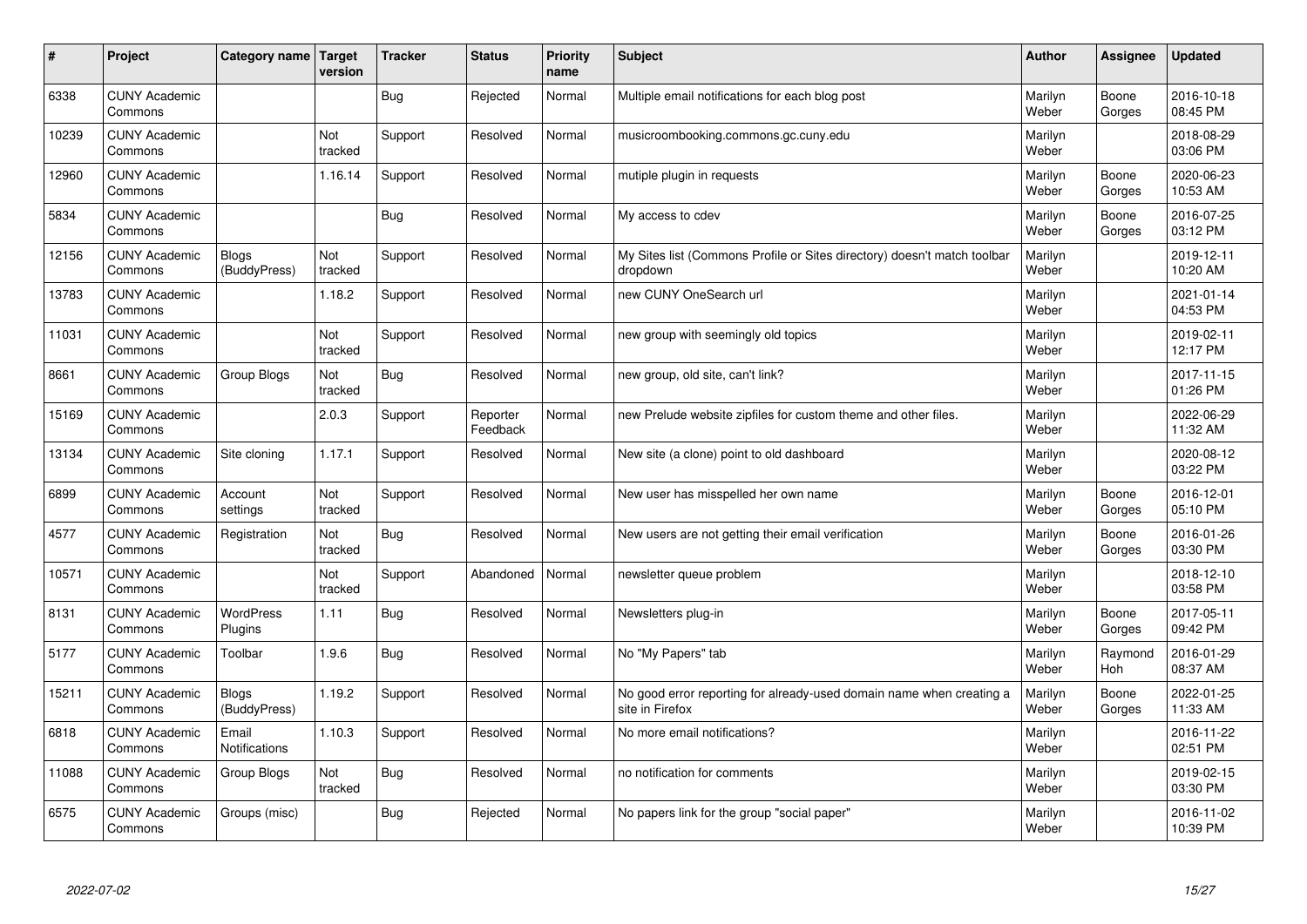| #     | Project                         | Category name   Target            | version        | <b>Tracker</b> | <b>Status</b>        | <b>Priority</b><br>name | <b>Subject</b>                                      | <b>Author</b>    | Assignee              | Updated                |
|-------|---------------------------------|-----------------------------------|----------------|----------------|----------------------|-------------------------|-----------------------------------------------------|------------------|-----------------------|------------------------|
| 15045 | <b>CUNY Academic</b><br>Commons |                                   |                | Support        | <b>New</b>           | Normal                  | no result for KCeL in the search box on the commons | Marilyn<br>Weber |                       | 2021-12-10<br>11:29 AM |
| 12584 | <b>CUNY Academic</b><br>Commons |                                   | Not<br>tracked | Bug            | Resolved             | Urgent                  | No way to register                                  | Marilyn<br>Weber |                       | 2020-03-27<br>02:38 PM |
| 7613  | <b>CUNY Academic</b><br>Commons | Registration                      | Not<br>tracked | Support        | Resolved             | Normal                  | non-matriculated students                           | Marilyn<br>Weber | Boone<br>Gorges       | 2017-11-15<br>11:03 AM |
| 15654 | <b>CUNY Academic</b><br>Commons | <b>WordPress</b><br>Plugins       | 1.19.6         | Support        | Resolved             | Normal                  | Numerous Copies of Events showing up                | Marilyn<br>Weber | Boone<br>Gorges       | 2022-03-22<br>11:30 AM |
| 13441 | <b>CUNY Academic</b><br>Commons |                                   | 1.17.5         | Support        | Resolved             | Normal                  | ongoing user problems with daily digests            | Marilyn<br>Weber |                       | 2020-10-13<br>10:02 AM |
| 3592  | <b>CUNY Academic</b><br>Commons | <b>WordPress</b><br>(Permissions) | Not<br>tracked | Publicity      | Resolved             | Normal                  | Oops - Announcing 1.6!                              | Marilyn<br>Weber | Boone<br>Gorges       | 2014-10-22<br>03:03 PM |
| 14012 | <b>CUNY Academic</b><br>Commons | <b>WordPress</b><br>Plugins       | 1.18.5         | Support        | Resolved             | Normal                  | Open External Links in a New Window plugin?         | Marilyn<br>Weber | Boone<br>Gorges       | 2021-03-02<br>02:07 PM |
| 11002 | <b>CUNY Academic</b><br>Commons |                                   | Not<br>tracked | Support        | Resolved             | Normal                  | open link in a new tab not working                  | Marilyn<br>Weber |                       | 2019-06-03<br>07:57 PM |
| 12427 | <b>CUNY Academic</b><br>Commons |                                   | Not<br>tracked | Support        | Resolved             | Normal                  | organizing PDF on a site?                           | Marilyn<br>Weber | scott voth            | 2020-03-10<br>11:11 AM |
| 7619  | <b>CUNY Academic</b><br>Commons | Membership                        | Not<br>tracked | Support        | Resolved             | Normal                  | outside users for a site that isn't a class?        | Marilyn<br>Weber | <b>Matt Gold</b>      | 2017-11-15<br>06:18 PM |
| 11908 | <b>CUNY Academic</b><br>Commons | Spam/Spam<br>Prevention           | 1.17.7         | Support        | Resolved             | Normal                  | overeager spam filter                               | Marilyn<br>Weber | Raymond<br><b>Hoh</b> | 2020-11-05<br>04:36 PM |
| 14074 | <b>CUNY Academic</b><br>Commons | <b>WordPress</b><br>(misc)        | Not<br>tracked | Support        | Reporter<br>Feedback | Normal                  | page password protection problem                    | Marilyn<br>Weber |                       | 2021-03-02<br>11:03 AM |
| 9330  | <b>CUNY Academic</b><br>Commons | <b>WordPress</b><br>Plugins       | 1.12.10        | Bug            | Resolved             | Normal                  | part 2 of problems with the Leaflet plug -in        | Marilyn<br>Weber |                       | 2018-03-04<br>05:58 PM |
| 6815  | <b>CUNY Academic</b><br>Commons | Password<br>Reset                 | Not<br>tracked | Support        | Resolved             | Normal                  | password reset requested                            | Marilyn<br>Weber | <b>Matt Gold</b>      | 2016-11-22<br>10:30 AM |
| 14448 | <b>CUNY Academic</b><br>Commons | Password<br>Reset                 | Not<br>tracked | Bug            | Rejected             | Normal                  | password reset weirdness                            | Marilyn<br>Weber | Raymond<br><b>Hoh</b> | 2021-05-12<br>01:34 PM |
| 13768 | <b>CUNY Academic</b><br>Commons | Domain<br>Mapping                 | Not<br>tracked | Bug            | Resolved             | Normal                  | patricksweeney.commons.gc.cuny.edu down             | Marilyn<br>Weber | Raymond<br>Hoh        | 2021-01-12<br>10:47 AM |
| 8607  | <b>CUNY Academic</b><br>Commons |                                   | Not<br>tracked | Support        | <b>New</b>           | Normal                  | Paypal?                                             | Marilyn<br>Weber | <b>Matt Gold</b>      | 2018-05-15<br>01:37 PM |
| 13201 | <b>CUNY Academic</b><br>Commons |                                   |                | Support        | Rejected             | Low                     | PDF embedder                                        | Marilyn<br>Weber |                       | 2020-09-29<br>11:37 AM |
| 10986 | <b>CUNY Academic</b><br>Commons |                                   | Not<br>tracked | Support        | Resolved             | Normal                  | PDF embedder provoking error                        | Marilyn<br>Weber |                       | 2019-03-29<br>04:28 PM |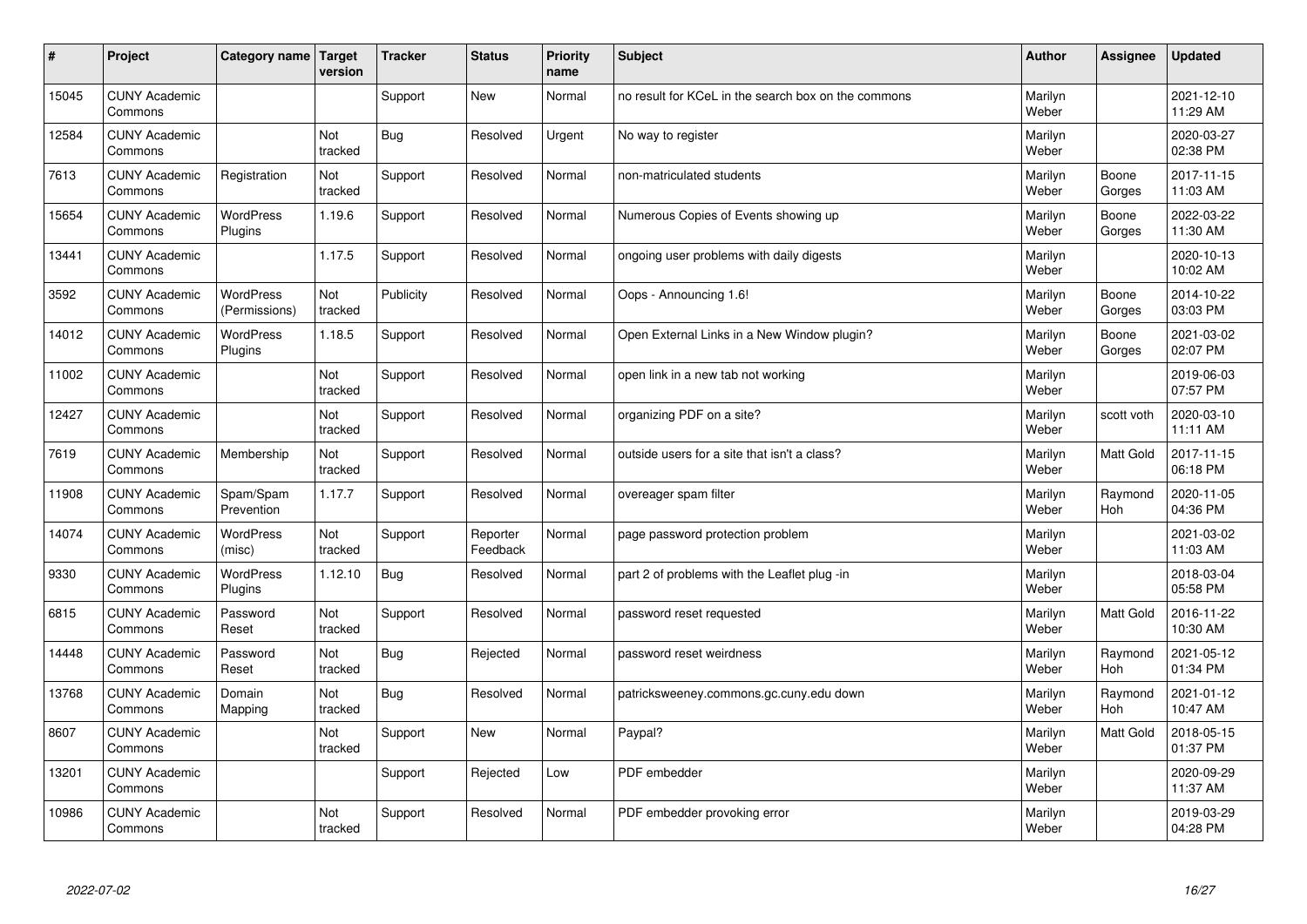| $\sharp$ | Project                         | Category name   Target            | version           | <b>Tracker</b> | <b>Status</b>        | <b>Priority</b><br>name | <b>Subject</b>                                                                           | <b>Author</b>    | Assignee              | <b>Updated</b>         |
|----------|---------------------------------|-----------------------------------|-------------------|----------------|----------------------|-------------------------|------------------------------------------------------------------------------------------|------------------|-----------------------|------------------------|
| 14016    | <b>CUNY Academic</b><br>Commons |                                   |                   | Support        | Rejected             | Normal                  | PDFs not downloading                                                                     | Marilyn<br>Weber |                       | 2021-02-22<br>11:00 AM |
| 12302    | <b>CUNY Academic</b><br>Commons | <b>WordPress</b><br><b>Themes</b> | 1.16.4            | Support        | Resolved             | Normal                  | Pictorio theme request                                                                   | Marilyn<br>Weber | Raymond<br><b>Hoh</b> | 2020-01-28<br>11:44 AM |
| 11971    | <b>CUNY Academic</b><br>Commons | Email<br>Notifications            | Future<br>release | Bug            | Reporter<br>Feedback | Low                     | Pictures obscured in emailed post notifications                                          | Marilyn<br>Weber | Raymond<br>Hoh        | 2019-11-21<br>01:14 PM |
| 10245    | <b>CUNY Academic</b><br>Commons | Email<br>Notifications            | 1.13.8            | Support        | Resolved             | Urgent                  | Placeholders in action emails (activation, password reset) not being<br>properly swapped | Marilyn<br>Weber | Raymond<br>Hoh        | 2018-08-30<br>04:02 PM |
| 11210    | <b>CUNY Academic</b><br>Commons | Membership                        | Not<br>tracked    | Support        | Resolved             | Normal                  | Please change the email                                                                  | Marilyn<br>Weber |                       | 2019-03-11<br>04:16 PM |
| 8429     | <b>CUNY Academic</b><br>Commons | Membership                        | Not<br>tracked    | Support        | Resolved             | Normal                  | Please make me an admin of https://arc.commons.gc.cuny.edu                               | Marilyn<br>Weber | Boone<br>Gorges       | 2017-07-24<br>03:33 PM |
| 11977    | <b>CUNY Academic</b><br>Commons |                                   | Not<br>tracked    | Support        | Resolved             | Normal                  | please remove me from many sites                                                         | Marilyn<br>Weber |                       | 2019-11-21<br>01:05 PM |
| 9965     | <b>CUNY Academic</b><br>Commons | WordPress<br>Plugins              | 1.13.4            | Support        | Resolved             | Normal                  | plug-in request for OneTone Companion                                                    | Marilyn<br>Weber | Raymond<br>Hoh        | 2018-06-26<br>12:00 PM |
| 5522     | <b>CUNY Academic</b><br>Commons | WordPress<br>Plugins              | 1.9.15            | Feature        | Resolved             | Normal                  | plugin request                                                                           | Marilyn<br>Weber | Boone<br>Gorges       | 2016-05-09<br>10:36 AM |
| 5657     | <b>CUNY Academic</b><br>Commons | WordPress<br>Plugins              | 1.9.18            | Feature        | Resolved             | Normal                  | Plugin Reguest - Instagram Feed WD                                                       | Marilyn<br>Weber | Boone<br>Gorges       | 2016-06-08<br>12:36 PM |
| 9026     | <b>CUNY Academic</b><br>Commons | <b>WordPress</b><br>Plugins       | 1.12.6            | Support        | Resolved             | Normal                  | plugin request from Carlos Guevara                                                       | Marilyn<br>Weber |                       | 2018-01-03<br>09:33 AM |
| 8908     | <b>CUNY Academic</b><br>Commons | <b>WordPress</b><br>Plugins       | 1.12.2            | Support        | Resolved             | Normal                  | Plugin request from Steve Brier                                                          | Marilyn<br>Weber |                       | 2017-11-27<br>11:39 AM |
| 5345     | <b>CUNY Academic</b><br>Commons | Social Paper                      | 1.9.17            | Feature        | Rejected             | Normal                  | Plus symbol problem in SP                                                                | Marilyn<br>Weber | Christian<br>Wach     | 2016-05-27<br>04:26 AM |
| 5346     | <b>CUNY Academic</b><br>Commons | Toolbar                           | 1.9.11            | <b>Bug</b>     | Resolved             | Normal                  | possible dynamic HTML code bug?                                                          | Marilyn<br>Weber | Boone<br>Gorges       | 2016-03-22<br>10:53 AM |
| 9587     | <b>CUNY Academic</b><br>Commons |                                   |                   | Support        | Rejected             | Normal                  | possible request for the "PDF Poster" plugin                                             | Marilyn<br>Weber |                       | 2018-04-24<br>10:52 AM |
| 8195     | <b>CUNY Academic</b><br>Commons |                                   |                   | Support        | Rejected             | Normal                  | possible to make the Profile pic semi-hidden?                                            | Marilyn<br>Weber |                       | 2017-05-24<br>11:00 PM |
| 13016    | <b>CUNY Academic</b><br>Commons | Shortcodes and<br>embeds          | 1.16.15           | Support        | Resolved             | Normal                  | possible to run code examples, like in Jupyter Notebooks?                                | Marilyn<br>Weber |                       | 2020-07-16<br>11:52 AM |
| 12205    | <b>CUNY Academic</b><br>Commons |                                   |                   | Support        | Rejected             | Normal                  | possible update to the 2019 theme?                                                       | Marilyn<br>Weber |                       | 2020-01-14<br>12:08 PM |
| 11771    | <b>CUNY Academic</b><br>Commons |                                   | Not<br>tracked    | Support        | Reporter<br>Feedback | Normal                  | post displays in sections                                                                | Marilyn<br>Weber |                       | 2019-08-20<br>10:34 AM |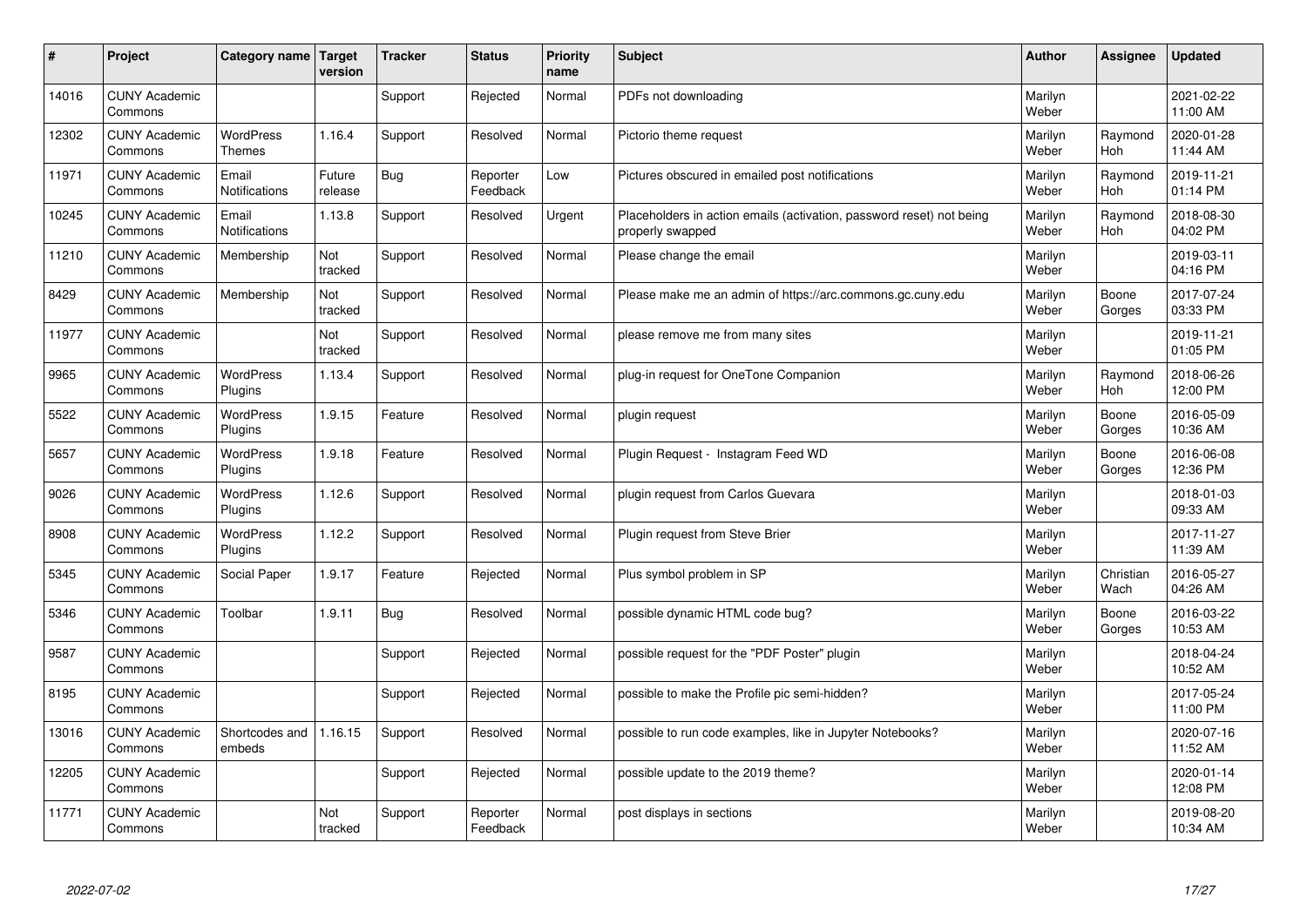| #     | Project                         | Category name   Target           | version               | <b>Tracker</b> | <b>Status</b>        | <b>Priority</b><br>name | <b>Subject</b>                                                | <b>Author</b>    | Assignee              | <b>Updated</b>         |
|-------|---------------------------------|----------------------------------|-----------------------|----------------|----------------------|-------------------------|---------------------------------------------------------------|------------------|-----------------------|------------------------|
| 12483 | <b>CUNY Academic</b><br>Commons |                                  | 1.16.7                | <b>Bug</b>     | Resolved             | High                    | post error                                                    | Marilyn<br>Weber |                       | 2020-02-28<br>02:44 PM |
| 14148 | <b>CUNY Academic</b><br>Commons |                                  |                       | Support        | Abandoned            | Normal                  | post notification problem                                     | Marilyn<br>Weber |                       | 2021-09-14<br>10:43 AM |
| 13912 | <b>CUNY Academic</b><br>Commons |                                  | Not<br>tracked        | Feature        | Hold                 | Low                     | posting "missed schedule"                                     | Marilyn<br>Weber |                       | 2021-02-23<br>10:46 AM |
| 9500  | <b>CUNY Academic</b><br>Commons | <b>WordPress</b><br>Plugins      | 1.12.12               | Support        | Resolved             | Normal                  | PowerPoint in the media library?                              | Marilyn<br>Weber | Raymond<br>Hoh        | 2018-04-12<br>02:28 PM |
| 14378 | <b>CUNY Academic</b><br>Commons |                                  | Not<br>tracked        | Support        | Resolved             | Normal                  | <b>PPTX</b> files unfetchable                                 | Marilyn<br>Weber |                       | 2021-05-11<br>11:25 AM |
| 14900 | <b>CUNY Academic</b><br>Commons |                                  | <b>Not</b><br>tracked | Support        | Reporter<br>Feedback | Normal                  | previous theme?                                               | Marilyn<br>Weber |                       | 2021-10-25<br>10:31 AM |
| 9276  | <b>CUNY Academic</b><br>Commons |                                  |                       | <b>Bug</b>     | Resolved             | High                    | problem adding a member to a group - wrong username?          | Marilyn<br>Weber |                       | 2018-02-25<br>12:47 PM |
| 13286 | <b>CUNY Academic</b><br>Commons |                                  | Not<br>tracked        | Support        | <b>New</b>           | Normal                  | problem connecting with WordPress app                         | Marilyn<br>Weber | Raymond<br>Hoh        | 2020-09-08<br>11:16 AM |
| 5184  | <b>CUNY Academic</b><br>Commons | Social Paper                     |                       | <b>Bug</b>     | Rejected             | Normal                  | Problem linking SP to a group                                 | Marilyn<br>Weber | Boone<br>Gorges       | 2016-02-21<br>12:27 PM |
| 13378 | <b>CUNY Academic</b><br>Commons |                                  | 1.17.5                | Bug            | Resolved             | Normal                  | problem on one of my sites                                    | Marilyn<br>Weber |                       | 2020-09-24<br>05:27 PM |
| 15685 | <b>CUNY Academic</b><br>Commons |                                  |                       | Support        | New                  | High                    | problem with chrome?                                          | Marilyn<br>Weber |                       | 2022-04-25<br>03:40 PM |
| 9154  | <b>CUNY Academic</b><br>Commons | Events                           | 1.12.8                | <b>Bug</b>     | Resolved             | Normal                  | problem with group calendar                                   | Marilyn<br>Weber | Raymond<br>Hoh        | 2018-02-13<br>10:49 AM |
| 13091 | <b>CUNY Academic</b><br>Commons |                                  | 1.17.0                | Support        | Resolved             | Normal                  | problem with latex (math equations)                           | Marilyn<br>Weber |                       | 2020-07-28<br>11:09 AM |
| 11866 | <b>CUNY Academic</b><br>Commons | WordPress<br><b>Themes</b>       | 1.15.10               | Support        | Resolved             | Normal                  | problem with project widget and the 'skills' to generate tags | Marilyn<br>Weber | Raymond<br><b>Hoh</b> | 2019-09-19<br>03:20 PM |
| 4734  | <b>CUNY Academic</b><br>Commons | <b>BuddyPress</b><br><b>Docs</b> | 1.8.13                | <b>Bug</b>     | Resolved             | High                    | Problems with "Create New Doc"                                | Marilyn<br>Weber | Boone<br>Gorges       | 2015-10-09<br>07:53 AM |
| 9725  | <b>CUNY Academic</b><br>Commons |                                  | Not<br>tracked        | Support        | Resolved             | Normal                  | problems with deleting a site                                 | Marilyn<br>Weber |                       | 2018-05-07<br>10:24 PM |
| 11205 | <b>CUNY Academic</b><br>Commons | WordPress<br>Plugins             | Not<br>tracked        | Support        | Resolved             | Normal                  | problems with Google calendar                                 | Marilyn<br>Weber | Raymond<br>Hoh        | 2019-03-11<br>02:17 PM |
| 9518  | <b>CUNY Academic</b><br>Commons |                                  | Not<br>tracked        | Support        | Rejected             | Normal                  | problems with site on Internet Explorer                       | Marilyn<br>Weber | Raymond<br><b>Hoh</b> | 2019-03-11<br>11:18 PM |
| 10606 | <b>CUNY Academic</b><br>Commons | cdev.gc.cuny.ed<br>ū             | Not<br>tracked        | Support        | Resolved             | Normal                  | problems with testing environment                             | Marilyn<br>Weber |                       | 2018-11-02<br>10:27 AM |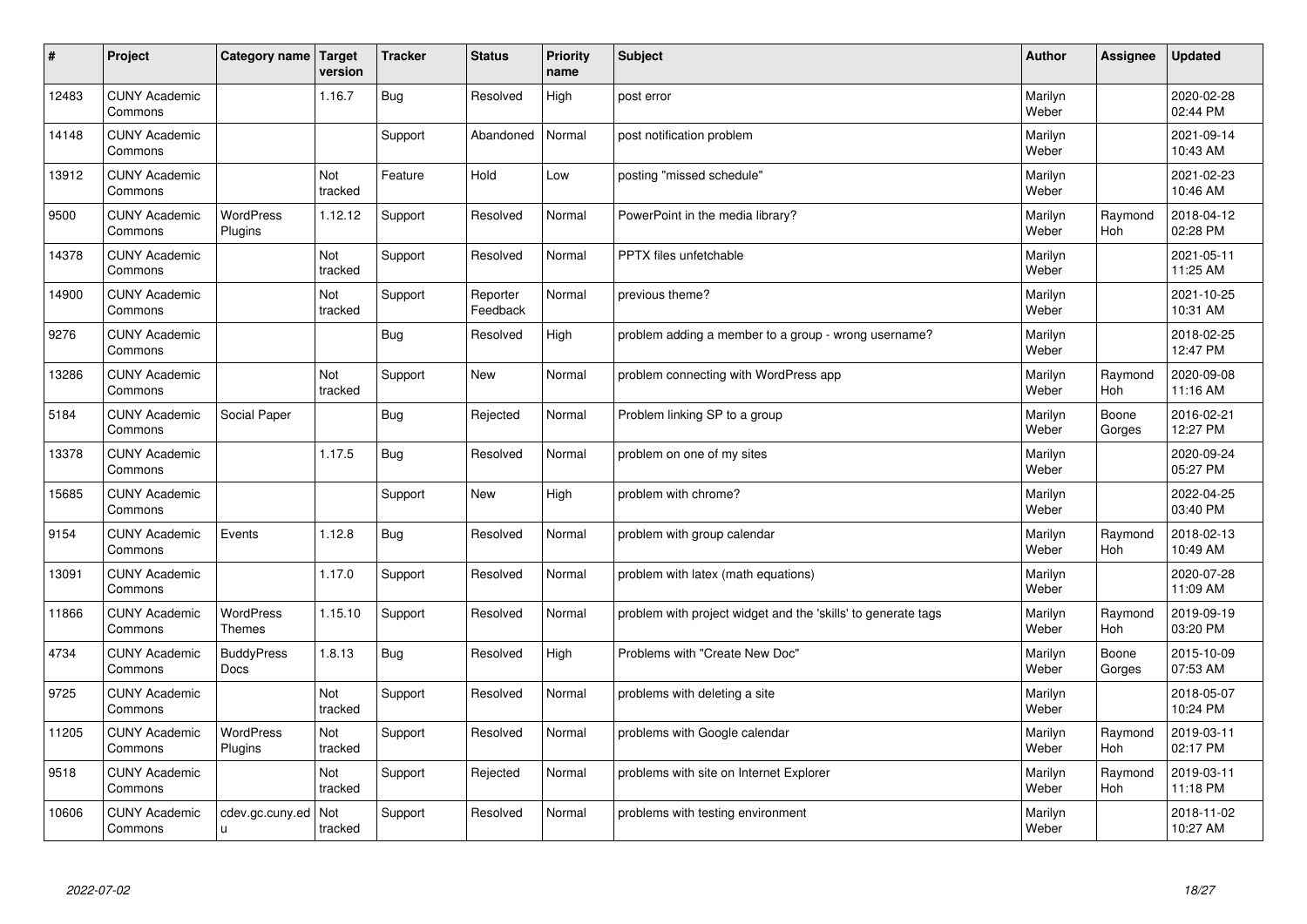| #     | Project                         | <b>Category name</b>        | Target<br>version | <b>Tracker</b> | <b>Status</b> | <b>Priority</b><br>name | <b>Subject</b>                                                              | <b>Author</b>    | <b>Assignee</b> | <b>Updated</b>         |
|-------|---------------------------------|-----------------------------|-------------------|----------------|---------------|-------------------------|-----------------------------------------------------------------------------|------------------|-----------------|------------------------|
| 4962  | <b>CUNY Academic</b><br>Commons | Events                      | 1.8.18            | Bug            | Resolved      | High                    | Problems with text entry field in the Events Calendar                       | Marilyn<br>Weber | Raymond<br>Hoh  | 2015-12-01<br>06:57 PM |
| 9192  | <b>CUNY Academic</b><br>Commons | <b>WordPress</b><br>Plugins | 1.12.8            | Bug            | Resolved      | Normal                  | problems with the Leaflet plug -in                                          | Marilyn<br>Weber | Boone<br>Gorges | 2018-02-13<br>11:07 AM |
| 6101  | <b>CUNY Academic</b><br>Commons | Public Portfolio            |                   | <b>Bug</b>     | Resolved      | High                    | Profile update problems                                                     | Marilyn<br>Weber | Boone<br>Gorges | 2016-12-01<br>03:50 PM |
| 5667  | <b>CUNY Academic</b><br>Commons | <b>Public Portfolio</b>     | 1.9.18            | <b>Bug</b>     | Resolved      | Normal                  | publication section on my public portfolio won't update                     | Marilyn<br>Weber | Boone<br>Gorges | 2016-06-12<br>10:19 AM |
| 9885  | <b>CUNY Academic</b><br>Commons |                             |                   | Support        | Rejected      | Normal                  | Publications field problem                                                  | Marilyn<br>Weber |                 | 2018-06-06<br>01:18 PM |
| 13633 | <b>CUNY Academic</b><br>Commons |                             | Not<br>tracked    | <b>Bug</b>     | Resolved      | High                    | PublicsLab site down                                                        | Marilyn<br>Weber |                 | 2020-11-30<br>02:01 PM |
| 5969  | <b>CUNY Academic</b><br>Commons | Registration                | 1.9.27            | <b>Bug</b>     | Resolved      | Normal                  | Queens students unable to join                                              | Marilyn<br>Weber | Boone<br>Gorges | 2016-09-04<br>09:41 PM |
| 8882  | <b>CUNY Academic</b><br>Commons |                             | Not<br>tracked    | Support        | Resolved      | Normal                  | question about search engines                                               | Marilyn<br>Weber |                 | 2017-11-01<br>03:26 PM |
| 4496  | <b>CUNY Academic</b><br>Commons | cuny.is                     | 1.8.9             | Bug            | Resolved      | Normal                  | Quick links broken?                                                         | Marilyn<br>Weber | Boone<br>Gorges | 2015-08-28<br>10:39 AM |
| 9949  | <b>CUNY Academic</b><br>Commons |                             | 1.13.4            | Support        | Resolved      | Normal                  | raise storage space limit?                                                  | Marilyn<br>Weber | Boone<br>Gorges | 2018-06-26<br>12:00 PM |
| 14813 | <b>CUNY Academic</b><br>Commons |                             | Not<br>tracked    | Support        | Resolved      | Normal                  | raise the file size limit                                                   | Marilyn<br>Weber |                 | 2021-09-30<br>12:02 PM |
| 8934  | <b>CUNY Academic</b><br>Commons | Reply By Email              | 1.12.4            | Support        | Resolved      | High                    | RBE "could not post" email should have info about attempted From<br>address | Marilyn<br>Weber | Raymond<br>Hoh  | 2017-12-12<br>11:25 AM |
| 9062  | <b>CUNY Academic</b><br>Commons |                             | Not<br>tracked    | <b>Bug</b>     | Resolved      | Normal                  | re-add me as admin of https://commons.gc.cuny.edu/                          | Marilyn<br>Weber |                 | 2018-01-08<br>12:03 PM |
| 4918  | <b>CUNY Academic</b><br>Commons | ZenDesk                     | Not<br>tracked    | <b>Bug</b>     | Resolved      | High                    | Re-directing Help Requests                                                  | Marilyn<br>Weber | Raymond<br>Hoh  | 2015-11-23<br>11:15 AM |
| 10035 | <b>CUNY Academic</b><br>Commons |                             | Not<br>tracked    | Bug            | Resolved      | Normal                  | Reconnecting user to site                                                   | Marilyn<br>Weber |                 | 2018-07-23<br>11:55 AM |
| 8726  | <b>CUNY Academic</b><br>Commons |                             |                   | Support        | Resolved      | Normal                  | Redirect problem                                                            | Marilyn<br>Weber |                 | 2017-09-21<br>12:14 PM |
| 5072  | <b>CUNY Academic</b><br>Commons |                             |                   | Feature        | Duplicate     | Normal                  | redirect shortcode handler                                                  | Marilyn<br>Weber | Boone<br>Gorges | 2016-01-07<br>12:34 PM |
| 9828  | <b>CUNY Academic</b><br>Commons | Domain<br>Mapping           | 1.13.3            | <b>Bug</b>     | Resolved      | High                    | redirecting problem                                                         | Marilyn<br>Weber | Raymond<br>Hoh  | 2018-05-24<br>02:39 PM |
| 8906  | <b>CUNY Academic</b><br>Commons | Redmine                     | Not<br>tracked    | Support        | Resolved      | Normal                  | Redmine access?                                                             | Marilyn<br>Weber | Matt Gold       | 2017-11-13<br>06:02 PM |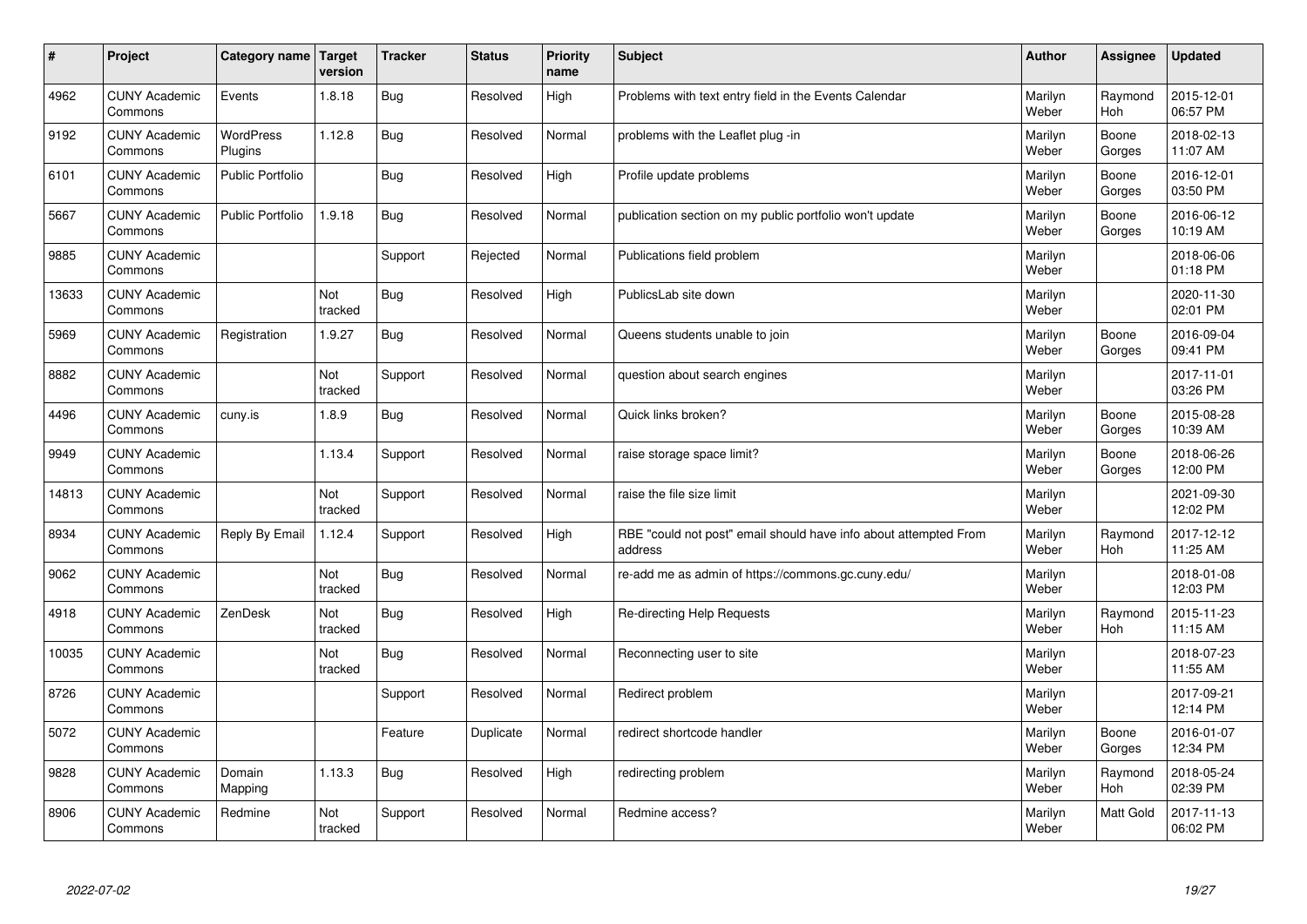| #     | Project                         | Category name                | Target<br>version | <b>Tracker</b> | <b>Status</b>        | <b>Priority</b><br>name | <b>Subject</b>                                                  | <b>Author</b>    | Assignee              | <b>Updated</b>         |
|-------|---------------------------------|------------------------------|-------------------|----------------|----------------------|-------------------------|-----------------------------------------------------------------|------------------|-----------------------|------------------------|
| 14526 | <b>CUNY Academic</b><br>Commons | Registration                 | 1.18.12           | Bug            | Resolved             | High                    | registration interface won't show a space to enter nonCUNY code | Marilyn<br>Weber |                       | 2021-06-03<br>04:02 PM |
| 3593  | <b>CUNY Academic</b><br>Commons | Registration                 | 1.7.2             | Bug            | Resolved             | High                    | registration problems                                           | Marilyn<br>Weber | Boone<br>Gorges       | 2014-11-01<br>02:57 PM |
| 9889  | <b>CUNY Academic</b><br>Commons |                              | Not<br>tracked    | Support        | Resolved             | Normal                  | remove comments from activity feed?                             | Marilyn<br>Weber |                       | 2018-12-10<br>03:53 PM |
| 16110 | <b>CUNY Academic</b><br>Commons |                              |                   | Support        | Reporter<br>Feedback | Normal                  | remove Creative Commons license from pages?                     | Marilyn<br>Weber | Raymond<br><b>Hoh</b> | 2022-05-17<br>06:11 PM |
| 9780  | <b>CUNY Academic</b><br>Commons |                              | Not<br>tracked    | Support        | Resolved             | Normal                  | remove the phone number on this profile?                        | Marilyn<br>Weber |                       | 2018-05-15<br>10:35 AM |
| 10387 | <b>CUNY Academic</b><br>Commons | Membership                   | Not<br>tracked    | Support        | Resolved             | Normal                  | remove user page                                                | Marilyn<br>Weber |                       | 2018-09-28<br>02:26 PM |
| 6656  | <b>CUNY Academic</b><br>Commons | Support                      | Not<br>tracked    | Support        | Resolved             | Normal                  | Remove user profile                                             | Marilyn<br>Weber | Matt Gold             | 2016-11-10<br>02:18 PM |
| 11006 | <b>CUNY Academic</b><br>Commons | Groups (misc)                | 1.14.6            | Support        | Resolved             | Normal                  | removing members from a group isn't working                     | Marilyn<br>Weber |                       | 2019-01-24<br>03:18 PM |
| 8289  | <b>CUNY Academic</b><br>Commons |                              | Not<br>tracked    | Support        | Resolved             | Normal                  | removing my access to sites                                     | Marilyn<br>Weber | Luke<br>Waltzer       | 2017-06-19<br>12:40 PM |
| 8978  | <b>CUNY Academic</b><br>Commons | Groups (misc)                | Not<br>tracked    | Support        | Resolved             | Normal                  | removing old groups                                             | Marilyn<br>Weber |                       | 2018-12-10<br>03:52 PM |
| 5799  | <b>CUNY Academic</b><br>Commons | <b>Blogs</b><br>(BuddyPress) | Not<br>tracked    | Feature        | Resolved             | Normal                  | removing one's own access to sites?                             | Marilyn<br>Weber | Boone<br>Gorges       | 2016-07-26<br>01:55 PM |
| 14369 | <b>CUNY Academic</b><br>Commons | WordPress -<br>Media         | Not<br>tracked    | Support        | Resolved             | Normal                  | renewed problem with ppsx files                                 | Marilyn<br>Weber |                       | 2021-04-27<br>12:44 PM |
| 9541  | <b>CUNY Academic</b><br>Commons | WordPress<br>(misc)          | Not<br>tracked    | Support        | Resolved             | Normal                  | repeating header banner                                         | Marilyn<br>Weber | Raymond<br>Hoh        | 2018-04-06<br>12:33 PM |
| 5282  | <b>CUNY Academic</b><br>Commons | Social Paper                 | Future<br>release | Bug            | <b>New</b>           | Normal                  | Replying via email directs to paper but not individual comment. | Marilyn<br>Weber | Raymond<br><b>Hoh</b> | 2016-03-02<br>01:48 PM |
| 12334 | <b>CUNY Academic</b><br>Commons |                              |                   | Support        | Resolved             | Normal                  | request for a Redmine account                                   | Marilyn<br>Weber | <b>Matt Gold</b>      | 2020-01-30<br>12:01 PM |
| 12999 | <b>CUNY Academic</b><br>Commons |                              | 1.18.1            | Support        | Resolved             | Normal                  | request for Dentist theme                                       | Marilyn<br>Weber | Boone<br>Gorges       | 2020-12-22<br>03:31 PM |
| 11516 | <b>CUNY Academic</b><br>Commons | Membership                   | Not<br>tracked    | Support        | Resolved             | Normal                  | request for email change                                        | Marilyn<br>Weber |                       | 2019-06-04<br>01:48 PM |
| 8446  | <b>CUNY Academic</b><br>Commons | <b>WordPress</b><br>Plugins  | 1.11.14           | Support        | Resolved             | Normal                  | request for multiple accordion menu plugins                     | Marilyn<br>Weber |                       | 2018-05-07<br>09:57 PM |
| 16099 | <b>CUNY Academic</b><br>Commons |                              |                   | Support        | Reporter<br>Feedback | Normal                  | request for Newsletter Glue                                     | Marilyn<br>Weber |                       | 2022-05-13<br>12:14 PM |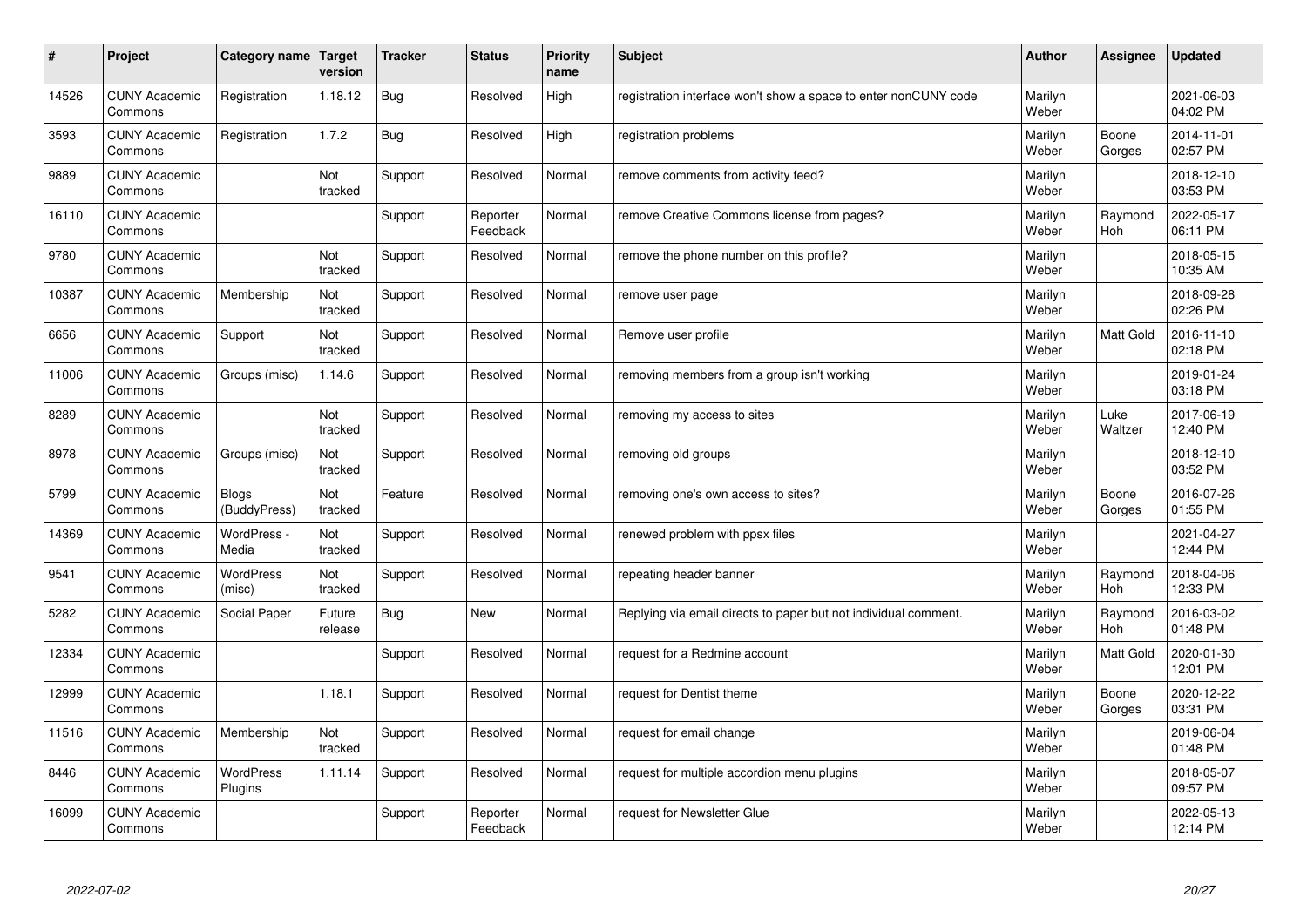| $\sharp$ | Project                         | Category name               | Target<br>version | <b>Tracker</b> | <b>Status</b> | <b>Priority</b><br>name | <b>Subject</b>                                                   | <b>Author</b>    | Assignee              | Updated                |
|----------|---------------------------------|-----------------------------|-------------------|----------------|---------------|-------------------------|------------------------------------------------------------------|------------------|-----------------------|------------------------|
| 12676    | <b>CUNY Academic</b><br>Commons | <b>WordPress</b><br>Plugins | 1.16.10           | Support        | Resolved      | Normal                  | request for Require Post Category plug-in                        | Marilyn<br>Weber |                       | 2020-04-28<br>11:03 AM |
| 8379     | <b>CUNY Academic</b><br>Commons |                             | Not<br>tracked    | Support        | Resolved      | Normal                  | request for site build help                                      | Marilyn<br>Weber |                       | 2017-07-01<br>10:48 AM |
| 5302     | <b>CUNY Academic</b><br>Commons | <b>WordPress</b><br>Plugins | 1.9.10            | Feature        | Resolved      | Normal                  | request for WP Gallery Custom Links plug-in                      | Marilyn<br>Weber | Boone<br>Gorges       | 2016-03-11<br>09:20 PM |
| 9087     | <b>CUNY Academic</b><br>Commons | <b>WordPress</b><br>Plugins | 1.12.7            | Support        | Resolved      | Normal                  | request for WP Social Sharing                                    | Marilyn<br>Weber |                       | 2018-01-23<br>11:17 AM |
| 10910    | <b>CUNY Academic</b><br>Commons | Membership                  | Not<br>tracked    | Support        | Resolved      | Normal                  | request to be an admin to a prof's site                          | Marilyn<br>Weber |                       | 2019-01-04<br>10:45 AM |
| 12777    | <b>CUNY Academic</b><br>Commons |                             | 1.16.14           | Support        | Resolved      | Normal                  | request to include custom javascript into a Commons-hosted site  | Marilyn<br>Weber |                       | 2020-06-16<br>04:03 PM |
| 10240    | <b>CUNY Academic</b><br>Commons | <b>WordPress</b><br>Plugins | 1.13.8            | Support        | Resolved      | Normal                  | require-featured-image plug-in request                           | Marilyn<br>Weber |                       | 2018-08-29<br>05:15 PM |
| 3466     | <b>CUNY Academic</b><br>Commons | Membership                  | 1.6.16            | Feature        | Resolved      | Normal                  | restricting undergrad registration                               | Marilyn<br>Weber | Boone<br>Gorges       | 2014-09-18<br>12:02 AM |
| 10820    | <b>CUNY Academic</b><br>Commons |                             | Not<br>tracked    | Support        | Resolved      | Normal                  | retrieve deleted pages/posts                                     | Marilyn<br>Weber |                       | 2018-12-13<br>06:33 PM |
| 10298    | <b>CUNY Academic</b><br>Commons |                             | Not<br>tracked    | Support        | Resolved      | Normal                  | RSS feed to itunes problem                                       | Marilyn<br>Weber |                       | 2018-12-10<br>03:57 PM |
| 5053     | <b>CUNY Academic</b><br>Commons | Social Paper                | Future<br>release | Feature        | New           | Low                     | Scrollable menu to add readers (SP suggestion #4)                | Marilyn<br>Weber | Samantha<br>Raddatz   | 2016-04-21<br>05:21 PM |
| 6025     | <b>CUNY Academic</b><br>Commons | Search                      | Not<br>tracked    | Bug            | Resolved      | Normal                  | Search function not working                                      | Marilyn<br>Weber | Boone<br>Gorges       | 2016-10-12<br>09:41 AM |
| 15269    | <b>CUNY Academic</b><br>Commons | Redmine                     | Not<br>tracked    | Support        | Resolved      | Normal                  | Segal Theater sites                                              | Marilyn<br>Weber |                       | 2022-02-07<br>04:11 PM |
| 13521    | <b>CUNY Academic</b><br>Commons | Onboarding                  | 1.17.7            | Support        | Resolved      | Normal                  | sent invitations page                                            | Marilyn<br>Weber | Raymond<br><b>Hoh</b> | 2020-11-10<br>10:31 AM |
| 5052     | <b>CUNY Academic</b><br>Commons | Social Paper                | Future<br>release | Feature        | <b>New</b>    | Low                     | Sentence by sentence or line by line comments (SP suggestion #3) | Marilyn<br>Weber | Boone<br>Gorges       | 2016-02-11<br>10:24 PM |
| 9684     | <b>CUNY Academic</b><br>Commons |                             |                   | Support        | Rejected      | Normal                  | SEO cleanup for newlaborforum.cuny.edu                           | Marilyn<br>Weber |                       | 2018-04-30<br>10:29 AM |
| 14265    | <b>CUNY Academic</b><br>Commons | WordPress<br>Plugins        | 1.18.10           | Support        | Resolved      | Normal                  | separate the tag cloud in the blog sidebar                       | Marilyn<br>Weber | Boone<br>Gorges       | 2021-05-12<br>05:19 PM |
| 14534    | <b>CUNY Academic</b><br>Commons | <b>WordPress</b><br>Plugins | 1.18.12           | Support        | Resolved      | Normal                  | Share This Image plugin?                                         | Marilyn<br>Weber |                       | 2021-06-08<br>11:50 AM |
| 3029     | <b>CUNY Academic</b><br>Commons | cuny.is                     | Not<br>tracked    | Support        | Resolved      | Normal                  | shortlink request                                                | Marilyn<br>Weber | Boone<br>Gorges       | 2014-02-12<br>10:03 AM |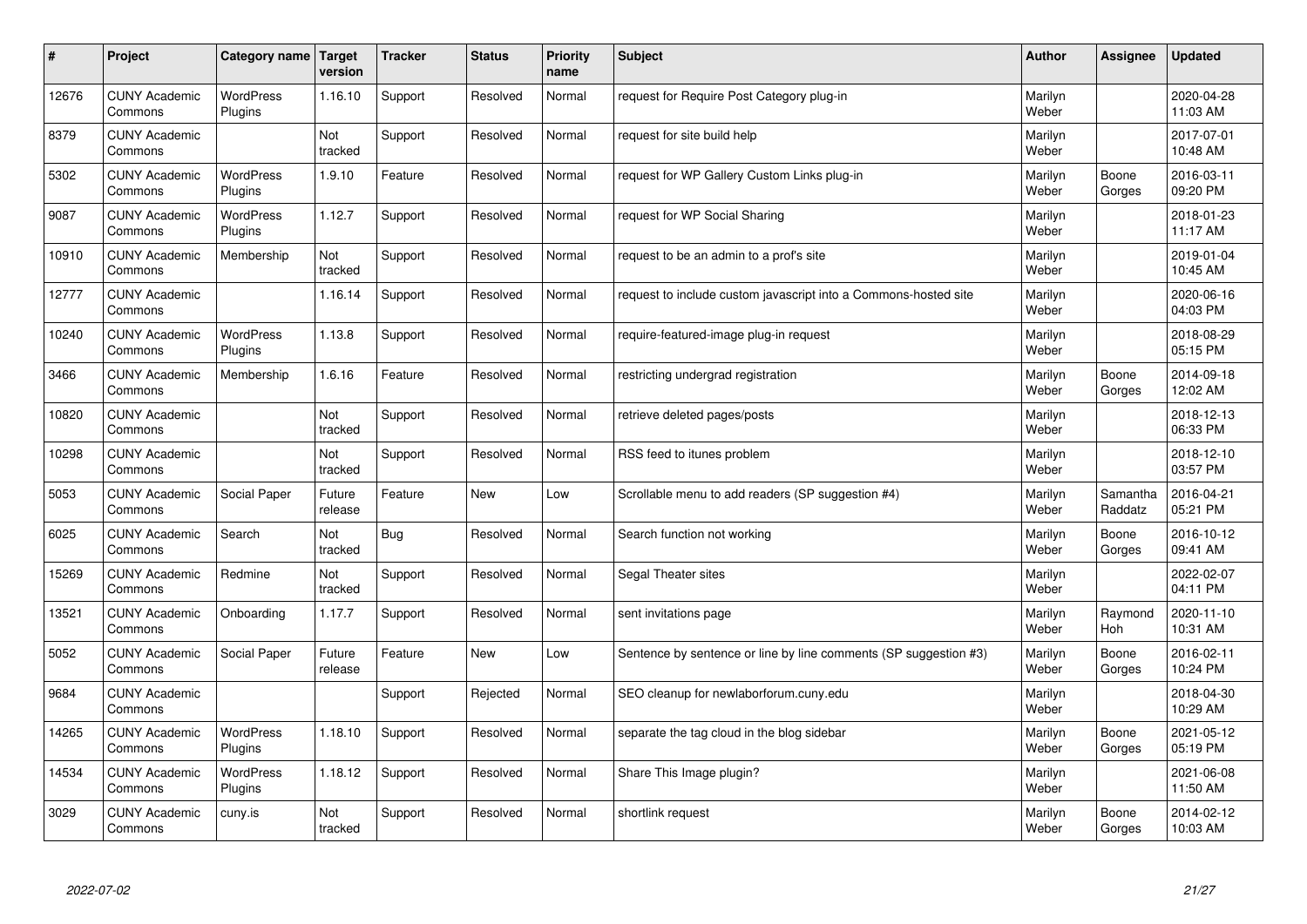| #     | Project                         | Category name   Target            | version        | <b>Tracker</b> | <b>Status</b>        | Priority<br>name | <b>Subject</b>                                                                             | <b>Author</b>    | Assignee        | <b>Updated</b>         |
|-------|---------------------------------|-----------------------------------|----------------|----------------|----------------------|------------------|--------------------------------------------------------------------------------------------|------------------|-----------------|------------------------|
| 3001  | <b>CUNY Academic</b><br>Commons | <b>WordPress</b><br>(misc)        | Not<br>tracked | Support        | Resolved             | Normal           | shortlink requested                                                                        | Marilyn<br>Weber | Boone<br>Gorges | 2014-01-30<br>01:26 PM |
| 11267 | <b>CUNY Academic</b><br>Commons |                                   |                | Support        | Rejected             | Normal           | signing up with a nonCUNY signup code from the Register page                               | Marilyn<br>Weber |                 | 2019-03-26<br>03:00 PM |
| 12190 | <b>CUNY Academic</b><br>Commons | <b>Blogs</b><br>(BuddyPress)      | Not<br>tracked | Support        | Resolved             | Normal           | Site avatar in directory is not what user expects                                          | Marilyn<br>Weber |                 | 2019-12-12<br>08:51 PM |
| 11017 | <b>CUNY Academic</b><br>Commons |                                   | Not<br>tracked | Support        | Resolved             | Normal           | site didn't save?                                                                          | Marilyn<br>Weber |                 | 2019-01-25<br>03:47 PM |
| 13656 | <b>CUNY Academic</b><br>Commons |                                   |                | <b>Bug</b>     | Resolved             | High             | site down                                                                                  | Marilyn<br>Weber |                 | 2020-12-11<br>12:50 PM |
| 5713  | <b>CUNY Academic</b><br>Commons | <b>WordPress</b><br>(misc)        | Not<br>tracked | <b>Bug</b>     | Abandoned            | High             | Site freezing                                                                              | Marilyn<br>Weber | Boone<br>Gorges | 2017-11-15<br>10:58 AM |
| 12360 | <b>CUNY Academic</b><br>Commons | <b>WordPress</b><br><b>Themes</b> | Not<br>tracked | <b>Bug</b>     | Reporter<br>Feedback | Normal           | site just says "DANTE We are currently in maintenance mode, please<br>check back shortly." | Marilyn<br>Weber |                 | 2020-02-04<br>12:13 PM |
| 7767  | <b>CUNY Academic</b><br>Commons |                                   | Not<br>tracked | <b>Bug</b>     | Resolved             | Normal           | Site loading problems                                                                      | Marilyn<br>Weber |                 | 2017-03-21<br>09:57 PM |
| 11865 | <b>CUNY Academic</b><br>Commons | Onboarding                        | 1.15.10        | Bug            | Resolved             | Normal           | Site name not appearing in "Membership" lists of Invitation modal                          | Marilyn<br>Weber | Boone<br>Gorges | 2019-09-24<br>11:09 AM |
| 13160 | <b>CUNY Academic</b><br>Commons |                                   |                | Support        | Rejected             | Normal           | site not working on iphone                                                                 | Marilyn<br>Weber |                 | 2020-08-25<br>10:58 AM |
| 6107  | <b>CUNY Academic</b><br>Commons |                                   |                | Bug            | Resolved             | High             | site redirect?                                                                             | Marilyn<br>Weber | Boone<br>Gorges | 2016-09-29<br>03:45 PM |
| 9033  | <b>CUNY Academic</b><br>Commons |                                   |                | Support        | Rejected             | Normal           | Site search terms                                                                          | Marilyn<br>Weber |                 | 2017-12-22<br>01:10 PM |
| 12354 | <b>CUNY Academic</b><br>Commons | <b>WordPress</b><br>Plugins       | 1.16.5         | Bug            | Resolved             | Urgent           | sites (including Net-Art) are reporting critical issues                                    | Marilyn<br>Weber | Raymond<br>Hoh  | 2020-02-02<br>03:16 PM |
| 10810 | <b>CUNY Academic</b><br>Commons | <b>WordPress</b><br>(misc)        | 1.14.2         | <b>Bug</b>     | Resolved             | Normal           | Sites set as public are becoming private                                                   | Marilyn<br>Weber |                 | 2018-12-11<br>10:15 AM |
| 12393 | <b>CUNY Academic</b><br>Commons | WordPress<br>(misc)               |                | Support        | Resolved             | High             | size limit for files                                                                       | Marilyn<br>Weber |                 | 2020-02-18<br>10:13 AM |
| 15816 | <b>CUNY Academic</b><br>Commons |                                   | Not<br>tracked | Support        | <b>New</b>           | Normal           | slow loading at SPS                                                                        | Marilyn<br>Weber |                 | 2022-04-05<br>01:26 PM |
| 7700  | <b>CUNY Academic</b><br>Commons |                                   | Not<br>tracked | Support        | Abandoned            | Normal           | slow loading Page on site                                                                  | Marilyn<br>Weber | Boone<br>Gorges | 2017-11-15<br>11:02 AM |
| 14075 | <b>CUNY Academic</b><br>Commons | <b>WordPress</b><br>Plugins       | Not<br>tracked | <b>Bug</b>     | Resolved             | Normal           | sludigitalportfolios.commons.gc.cuny.edu                                                   | Marilyn<br>Weber | Boone<br>Gorges | 2021-03-01<br>10:46 AM |
| 13710 | <b>CUNY Academic</b><br>Commons |                                   | Not<br>tracked | Support        | Resolved             | Normal           | small change to Hosting Partner Handbook                                                   | Marilyn<br>Weber |                 | 2020-12-16<br>04:29 PM |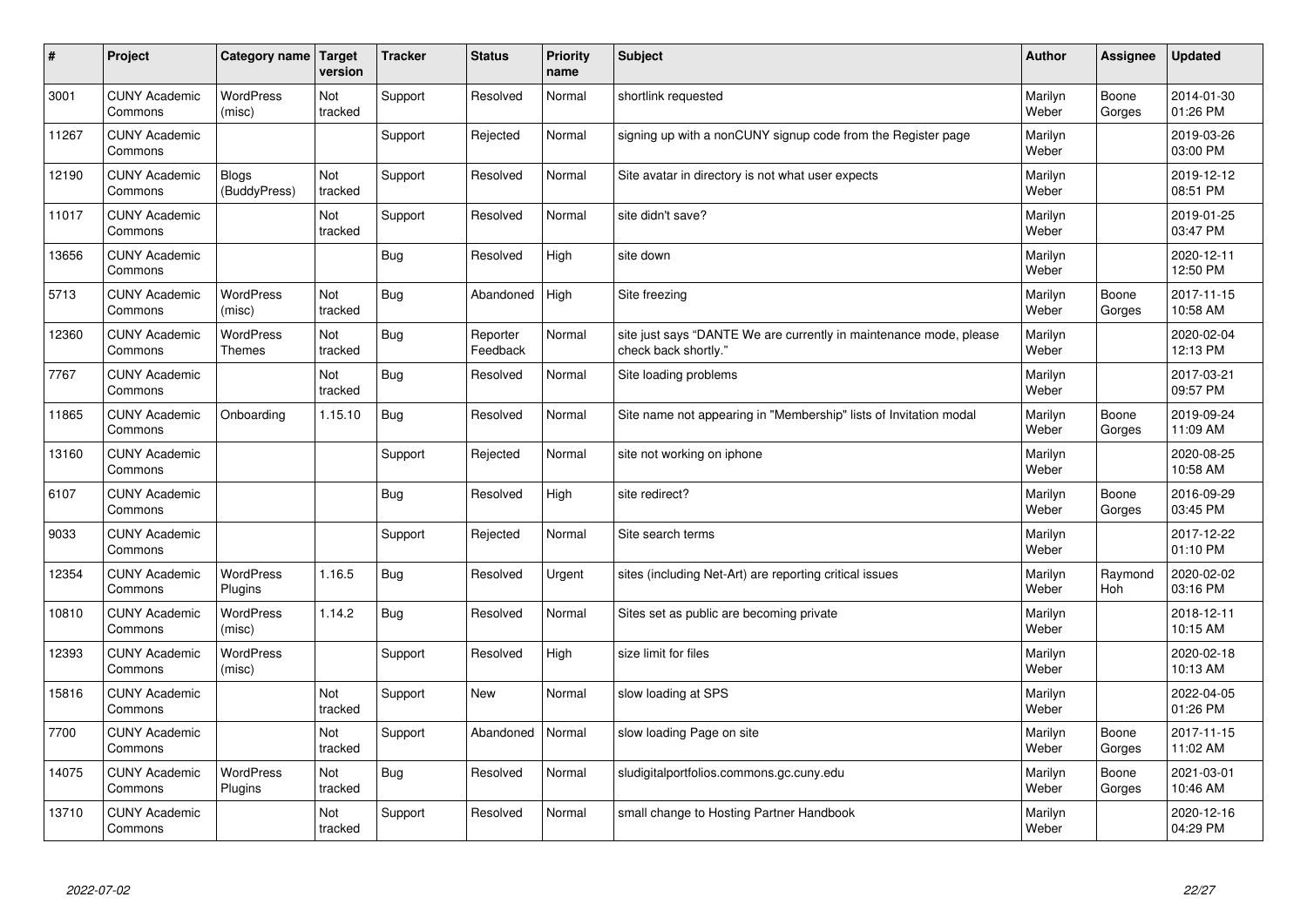| $\sharp$ | Project                         | Category name               | Target<br>version | <b>Tracker</b> | <b>Status</b> | <b>Priority</b><br>name | <b>Subject</b>                                                       | <b>Author</b>    | Assignee              | Updated                |
|----------|---------------------------------|-----------------------------|-------------------|----------------|---------------|-------------------------|----------------------------------------------------------------------|------------------|-----------------------|------------------------|
| 14019    | <b>CUNY Academic</b><br>Commons | <b>WordPress</b><br>Plugins | 1.18.5            | Bug            | Resolved      | Normal                  | smorales.commons.gc.cuny.edu                                         | Marilyn<br>Weber | Boone<br>Gorges       | 2021-02-23<br>11:06 AM |
| 5205     | <b>CUNY Academic</b><br>Commons | Social Paper                | Future<br>release | Feature        | New           | Normal                  | Social Paper folders                                                 | Marilyn<br>Weber |                       | 2016-02-11<br>10:24 PM |
| 8893     | <b>CUNY Academic</b><br>Commons | Social Paper                | 1.12.1            | Support        | Resolved      | Normal                  | Social paper won't connect to group?                                 | Marilyn<br>Weber |                       | 2017-12-11<br>01:16 PM |
| 9275     | <b>CUNY Academic</b><br>Commons |                             |                   | Support        | Rejected      | Normal                  | soft chalk page?                                                     | Marilyn<br>Weber | Boone<br>Gorges       | 2018-04-09<br>10:37 AM |
| 11448    | <b>CUNY Academic</b><br>Commons | <b>BuddyPress</b><br>(misc) | 1.15.1            | Support        | Resolved      | Normal                  | sole administrator listed on sites is not an admin at all?           | Marilyn<br>Weber | Raymond<br><b>Hoh</b> | 2019-05-14<br>11:15 AM |
| 12986    | <b>CUNY Academic</b><br>Commons |                             |                   | Support        | Rejected      | Normal                  | Someone is trying to create accounts using random CUNY entity emails | Marilyn<br>Weber |                       | 2020-07-02<br>09:47 PM |
| 8553     | <b>CUNY Academic</b><br>Commons |                             | Not<br>tracked    | Support        | Resolved      | Normal                  | storage limits?                                                      | Marilyn<br>Weber |                       | 2017-08-18<br>04:36 PM |
| 11294    | <b>CUNY Academic</b><br>Commons | Account<br>settings         | Not<br>tracked    | Support        | Resolved      | Normal                  | student emgail change                                                | Marilyn<br>Weber | Matt Gold             | 2019-04-07<br>09:11 PM |
| 4657     | <b>CUNY Academic</b><br>Commons | Group Forums                | 1.8.18            | <b>Bug</b>     | Resolved      | High                    | Submit button disappears in new post mode in forum                   | Marilyn<br>Weber | Raymond<br>Hoh        | 2015-12-01<br>11:15 PM |
| 4649     | <b>CUNY Academic</b><br>Commons | Registration                | Not<br>tracked    | Bug            | Resolved      | Urgent                  | Submit button has disappeared                                        | Marilyn<br>Weber | Boone<br>Gorges       | 2015-09-22<br>11:47 AM |
| 11029    | <b>CUNY Academic</b><br>Commons | Authentication              | 1.14.9            | Support        | Resolved      | Normal                  | Sujatha Fernandes cannot edit her site                               | Marilyn<br>Weber | Raymond<br><b>Hoh</b> | 2019-03-26<br>12:10 PM |
| 13116    | <b>CUNY Academic</b><br>Commons | ZenDesk                     | 1.17.1            | Support        | Resolved      | Normal                  | support/send us a message link obscured                              | Marilyn<br>Weber | Raymond<br>Hoh        | 2020-07-29<br>09:33 PM |
| 11961    | <b>CUNY Academic</b><br>Commons | Membership                  | Not<br>tracked    | Support        | Resolved      | Normal                  | switch email for student user                                        | Marilyn<br>Weber |                       | 2019-10-09<br>01:56 PM |
| 5621     | <b>CUNY Academic</b><br>Commons | <b>WordPress</b><br>Plugins | 1.9.17            | Feature        | Resolved      | Normal                  | Taxonomy plugin request                                              | Marilyn<br>Weber | Boone<br>Gorges       | 2016-06-01<br>11:28 PM |
| 9726     | <b>CUNY Academic</b><br>Commons | WordPress<br>Plugins        | Not<br>tracked    | Support        | Abandoned     | Normal                  | technical error on Contact page                                      | Marilyn<br>Weber |                       | 2018-12-10<br>03:53 PM |
| 7328     | <b>CUNY Academic</b><br>Commons | <b>WordPress</b><br>Plugins | Not<br>tracked    | Bug            | Resolved      | Normal                  | technical issue with the Events Manager plugin                       | Marilyn<br>Weber | Raymond<br>Hoh        | 2017-11-15<br>06:19 PM |
| 7685     | <b>CUNY Academic</b><br>Commons | Password<br>Reset           | Not<br>tracked    | Support        | Resolved      | Normal                  | temporary password                                                   | Marilyn<br>Weber | Boone<br>Gorges       | 2017-02-15<br>07:36 PM |
| 3136     | <b>CUNY Academic</b><br>Commons | WordPress<br>Plugins        |                   | <b>Bug</b>     | Rejected      | Normal                  | The Easy Rotator                                                     | Marilyn<br>Weber | Boone<br>Gorges       | 2014-04-01<br>10:26 PM |
| 8941     | <b>CUNY Academic</b><br>Commons | WordPress<br><b>Themes</b>  | 1.13.1            | Support        | Resolved      | Normal                  | Theme request: ColorNews                                             | Marilyn<br>Weber |                       | 2018-05-08<br>10:42 AM |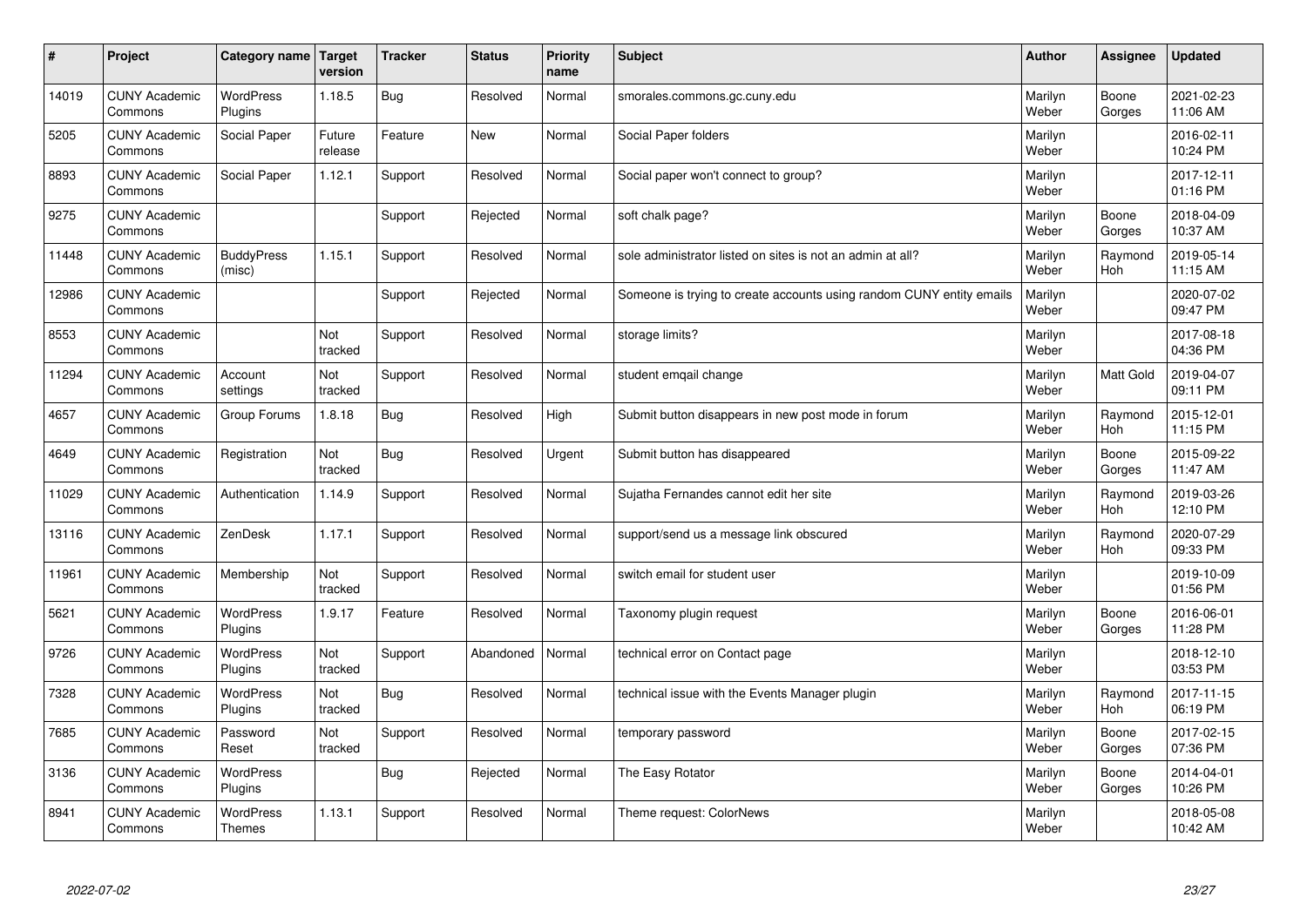| #     | Project                         | Category name                     | Target<br>version | <b>Tracker</b> | <b>Status</b> | <b>Priority</b><br>name | <b>Subject</b>                                        | <b>Author</b>    | Assignee              | <b>Updated</b>         |
|-------|---------------------------------|-----------------------------------|-------------------|----------------|---------------|-------------------------|-------------------------------------------------------|------------------|-----------------------|------------------------|
| 4965  | <b>CUNY Academic</b><br>Commons | <b>WordPress</b><br><b>Themes</b> | Not<br>tracked    | Feature        | Resolved      | Normal                  | Theme requested                                       | Marilyn<br>Weber | Boone<br>Gorges       | 2016-02-24<br>09:46 PM |
| 13738 | <b>CUNY Academic</b><br>Commons |                                   | 1.18.1            | Support        | Resolved      | Normal                  | theme requests from a non-CUY person                  | Marilyn<br>Weber |                       | 2020-12-23<br>11:34 AM |
| 13512 | <b>CUNY Academic</b><br>Commons | <b>WordPress</b><br><b>Themes</b> | 1.17.7            | Support        | Resolved      | Normal                  | theme update                                          | Marilyn<br>Weber |                       | 2020-11-16<br>04:46 PM |
| 7770  | <b>CUNY Academic</b><br>Commons | <b>WordPress</b><br>Plugins       | Not<br>tracked    | Bug            | Abandoned     | Normal                  | Timeline.js problem                                   | Marilyn<br>Weber |                       | 2017-11-15<br>01:43 PM |
| 9499  | <b>CUNY Academic</b><br>Commons | <b>WordPress</b><br>(misc)        | Not<br>tracked    | Support        | Resolved      | Normal                  | tiny question - preventing dates on posts?            | Marilyn<br>Weber | Raymond<br>Hoh        | 2018-04-04<br>03:55 PM |
| 5629  | <b>CUNY Academic</b><br>Commons | <b>Public Portfolio</b>           | 1.10.4            | Support        | Resolved      | Normal                  | Title field in profile can't be edited                | Marilyn<br>Weber |                       | 2016-12-13<br>11:19 AM |
| 9130  | <b>CUNY Academic</b><br>Commons | Homepage<br>Slides                | Not<br>tracked    | Bug            | Resolved      | Normal                  | too many redirects                                    | Marilyn<br>Weber |                       | 2018-01-29<br>10:27 AM |
| 10407 | <b>CUNY Academic</b><br>Commons |                                   | Not<br>tracked    | Support        | Resolved      | Normal                  | toolbar problem                                       | Marilyn<br>Weber | Boone<br>Gorges       | 2018-10-23<br>10:52 AM |
| 11647 | <b>CUNY Academic</b><br>Commons |                                   | 1.15.6            | Support        | Resolved      | Normal                  | <b>Tribulant Newsletters update</b>                   | Marilyn<br>Weber |                       | 2019-07-18<br>02:27 PM |
| 12905 | <b>CUNY Academic</b><br>Commons |                                   | 1.16.14           | Support        | Resolved      | Normal                  | trouble embedding a flipbook from Flipsnack           | Marilyn<br>Weber | Boone<br>Gorges       | 2020-06-23<br>10:53 AM |
| 12861 | <b>CUNY Academic</b><br>Commons |                                   |                   | Support        | Resolved      | Normal                  | trouble with YouTube                                  | Marilyn<br>Weber | Raymond<br>Hoh        | 2020-06-09<br>11:16 AM |
| 5436  | <b>CUNY Academic</b><br>Commons |                                   | Not<br>tracked    | Bug            | Resolved      | Normal                  | Trying to change email settings for                   | Marilyn<br>Weber | Boone<br>Gorges       | 2016-04-21<br>10:12 PM |
| 3533  | <b>CUNY Academic</b><br>Commons | Group<br>Invitations              | 1.7.8             | Bug            | Resolved      | Low                     | Trying to invite member to a new group                | Marilyn<br>Weber | Boone<br>Gorges       | 2015-04-01<br>09:13 PM |
| 7684  | <b>CUNY Academic</b><br>Commons | Reply By Email                    | 1.10.12           | Bug            | Resolved      | High                    | trying to post too often error                        | Marilyn<br>Weber | Raymond<br><b>Hoh</b> | 2017-02-28<br>12:43 PM |
| 3197  | <b>CUNY Academic</b><br>Commons | Groups (misc)                     | 1.6.4             | <b>Bug</b>     | Resolved      | Normal                  | trying to set up a hidden group blog with no RSS feed | Marilyn<br>Weber | Boone<br>Gorges       | 2014-05-21<br>09:39 PM |
| 3071  | <b>CUNY Academic</b><br>Commons | <b>WordPress</b><br><b>Themes</b> | 1.5.22            | Bug            | Resolved      | Normal                  | Twenty Fourteen theme differences                     | Marilyn<br>Weber | Boone<br>Gorges       | 2014-04-01<br>08:18 PM |
| 14911 | <b>CUNY Academic</b><br>Commons | WordPress<br>Themes               | Not<br>tracked    | Support        | <b>New</b>    | Normal                  | Twentytwentyone theme                                 | Marilyn<br>Weber |                       | 2021-10-28<br>10:37 AM |
| 10133 | <b>CUNY Academic</b><br>Commons | WordPress<br>(misc)               | Not<br>tracked    | Support        | Resolved      | Normal                  | two Commons sites to be migrated elsewhere            | Marilyn<br>Weber |                       | 2018-12-10<br>03:54 PM |
| 10838 | <b>CUNY Academic</b><br>Commons |                                   | 1.15.3            | Support        | Rejected      | Normal                  | two plugin/theme requests from a digital fellow       | Marilyn<br>Weber |                       | 2019-06-11<br>10:31 AM |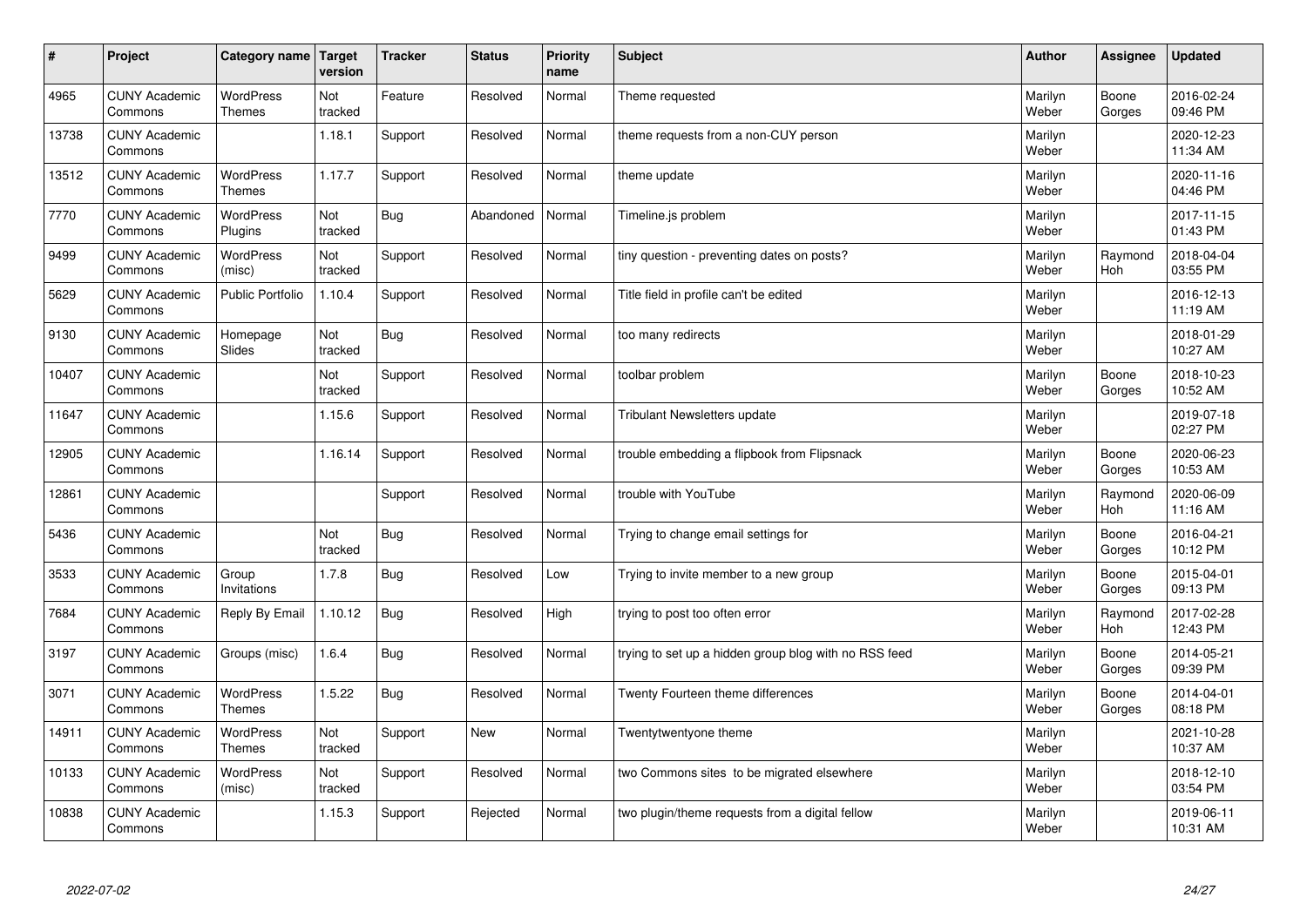| $\sharp$ | Project                         | Category name   Target       | version        | <b>Tracker</b> | <b>Status</b>        | <b>Priority</b><br>name | <b>Subject</b>                                        | <b>Author</b>    | Assignee         | Updated                |
|----------|---------------------------------|------------------------------|----------------|----------------|----------------------|-------------------------|-------------------------------------------------------|------------------|------------------|------------------------|
| 12165    | <b>CUNY Academic</b><br>Commons | <b>BuddyPress</b><br>(misc)  | Not<br>tracked | Support        | Resolved             | Normal                  | two reports of Profile problems                       | Marilyn<br>Weber | Boone<br>Gorges  | 2019-12-04<br>05:06 PM |
| 4012     | <b>CUNY Academic</b><br>Commons |                              | 1.7.20         | Bug            | Resolved             | Normal                  | Two users reporting same Forbidden 403 error message. | Marilyn<br>Weber |                  | 2015-05-01<br>08:13 PM |
| 8768     | <b>CUNY Academic</b><br>Commons |                              | Not<br>tracked | Support        | Resolved             | Normal                  | unsafe redirect?                                      | Marilyn<br>Weber |                  | 2017-10-06<br>12:14 PM |
| 13929    | <b>CUNY Academic</b><br>Commons |                              | 1.18.4         | Support        | Resolved             | Normal                  | update error message                                  | Marilyn<br>Weber | Boone<br>Gorges  | 2021-02-09<br>11:05 AM |
| 10941    | <b>CUNY Academic</b><br>Commons | Membership                   | Not<br>tracked | Support        | Resolved             | Normal                  | update user email                                     | Marilyn<br>Weber |                  | 2019-02-13<br>02:24 PM |
| 3116     | <b>CUNY Academic</b><br>Commons | WordPress<br>(Permissions)   |                | Bug            | Resolved             | Normal                  | Updating the FAQ page                                 | Marilyn<br>Weber | Boone<br>Gorges  | 2014-04-01<br>10:12 PM |
| 13217    | <b>CUNY Academic</b><br>Commons |                              |                | Support        | Rejected             | Normal                  | upload recordings of our past webinars?               | Marilyn<br>Weber |                  | 2020-08-25<br>07:56 AM |
| 10101    | <b>CUNY Academic</b><br>Commons |                              | 1.13.7         | <b>Bug</b>     | Resolved             | Normal                  | URL changes within Manage section of groups           | Marilyn<br>Weber |                  | 2018-08-03<br>01:54 PM |
| 12350    | <b>CUNY Academic</b><br>Commons | <b>Blogs</b><br>(BuddyPress) | Not<br>tracked | Support        | Reporter<br>Feedback | Normal                  | URL creation problem                                  | Marilyn<br>Weber |                  | 2020-02-03<br>11:27 AM |
| 6812     | <b>CUNY Academic</b><br>Commons |                              | Not<br>tracked | Support        | Resolved             | Normal                  | User cannot change email                              | Marilyn<br>Weber | <b>Matt Gold</b> | 2016-12-01<br>06:24 PM |
| 6039     | <b>CUNY Academic</b><br>Commons | Membership                   | 1.9.28         | Bug            | Resolved             | High                    | User cannot change her email                          | Marilyn<br>Weber |                  | 2016-09-19<br>03:03 PM |
| 12543    | <b>CUNY Academic</b><br>Commons | <b>Public Portfolio</b>      | Not<br>tracked | Support        | Resolved             | Normal                  | User cannot find profile edit button                  | Marilyn<br>Weber | scott voth       | 2020-03-22<br>02:49 PM |
| 6091     | <b>CUNY Academic</b><br>Commons | Group<br>Invitations         | Not<br>tracked | Bug            | Resolved             | Normal                  | User cannot re-join a group                           | Marilyn<br>Weber | Boone<br>Gorges  | 2016-09-28<br>01:47 PM |
| 4831     | <b>CUNY Academic</b><br>Commons | Public Portfolio             | 1.9.4          | Bug            | Resolved             | Normal                  | User cannot update profile                            | Marilyn<br>Weber | Boone<br>Gorges  | 2016-01-11<br>10:46 PM |
| 9767     | <b>CUNY Academic</b><br>Commons | Registration                 | Not<br>tracked | Support        | Resolved             | Normal                  | user deleted account but now needs one                | Marilyn<br>Weber |                  | 2018-05-11<br>02:39 PM |
| 11003    | <b>CUNY Academic</b><br>Commons |                              | Not<br>tracked | Support        | Resolved             | Normal                  | user email change                                     | Marilyn<br>Weber |                  | 2019-01-24<br>02:50 PM |
| 9659     | <b>CUNY Academic</b><br>Commons | Account<br>settings          |                | Support        | Resolved             | Normal                  | user email change                                     | Marilyn<br>Weber | Matt Gold        | 2018-04-24<br>12:08 PM |
| 8566     | <b>CUNY Academic</b><br>Commons | Membership                   | Not<br>tracked | Support        | Resolved             | Normal                  | user email change                                     | Marilyn<br>Weber |                  | 2017-11-15<br>01:27 PM |
| 7803     | <b>CUNY Academic</b><br>Commons |                              |                | Bug            | Resolved             | Normal                  | user email change                                     | Marilyn<br>Weber |                  | 2017-03-16<br>11:58 AM |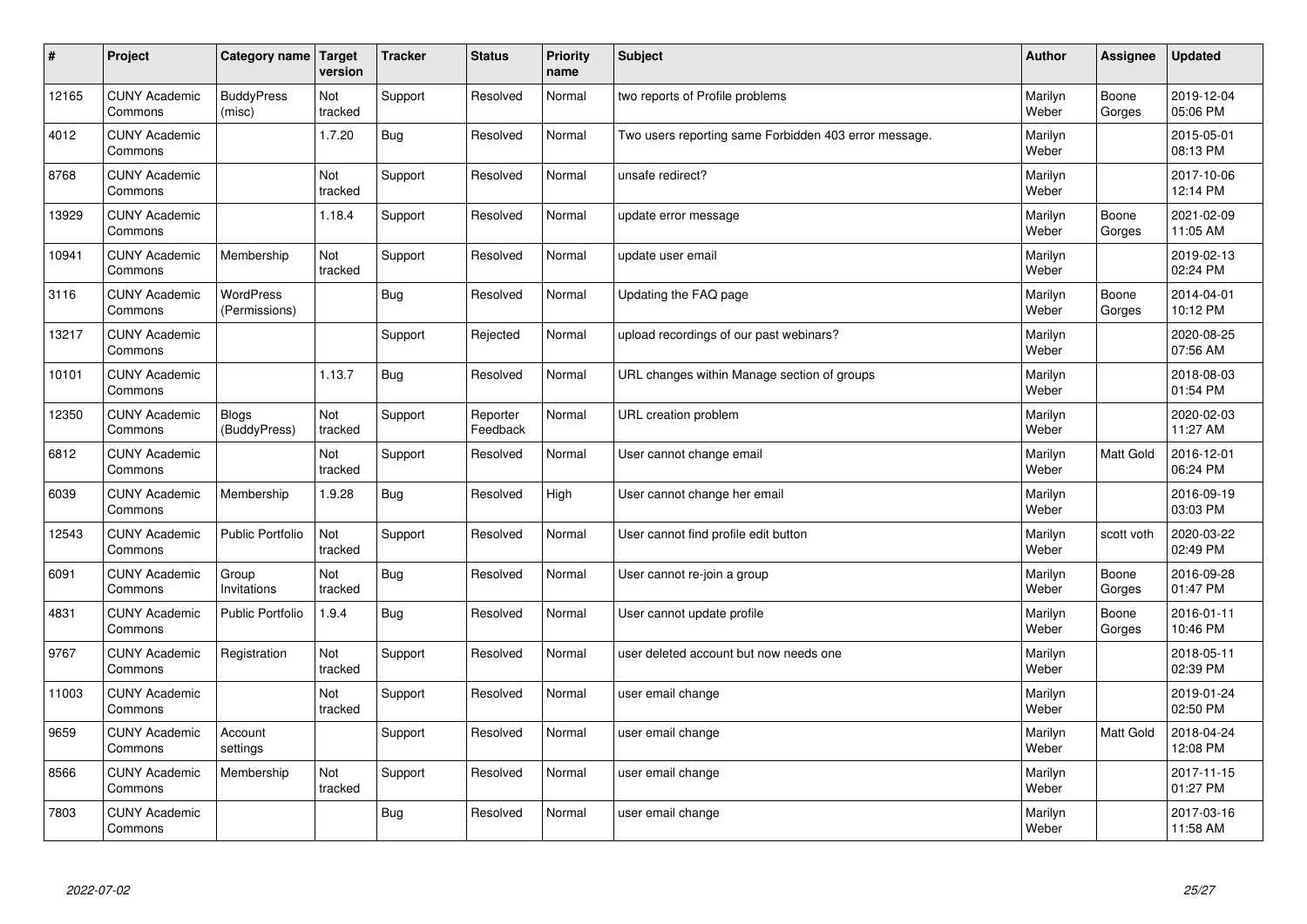| $\sharp$ | Project                         | Category name   Target      | version           | <b>Tracker</b> | <b>Status</b>        | <b>Priority</b><br>name | <b>Subject</b>                                          | <b>Author</b>    | Assignee            | <b>Updated</b>         |
|----------|---------------------------------|-----------------------------|-------------------|----------------|----------------------|-------------------------|---------------------------------------------------------|------------------|---------------------|------------------------|
| 5772     | <b>CUNY Academic</b><br>Commons | Membership                  | Not<br>tracked    | Support        | Resolved             | Normal                  | User email change and forgotten password                | Marilyn<br>Weber | <b>Matt Gold</b>    | 2017-11-15<br>06:18 PM |
| 9996     | <b>CUNY Academic</b><br>Commons | Membership                  | Not<br>tracked    | Support        | Rejected             | Normal                  | user email change request                               | Marilyn<br>Weber |                     | 2018-07-16<br>10:49 AM |
| 10227    | <b>CUNY Academic</b><br>Commons |                             |                   | Support        | Resolved             | Normal                  | user incorrectly entered her email address              | Marilyn<br>Weber | <b>Matt Gold</b>    | 2018-08-26<br>08:55 PM |
| 7724     | <b>CUNY Academic</b><br>Commons |                             | Not<br>tracked    | Support        | Abandoned            | Normal                  | User name confusion                                     | Marilyn<br>Weber | Boone<br>Gorges     | 2017-11-15<br>11:12 AM |
| 11211    | <b>CUNY Academic</b><br>Commons | <b>WordPress</b><br>Themes  | 1.14.8            | Support        | Resolved             | Normal                  | user needs to edit the HTML coding                      | Marilyn<br>Weber |                     | 2019-03-12<br>11:20 AM |
| 11915    | <b>CUNY Academic</b><br>Commons |                             | Not<br>tracked    | Support        | Resolved             | Normal                  | User not in list                                        | Marilyn<br>Weber |                     | 2019-10-28<br>10:13 AM |
| 9779     | <b>CUNY Academic</b><br>Commons | Membership                  | Not<br>tracked    | Support        | Resolved             | Normal                  | user not sure if she is registered.                     | Marilyn<br>Weber |                     | 2018-12-10<br>03:53 PM |
| 14784    | <b>CUNY Academic</b><br>Commons |                             |                   | Support        | Reporter<br>Feedback | Normal                  | User report of logo problem when using Customizer theme | Marilyn<br>Weber |                     | 2021-09-17<br>10:25 AM |
| 14718    | <b>CUNY Academic</b><br>Commons |                             | Not<br>tracked    | Support        | Resolved             | Normal                  | User wants to recover deleted account                   | Marilyn<br>Weber |                     | 2021-08-30<br>02:46 PM |
| 11127    | <b>CUNY Academic</b><br>Commons | Membership                  | Not<br>tracked    | Support        | Resolved             | Normal                  | user with new campus affiliation                        | Marilyn<br>Weber |                     | 2019-02-19<br>02:09 PM |
| 7337     | <b>CUNY Academic</b><br>Commons | Membership                  | Not<br>tracked    | Bug            | Resolved             | Normal                  | User with new email                                     | Marilyn<br>Weber |                     | 2017-01-06<br>11:05 AM |
| 7223     | <b>CUNY Academic</b><br>Commons | Membership                  | Not<br>tracked    | Bug            | Resolved             | Normal                  | User with two profiles would like to merge them         | Marilyn<br>Weber | Boone<br>Gorges     | 2017-01-10<br>02:07 PM |
| 7771     | <b>CUNY Academic</b><br>Commons | Membership                  | Not<br>tracked    | Support        | Resolved             | Normal                  | User would like to be uncoupled from sites              | Marilyn<br>Weber | Boone<br>Gorges     | 2017-03-09<br>12:38 PM |
| 6866     | <b>CUNY Academic</b><br>Commons |                             | Not<br>tracked    | Support        | Resolved             | Normal                  | User would like to have her account deleted             | Marilyn<br>Weber | Matt Gold           | 2017-11-15<br>05:49 PM |
| 4102     | <b>CUNY Academic</b><br>Commons | User<br>Experience          | 1.8.1             | Design/UX      | Resolved             | Normal                  | Username rules                                          | Marilyn<br>Weber | Samantha<br>Raddatz | 2015-06-01<br>01:23 PM |
| 10273    | <b>CUNY Academic</b><br>Commons | Registration                | Not<br>tracked    | Support        | Reporter<br>Feedback | Normal                  | users combining CF and campus address                   | Marilyn<br>Weber |                     | 2019-09-18<br>10:58 AM |
| 9470     | <b>CUNY Academic</b><br>Commons |                             |                   | Bug            | Resolved             | Normal                  | Users not appearing via "Add New"                       | Marilyn<br>Weber |                     | 2018-03-22<br>07:44 PM |
| 6533     | <b>CUNY Academic</b><br>Commons | <b>WordPress</b><br>Plugins | Future<br>release | Support        | Duplicate            | Low                     | very old plugins?                                       | Marilyn<br>Weber | <b>Tahir Butt</b>   | 2018-10-04<br>12:27 PM |
| 5051     | <b>CUNY Academic</b><br>Commons | Social Paper                |                   | Feature        | Rejected             | Low                     | Visual cues for comments (SP suggestion #2)             | Marilyn<br>Weber | Samantha<br>Raddatz | 2016-02-10<br>10:01 AM |